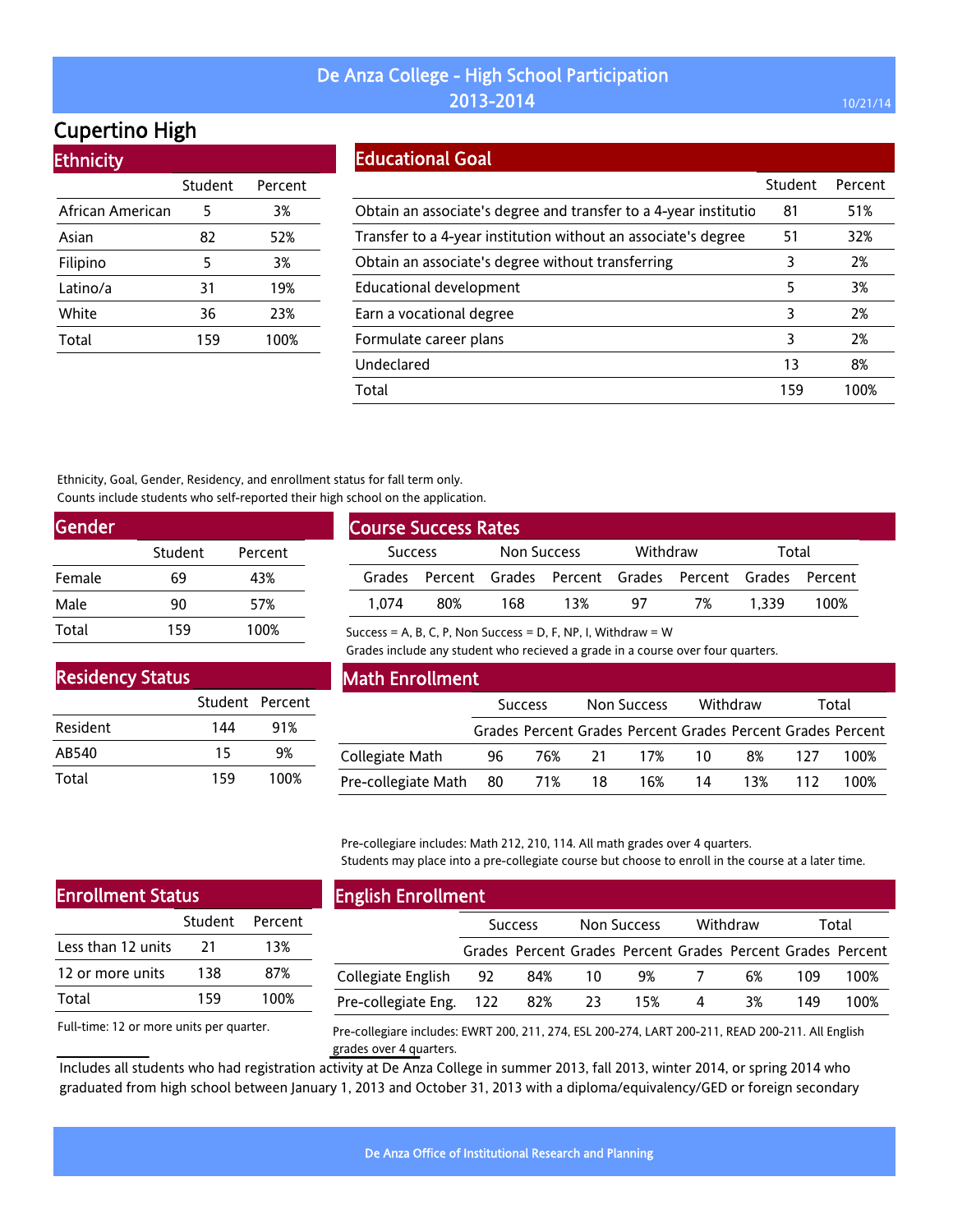# Fremont High

**Ethnicity** 

| LUMICIU          |         |         |
|------------------|---------|---------|
|                  | Student | Percent |
| African American | 4       | 4%      |
| Asian            | 23      | 20%     |
| Filipino         | 24      | 21%     |
| Latino/a         | 41      | 36%     |
| Pacific Islander | 1       | 1%      |
| White            | 20      | 18%     |
| Unreported       | 1       | 1%      |
| Total            | 114     | 100%    |

### Educational Goal

|                                                                  | Student | Percent |
|------------------------------------------------------------------|---------|---------|
| Obtain an associate's degree and transfer to a 4-year institutio | 65      | 57%     |
| Transfer to a 4-year institution without an associate's degree   | 33      | 29%     |
| Obtain an associate's degree without transferring                | 5       | 4%      |
| Educational development                                          | 3       | 3%      |
| Earn a vocational degree                                         | 3       | 3%      |
| Undeclared                                                       | 5       | 4%      |
| Total                                                            | 114     | 100%    |

Ethnicity, Goal, Gender, Residency, and enrollment status for fall term only. Counts include students who self-reported their high school on the application.

| <b>Gender</b> |         |         |
|---------------|---------|---------|
|               | Student | Percent |
| Female        | 44      | 39%     |
| Male          | 70      | 61%     |
| Total         | 114     | 100%    |

| <b>Course Success Rates</b> |                                                             |             |     |          |     |       |      |
|-----------------------------|-------------------------------------------------------------|-------------|-----|----------|-----|-------|------|
| <b>Success</b>              |                                                             | Non Success |     | Withdraw |     | Total |      |
|                             | Grades Percent Grades Percent Grades Percent Grades Percent |             |     |          |     |       |      |
| 638                         | 74%                                                         | 143         | 16% | 86       | 10% | 867   | 100% |

Success = A, B, C, P, Non Success = D, F, NP, I, Withdraw =  $W$ 

Grades include any student who recieved a grade in a course over four quarters.

| <b>Residency Status</b> |                 |      |  |  |  |  |  |  |
|-------------------------|-----------------|------|--|--|--|--|--|--|
|                         | Student Percent |      |  |  |  |  |  |  |
| Resident                | 107             | 94%  |  |  |  |  |  |  |
| AB540                   |                 | 6%   |  |  |  |  |  |  |
| Total                   | 114             | 100% |  |  |  |  |  |  |

#### Math Enrollment

|                        | <b>Success</b> |     | Non Success |     | Withdraw |     | Total |                                                             |
|------------------------|----------------|-----|-------------|-----|----------|-----|-------|-------------------------------------------------------------|
|                        |                |     |             |     |          |     |       | Grades Percent Grades Percent Grades Percent Grades Percent |
| Collegiate Math        | 45             | 75% | -10         | 17% | 5.       | 8%  | 60    | 100%                                                        |
| Pre-collegiate Math 49 |                | 53% | 30          | 33% | 13       | 14% | 92.   | 100%                                                        |

Pre-collegiare includes: Math 212, 210, 114. All math grades over 4 quarters. Students may place into a pre-collegiate course but choose to enroll in the course at a later time.

| <b>Enrollment Status</b> |     |                 |  |  |  |  |
|--------------------------|-----|-----------------|--|--|--|--|
|                          |     | Student Percent |  |  |  |  |
| Less than 12 units       | 49  | 43%             |  |  |  |  |
| 12 or more units         | 65  | 57%             |  |  |  |  |
| Total                    | 114 | 100%            |  |  |  |  |
|                          |     |                 |  |  |  |  |

#### English Enrollment

| ---------------------- |                |                                                             |             |     |                |    |       |      |
|------------------------|----------------|-------------------------------------------------------------|-------------|-----|----------------|----|-------|------|
|                        | <b>Success</b> |                                                             | Non Success |     | Withdraw       |    | Total |      |
|                        |                | Grades Percent Grades Percent Grades Percent Grades Percent |             |     |                |    |       |      |
| Collegiate English     | - 46           | 85%                                                         | 6           | 11% | $\overline{2}$ | 4% | 54    | 100% |
| Pre-collegiate Eng. 62 |                | 76%                                                         | 16          | 20% | 4              | 5% | 82    | 100% |
|                        |                |                                                             |             |     |                |    |       |      |

Full-time: 12 or more units per quarter.

Pre-collegiare includes: EWRT 200, 211, 274, ESL 200-274, LART 200-211, READ 200-211. All English grades over 4 quarters.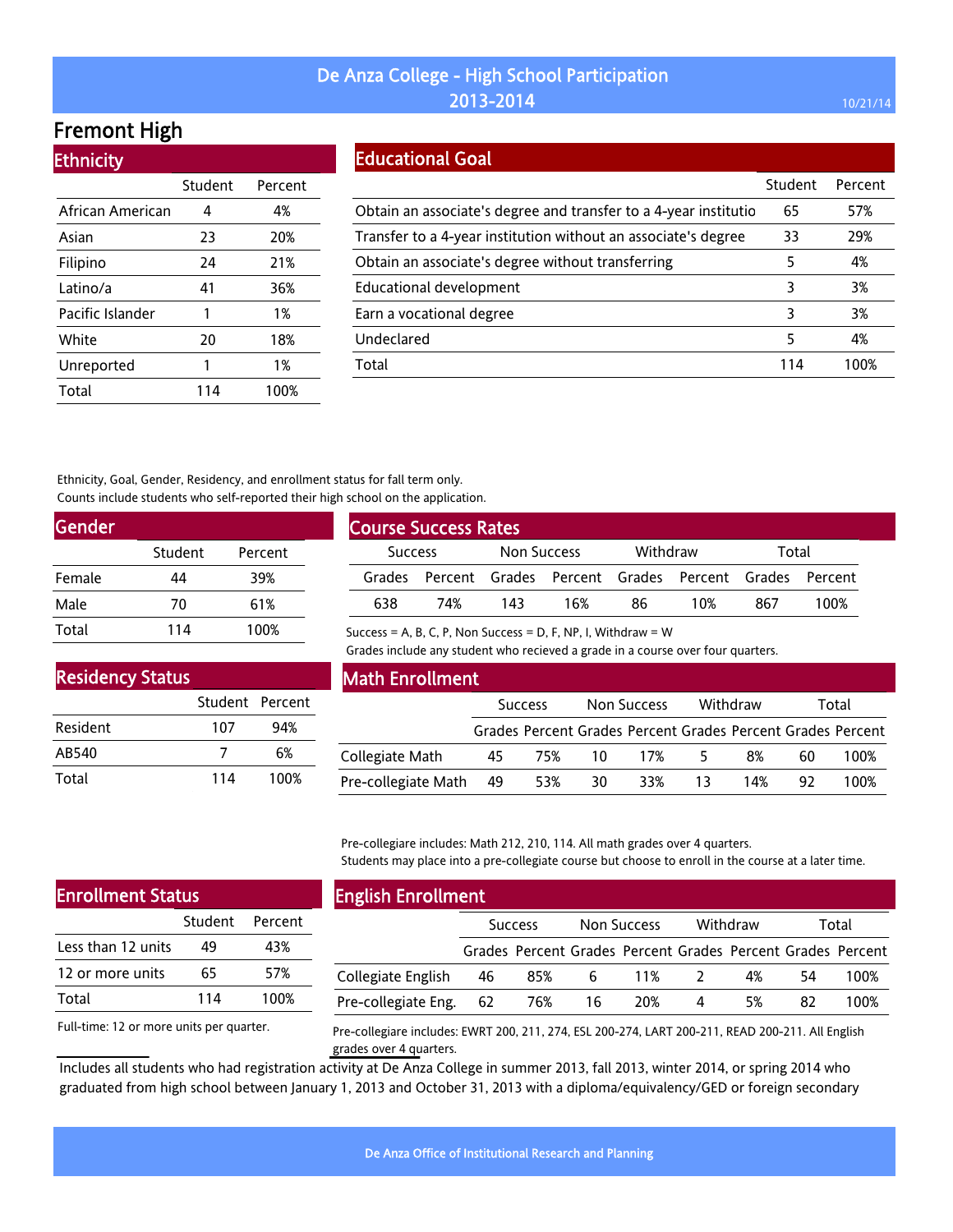# Homestead High

| <b>Ethnicity</b> |         |         |
|------------------|---------|---------|
|                  | Student | Percent |
| African American | 2       | 1%      |
| Asian            | 65      | 45%     |
| Filipino         | 5       | 3%      |
| Latino/a         | 23      | 16%     |
| Native American  | 1       | 1%      |
| White            | 50      | 34%     |
| Total            | 146     | 100%    |

### Educational Goal

|                                                                  | Student | Percent |
|------------------------------------------------------------------|---------|---------|
| Obtain an associate's degree and transfer to a 4-year institutio | 67      | 46%     |
| Transfer to a 4-year institution without an associate's degree   | 55      | 38%     |
| Obtain an associate's degree without transferring                | 2       | 1%      |
| Educational development                                          | 8       | 5%      |
| Earn a vocational degree                                         | 6       | 4%      |
| Formulate career plans                                           | 3       | 2%      |
| Undeclared                                                       | 5       | 3%      |
| Total                                                            | 146     | 100%    |

Ethnicity, Goal, Gender, Residency, and enrollment status for fall term only. Counts include students who self-reported their high school on the application.

| <b>Gender</b> |         |         |
|---------------|---------|---------|
|               | Student | Percent |
| Female        | 68      | 47%     |
| Male          | 78      | 53%     |
| Total         | 146     | 100%    |

| <b>Course Success Rates</b>   |     |     |          |    |                                                             |       |      |  |
|-------------------------------|-----|-----|----------|----|-------------------------------------------------------------|-------|------|--|
| Non Success<br><b>Success</b> |     |     | Withdraw |    | Total                                                       |       |      |  |
|                               |     |     |          |    | Grades Percent Grades Percent Grades Percent Grades Percent |       |      |  |
| 984                           | 83% | 178 | 11%      | 67 | 6%                                                          | 1.179 | 100% |  |

Residency Status

|                       | Student Percent |      |
|-----------------------|-----------------|------|
| Resident              | 131             | 90%  |
| AB540                 | 12              | 8%   |
| Non Resident          | $\mathcal{P}$   | 1%   |
| International Student |                 | 1%   |
| Total                 | 146             | 100% |

Math Enrollment

Success = A, B, C, P, Non Success = D, F, NP, I, Withdraw =  $W$ 

Grades include any student who recieved a grade in a course over four quarters.

|                            | <b>Success</b> |     | Non Success |                                                             | Withdraw       |    | Total |      |
|----------------------------|----------------|-----|-------------|-------------------------------------------------------------|----------------|----|-------|------|
|                            |                |     |             | Grades Percent Grades Percent Grades Percent Grades Percent |                |    |       |      |
| Collegiate Math            | 104            | 79% | -18         | 14%                                                         | $\overline{q}$ | 7% | -131  | 100% |
| Pre-collegiate Math 51 67% |                |     | -20         | 26%                                                         | 5              | 7% | 76.   | 100% |

Pre-collegiare includes: Math 212, 210, 114. All math grades over 4 quarters. Students may place into a pre-collegiate course but choose to enroll in the course at a later time.

#### Enrollment Status Student Percent

| Less than 12 units | 40  | 27%  |
|--------------------|-----|------|
| 12 or more units   | 106 | 73%  |
| Total              | 146 | 100% |
|                    |     |      |

Full-time: 12 or more units per quarter.

#### English Enrollment

|                        | <b>Success</b> |                                                             | Non Success |    | Withdraw |    | Total |      |
|------------------------|----------------|-------------------------------------------------------------|-------------|----|----------|----|-------|------|
|                        |                | Grades Percent Grades Percent Grades Percent Grades Percent |             |    |          |    |       |      |
| Collegiate English     | - 97           | 94%                                                         | 5.          | 5% |          | 1% | 103.  | 100% |
| Pre-collegiate Eng. 84 |                | 87%                                                         | 9           | 9% | 4        | 4% | 97    | 100% |
|                        |                |                                                             |             |    |          |    |       |      |

Pre-collegiare includes: EWRT 200, 211, 274, ESL 200-274, LART 200-211, READ 200-211. All English grades over 4 quarters.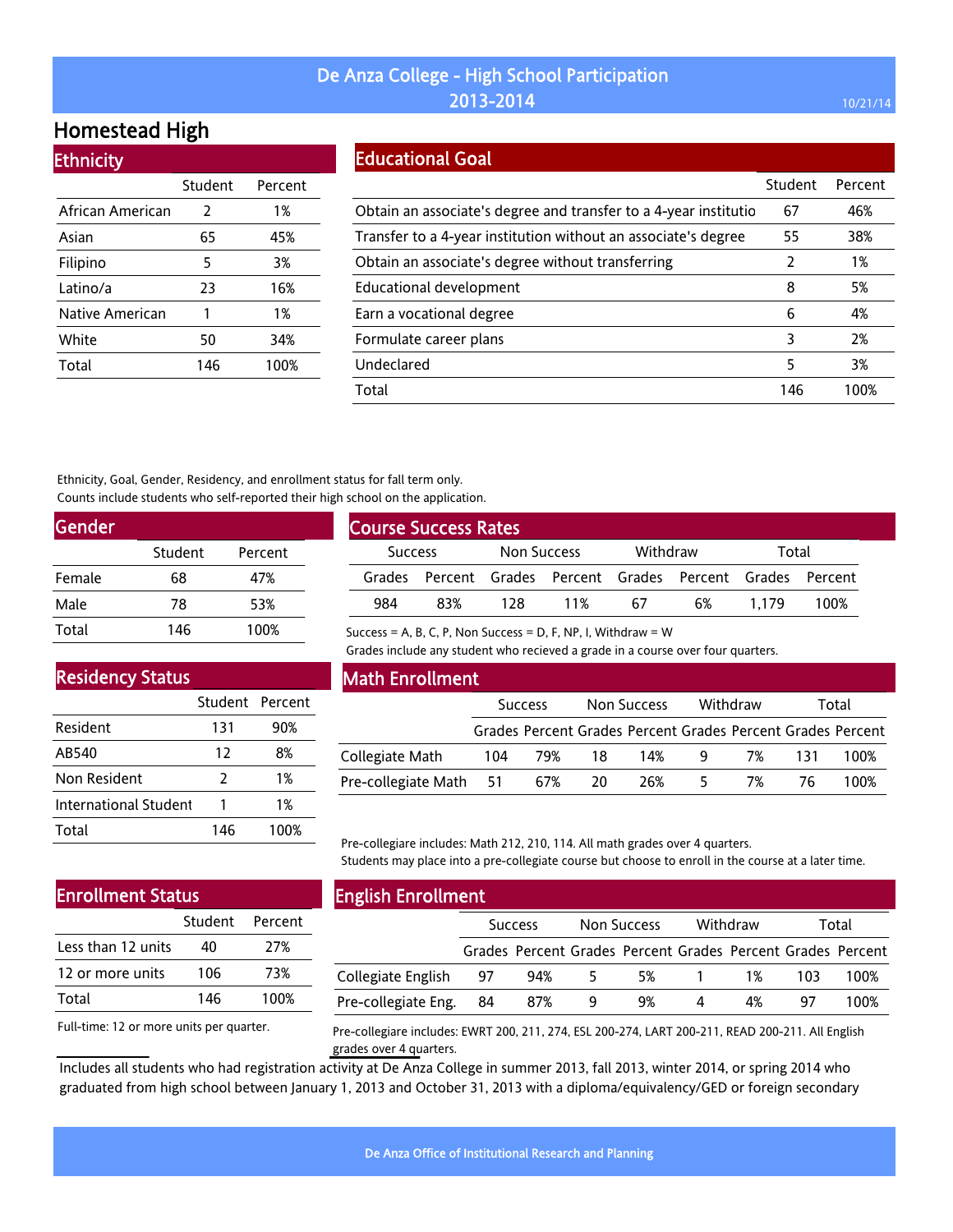# Lynbrook High

**Ethnicity** 

| <u>есписку</u>   |         |         |
|------------------|---------|---------|
|                  | Student | Percent |
| African American | 1       | 2%      |
| Asian            | 42      | 78%     |
| Filipino         | 1       | 2%      |
| Latino/a         | 1       | 2%      |
| Pacific Islander | 1       | 2%      |
| White            | 8       | 15%     |
| Total            | 54      | 100%    |

### Educational Goal

|                                                                  | Student | Percent |
|------------------------------------------------------------------|---------|---------|
| Obtain an associate's degree and transfer to a 4-year institutio | 22      | 41%     |
| Transfer to a 4-year institution without an associate's degree   | 23      | 43%     |
| Obtain an associate's degree without transferring                |         | 2%      |
| <b>Educational development</b>                                   | 4       | 7%      |
| Formulate career plans                                           |         | 2%      |
| Undeclared                                                       | 3       | 6%      |
| Total                                                            | 54      | 1በበ%    |

Ethnicity, Goal, Gender, Residency, and enrollment status for fall term only. Counts include students who self-reported their high school on the application.

| <b>Gender</b> |         |         |
|---------------|---------|---------|
|               | Student | Percent |
| Female        | 34      | 63%     |
| Male          | 20      | 37%     |
| Total         | 54      | 100%    |

|                | <b>Course Success Rates</b> |             |                                                             |          |    |       |      |
|----------------|-----------------------------|-------------|-------------------------------------------------------------|----------|----|-------|------|
| <b>Success</b> |                             | Non Success |                                                             | Withdraw |    | Total |      |
|                |                             |             | Grades Percent Grades Percent Grades Percent Grades Percent |          |    |       |      |
| 432            | 85%                         | 40          | 8%                                                          | 35       | 7% | 507   | 100% |

Success = A, B, C, P, Non Success = D, F, NP, I, Withdraw =  $W$ 

Grades include any student who recieved a grade in a course over four quarters.

| <b>Residency Status</b>      |                 |      |  |  |  |  |
|------------------------------|-----------------|------|--|--|--|--|
|                              | Student Percent |      |  |  |  |  |
| Resident                     | 51              | 94%  |  |  |  |  |
| <b>International Student</b> | 3               | 6%   |  |  |  |  |
| Total                        | 54              | 100% |  |  |  |  |

#### Math Enrollment

|                        |    | <b>Success</b> |    | Non Success |   | Withdraw |     | Total                                                       |
|------------------------|----|----------------|----|-------------|---|----------|-----|-------------------------------------------------------------|
|                        |    |                |    |             |   |          |     | Grades Percent Grades Percent Grades Percent Grades Percent |
| Collegiate Math        | 36 | 80%            |    | 5 11%       | 4 | 9%       | 45. | 100%                                                        |
| Pre-collegiate Math 13 |    | 65%            | 5. | 25%         |   | 10%      | 20. | 100%                                                        |

Pre-collegiare includes: Math 212, 210, 114. All math grades over 4 quarters. Students may place into a pre-collegiate course but choose to enroll in the course at a later time.

| <b>Enrollment Status</b> |    |                 |  |  |  |
|--------------------------|----|-----------------|--|--|--|
|                          |    | Student Percent |  |  |  |
| Less than 12 units       | 17 | 31%             |  |  |  |
| 12 or more units         | 37 | 69%             |  |  |  |
| Total                    | 54 | 100%            |  |  |  |
|                          |    |                 |  |  |  |

Full-time: 12 or more units per quarter.

#### English Enrollment

| - -                    |      |                                                             |             |    |          |    |       |
|------------------------|------|-------------------------------------------------------------|-------------|----|----------|----|-------|
|                        |      | <b>Success</b>                                              | Non Success |    | Withdraw |    | Total |
|                        |      | Grades Percent Grades Percent Grades Percent Grades Percent |             |    |          |    |       |
| Collegiate English     | - 43 | 88%                                                         |             | 6. | 12%      | 49 | 100%  |
| Pre-collegiate Eng. 19 |      | 90%                                                         | 10%         |    |          | 71 | 100%  |

Pre-collegiare includes: EWRT 200, 211, 274, ESL 200-274, LART 200-211, READ 200-211. All English grades over 4 quarters.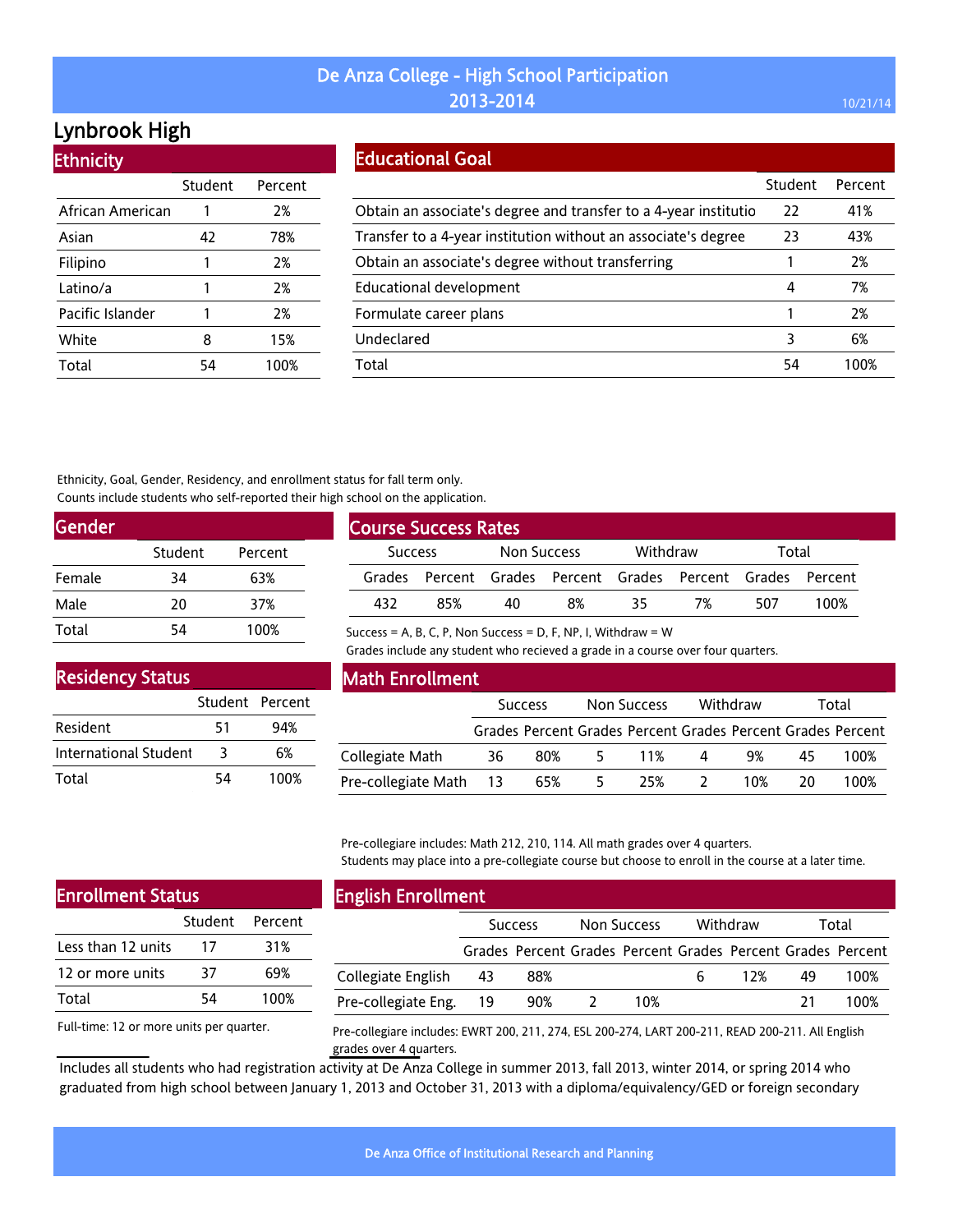# Monta Vista High

| <b>Ethnicity</b> |         |         |
|------------------|---------|---------|
|                  | Student | Percent |
| Asian            | 73      | 60%     |
| Filipino         | 4       | 3%      |
| Latino/a         | 15      | 12%     |
| Native American  | 4       | 3%      |
| White            | 25      | 21%     |
| Total            | 121     | 100%    |

### Educational Goal

|                                                                  | Student | Percent |
|------------------------------------------------------------------|---------|---------|
| Obtain an associate's degree and transfer to a 4-year institutio | 46      | 38%     |
| Transfer to a 4-year institution without an associate's degree   | 57      | 47%     |
| Obtain an associate's degree without transferring                | 2       | 2%      |
| Educational development                                          | 3       | 2%      |
| Formulate career plans                                           |         | 1%      |
| Improve Basic Skills                                             | 1       | 1%      |
| Undeclared                                                       | 11      | 9%      |
| Total                                                            | 121     | 100%    |

Ethnicity, Goal, Gender, Residency, and enrollment status for fall term only. Counts include students who self-reported their high school on the application.

| Gender |         |         |  |
|--------|---------|---------|--|
|        | Student | Percent |  |
| Female | 51      | 42%     |  |
| Male   | 70      | 58%     |  |
| Total  | 121     | 100%    |  |

| <b>Course Success Rates</b>   |     |          |    |       |                                                             |       |      |
|-------------------------------|-----|----------|----|-------|-------------------------------------------------------------|-------|------|
| Non Success<br><b>Success</b> |     | Withdraw |    | Total |                                                             |       |      |
|                               |     |          |    |       | Grades Percent Grades Percent Grades Percent Grades Percent |       |      |
| 996                           | 86% | 95       | 8% | 68    | 6%                                                          | 1.159 | 100% |

Success = A, B, C, P, Non Success = D, F, NP, I, Withdraw =  $W$ 

Grades include any student who recieved a grade in a course over four quarters.

| <b>Residency Status</b> |                 |      |  |  |  |  |  |  |
|-------------------------|-----------------|------|--|--|--|--|--|--|
|                         | Student Percent |      |  |  |  |  |  |  |
| Resident                | 117             | 97%  |  |  |  |  |  |  |
| AB540                   | 4               | 3%   |  |  |  |  |  |  |
| Total                   | 121             | 100% |  |  |  |  |  |  |

#### Math Enrollment

|                        | <b>Success</b> |            | Non Success |                                                             | Withdraw |    | Total |      |
|------------------------|----------------|------------|-------------|-------------------------------------------------------------|----------|----|-------|------|
|                        |                |            |             | Grades Percent Grades Percent Grades Percent Grades Percent |          |    |       |      |
| Collegiate Math        |                | 107 77% 19 |             | 14%                                                         | 13       | 9% | 139   | 100% |
| Pre-collegiate Math 23 |                | 66%        | - 10        | 29%                                                         |          | 6% | 35.   | 100% |

Pre-collegiare includes: Math 212, 210, 114. All math grades over 4 quarters. Students may place into a pre-collegiate course but choose to enroll in the course at a later time.

| <b>Enrollment Status</b> |     |                 |  |  |  |  |
|--------------------------|-----|-----------------|--|--|--|--|
|                          |     | Student Percent |  |  |  |  |
| Less than 12 units       | 27  | 22%             |  |  |  |  |
| 12 or more units         | 94  | 78%             |  |  |  |  |
| Total                    | 121 | 100%            |  |  |  |  |
|                          |     |                 |  |  |  |  |

### English Enrollment

|                        | <b>Success</b> |     | Non Success             |     | Withdraw |    | Total |                                                             |  |
|------------------------|----------------|-----|-------------------------|-----|----------|----|-------|-------------------------------------------------------------|--|
|                        |                |     |                         |     |          |    |       | Grades Percent Grades Percent Grades Percent Grades Percent |  |
| Collegiate English     | -100           | 93% | $\overline{\mathbf{2}}$ | 2%  | 5.       | 5% | 107   | 100%                                                        |  |
| Pre-collegiate Eng. 43 |                | 80% | - 9                     | 17% |          | 4% | 54    | 100%                                                        |  |

Full-time: 12 or more units per quarter.

Pre-collegiare includes: EWRT 200, 211, 274, ESL 200-274, LART 200-211, READ 200-211. All English grades over 4 quarters.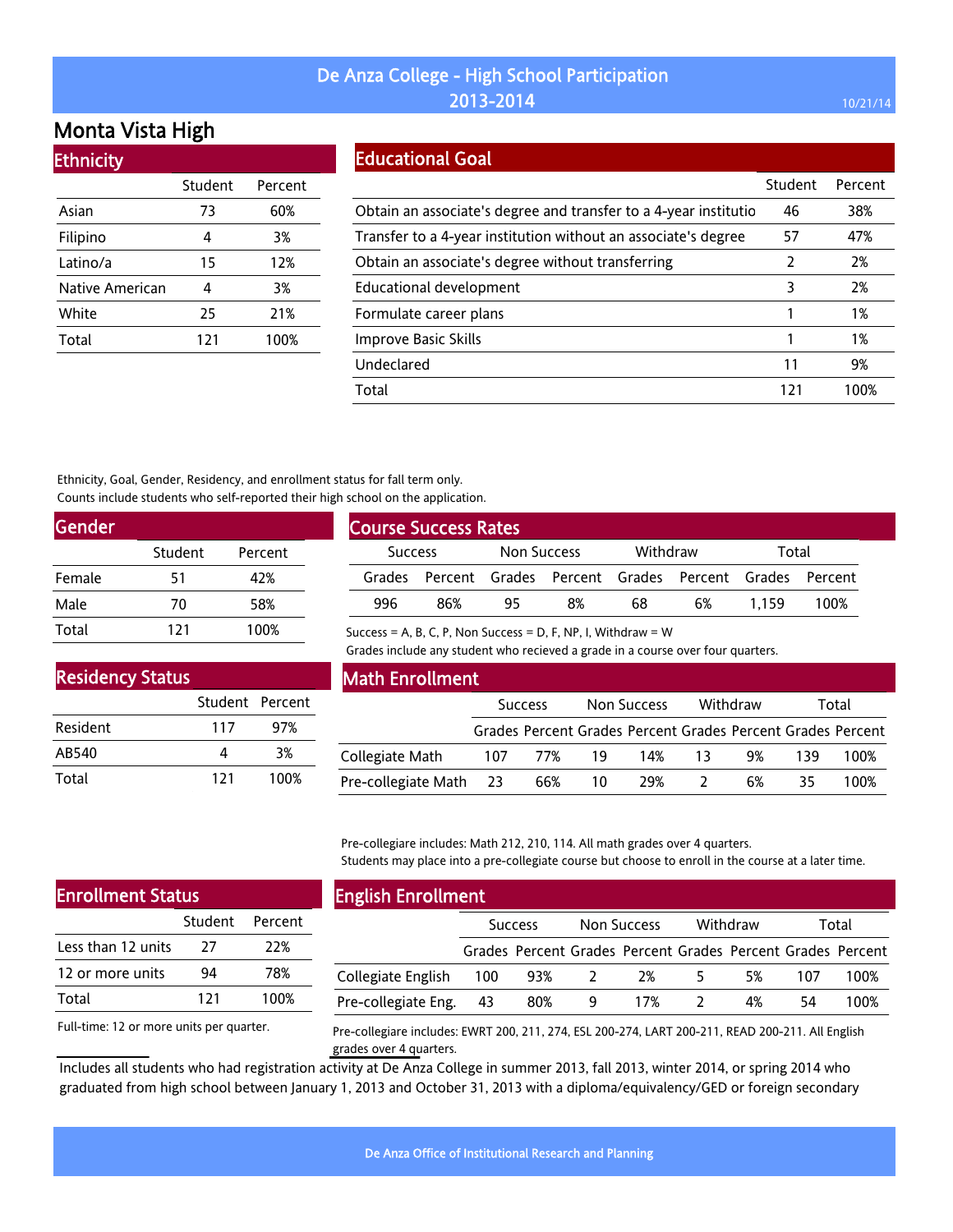# Abraham Lincoln High

#### **Ethnicity**

|                  | Student       | Percent |
|------------------|---------------|---------|
| African American | $\mathcal{P}$ | 2%      |
| Asian            | 2             | 2%      |
| Filipino         | 3             | 4%      |
| Latino/a         | 62            | 76%     |
| Native American  | 2             | 2%      |
| Pacific Islander | 1             | 1%      |
| White            | 8             | 10%     |
| Unreported       | $\mathcal{P}$ | 2%      |
| Total            | 82            | 100%    |

#### Educational Goal

|                                                                  | Student | Percent |
|------------------------------------------------------------------|---------|---------|
| Obtain an associate's degree and transfer to a 4-year institutio | 49      | 60%     |
| Transfer to a 4-year institution without an associate's degree   | 19      | 23%     |
| Obtain an associate's degree without transferring                | 4       | 5%      |
| Educational development                                          | 2       | 2%      |
| Earn a vocational degree                                         |         | 1%      |
| Formulate career plans                                           | 2       | 2%      |
| Improve Basic Skills                                             | 2       | 2%      |
| Undeclared                                                       | 3       | 4%      |
| Total                                                            | 82      | 100%    |

Ethnicity, Goal, Gender, Residency, and enrollment status for fall term only. Counts include students who self-reported their high school on the application.

| Gender |         |         |
|--------|---------|---------|
|        | Student | Percent |
| Female | 49      | 60%     |
| Male   | 33      | 40%     |
| Total  | 87      | 100%    |

| <b>Course Success Rates</b> |     |             |      |          |                                                             |       |      |  |  |
|-----------------------------|-----|-------------|------|----------|-------------------------------------------------------------|-------|------|--|--|
| <b>Success</b>              |     | Non Success |      | Withdraw |                                                             | Total |      |  |  |
|                             |     |             |      |          | Grades Percent Grades Percent Grades Percent Grades Percent |       |      |  |  |
| 397                         | 66% | 145         | -24% | 64       | 11%                                                         | 606   | 100% |  |  |

Success = A, B, C, P, Non Success = D, F, NP, I, Withdraw =  $W$ 

Grades include any student who recieved a grade in a course over four quarters.

| <b>Residency Status</b> |                 |      |  |  |  |  |  |  |
|-------------------------|-----------------|------|--|--|--|--|--|--|
|                         | Student Percent |      |  |  |  |  |  |  |
| Resident                | 74              | 90%  |  |  |  |  |  |  |
| AB540                   | 8               | 10%  |  |  |  |  |  |  |
| Total                   | 82              | 100% |  |  |  |  |  |  |

#### Math Enrollment

|                        | <b>Success</b> |     | Non Success |     | Withdraw |           | Total |                                                             |  |
|------------------------|----------------|-----|-------------|-----|----------|-----------|-------|-------------------------------------------------------------|--|
|                        |                |     |             |     |          |           |       | Grades Percent Grades Percent Grades Percent Grades Percent |  |
| Collegiate Math        | 9              |     | 38% 10      |     |          | 42% 5 21% | 24    | 100%                                                        |  |
| Pre-collegiate Math 54 |                | 57% | -31-        | 33% | 10 L     | 11%       | 95.   | 100%                                                        |  |

Pre-collegiare includes: Math 212, 210, 114. All math grades over 4 quarters. Students may place into a pre-collegiate course but choose to enroll in the course at a later time.

| <b>Enrollment Status</b> |    |                 |  |  |  |  |
|--------------------------|----|-----------------|--|--|--|--|
|                          |    | Student Percent |  |  |  |  |
| Less than 12 units       | 34 | 41%             |  |  |  |  |
| 12 or more units         | 48 | 59%             |  |  |  |  |
| Total                    | 87 | 100%            |  |  |  |  |
|                          |    |                 |  |  |  |  |

Full-time: 12 or more units per quarter.

### English Enrollment

|                        | <b>Success</b> |     | Non Success |                                                             | Withdraw |    | Total |      |
|------------------------|----------------|-----|-------------|-------------------------------------------------------------|----------|----|-------|------|
|                        |                |     |             | Grades Percent Grades Percent Grades Percent Grades Percent |          |    |       |      |
| Collegiate English     | 29             | 69% | 10          | 24%                                                         | -3.      | 7% | 42    | 100% |
| Pre-collegiate Eng. 65 |                | 74% | 18          | 20%                                                         | 5.       | 6% | 88    | 100% |

Pre-collegiare includes: EWRT 200, 211, 274, ESL 200-274, LART 200-211, READ 200-211. All English grades over 4 quarters.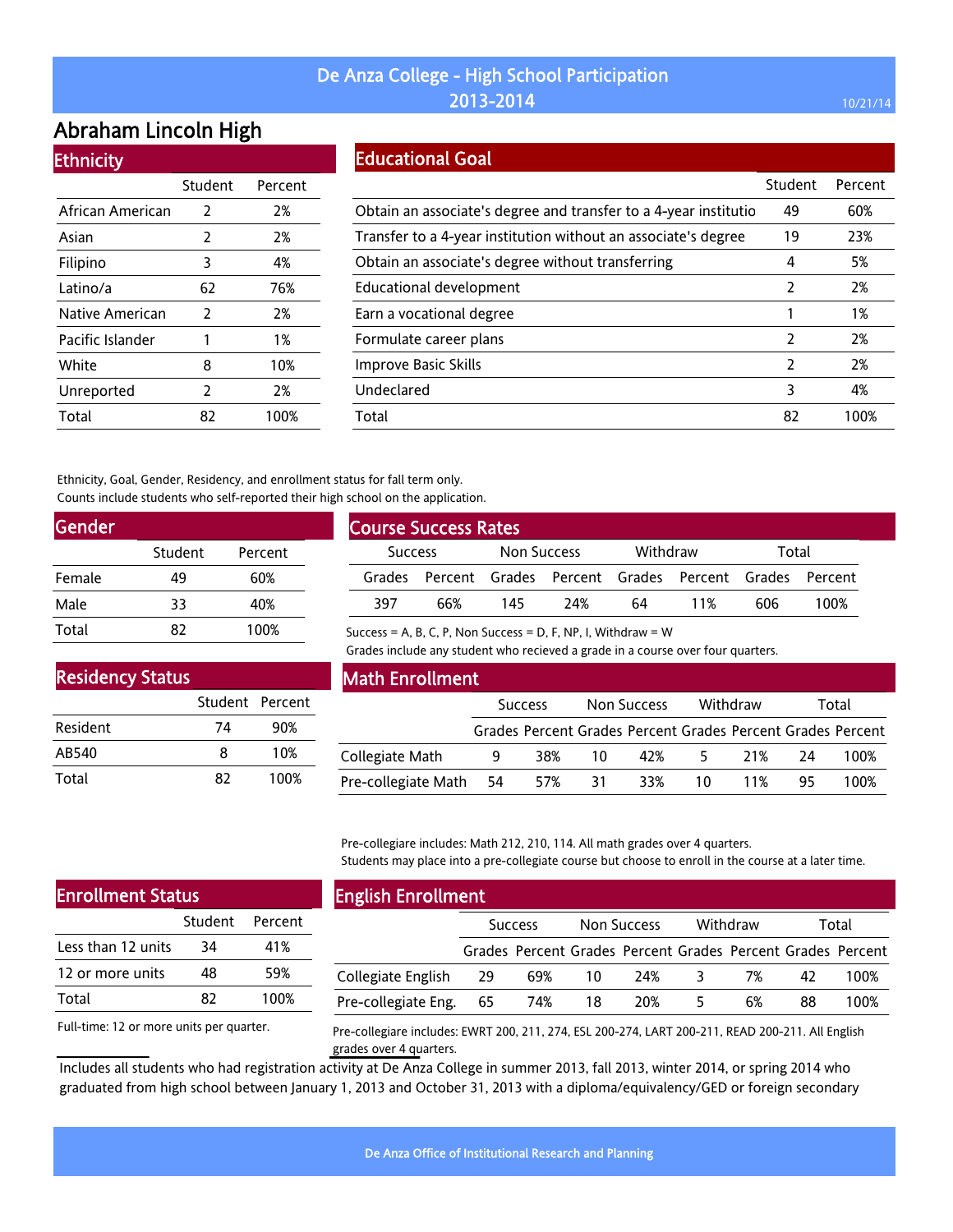# Adrian Wilcox High

| <b>Ethnicity</b> |               |         |
|------------------|---------------|---------|
|                  | Student       | Percent |
| African American | 3             | 3%      |
| Asian            | 23            | 25%     |
| Filipino         | 12            | 13%     |
| Latino/a         | 34            | 37%     |
| Pacific Islander | $\mathcal{P}$ | 2%      |
| White            | 17            | 19%     |
| Total            | 91            | 100%    |

#### Educational Goal

|                                                                  | Student | Percent |
|------------------------------------------------------------------|---------|---------|
| Obtain an associate's degree and transfer to a 4-year institutio | 50      | 55%     |
| Transfer to a 4-year institution without an associate's degree   | 29      | 32%     |
| Obtain an associate's degree without transferring                | 2       | 2%      |
| Educational development                                          | 4       | 4%      |
| Formulate career plans                                           |         | 1%      |
| Undeclared                                                       | 5       | 5%      |
| Total                                                            | 91      | 100%    |

Ethnicity, Goal, Gender, Residency, and enrollment status for fall term only. Counts include students who self-reported their high school on the application.

| <b>Gender</b> |         |         |
|---------------|---------|---------|
|               | Student | Percent |
| Female        | 36      | 40%     |
| Male          | 55      | 60%     |
| Total         | 91      | 100%    |

| <b>Course Success Rates</b> |     |             |                                                      |          |    |       |      |
|-----------------------------|-----|-------------|------------------------------------------------------|----------|----|-------|------|
| <b>Success</b>              |     | Non Success |                                                      | Withdraw |    | Total |      |
| Grades                      |     |             | Percent Grades Percent Grades Percent Grades Percent |          |    |       |      |
| 592                         | 80% | 106         | 14%                                                  | 45       | 6% | 743   | 100% |

Success = A, B, C, P, Non Success = D, F, NP, I, Withdraw =  $W$ 

Grades include any student who recieved a grade in a course over four quarters.

| <b>Residency Status</b> |                 |      |
|-------------------------|-----------------|------|
|                         | Student Percent |      |
| Resident                | 89              | 98%  |
| AB540                   | 2               | 2%   |
| Total                   | 91              | 100% |

#### Math Enrollment

|                        |      | <b>Success</b> |     | Non Success                                                 |    | Withdraw |     | Total |
|------------------------|------|----------------|-----|-------------------------------------------------------------|----|----------|-----|-------|
|                        |      |                |     | Grades Percent Grades Percent Grades Percent Grades Percent |    |          |     |       |
| Collegiate Math        | 30 L | 77% 8          |     | 21% 1                                                       |    | 3%       | -39 | 100%  |
| Pre-collegiate Math 60 |      | 65%            | -27 | 29%                                                         | -6 | 6%       | 93. | 100%  |

Pre-collegiare includes: Math 212, 210, 114. All math grades over 4 quarters. Students may place into a pre-collegiate course but choose to enroll in the course at a later time.

| <b>Enrollment Status</b> |    |                 |  |  |
|--------------------------|----|-----------------|--|--|
|                          |    | Student Percent |  |  |
| Less than 12 units       | 17 | 19%             |  |  |
| 12 or more units         | 74 | 81%             |  |  |
| Total                    | 91 | 100%            |  |  |
|                          |    |                 |  |  |

Full-time: 12 or more units per quarter.

#### English Enrollment

| ------------------------ |                |     |                                                             |   |          |    |       |
|--------------------------|----------------|-----|-------------------------------------------------------------|---|----------|----|-------|
|                          | <b>Success</b> |     | Non Success                                                 |   | Withdraw |    | Total |
|                          |                |     | Grades Percent Grades Percent Grades Percent Grades Percent |   |          |    |       |
| Collegiate English 47    | 85%            | - 5 | 9%                                                          | 3 | 5%       | 55 | 100%  |
| Pre-collegiate Eng. 54   | 81%            | 10  | 15%                                                         | 3 | 4%       | 67 | 100%  |
|                          |                |     |                                                             |   |          |    |       |

Pre-collegiare includes: EWRT 200, 211, 274, ESL 200-274, LART 200-211, READ 200-211. All English grades over 4 quarters.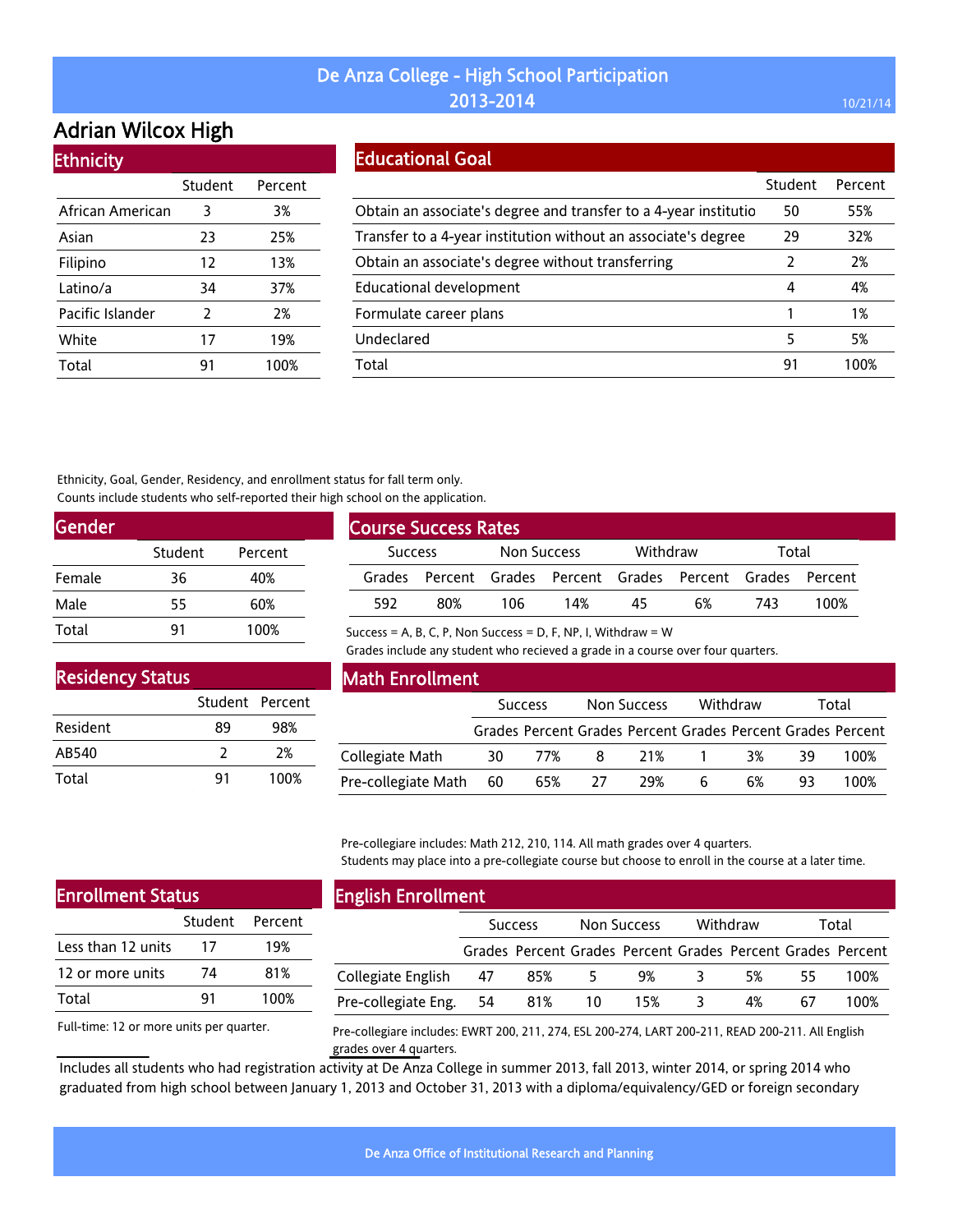# Andrew P Hill High

| <b>Ethnicity</b> |         |         |
|------------------|---------|---------|
|                  | Student | Percent |
| African American | 2       | 2%      |
| Asian            | 47      | 41%     |
| Filipino         | 4       | 3%      |
| Latino/a         | 61      | 53%     |
| Unreported       | 2       | 2%      |
| Total            | 116     | 100%    |
|                  |         |         |

### Educational Goal

|                                                                  | Student       | Percent |
|------------------------------------------------------------------|---------------|---------|
| Obtain an associate's degree and transfer to a 4-year institutio | 78            | 67%     |
| Transfer to a 4-year institution without an associate's degree   | 24            | 21%     |
| Obtain an associate's degree without transferring                | 3             | 3%      |
| Earn a vocational degree                                         | $\mathcal{L}$ | 2%      |
| Formulate career plans                                           | 2             | 2%      |
| Undeclared                                                       | 7             | 6%      |
| Total                                                            | 116           | 100%    |

Ethnicity, Goal, Gender, Residency, and enrollment status for fall term only. Counts include students who self-reported their high school on the application.

| <b>Gender</b> |         |         |  |
|---------------|---------|---------|--|
|               | Student | Percent |  |
| Female        | 67      | 58%     |  |
| Male          | 49      | 42%     |  |
| Total         | 116     | 100%    |  |

| <b>Course Success Rates</b> |                 |             |     |          |                                                             |       |      |
|-----------------------------|-----------------|-------------|-----|----------|-------------------------------------------------------------|-------|------|
| <b>Success</b>              |                 | Non Success |     | Withdraw |                                                             | Total |      |
|                             |                 |             |     |          | Grades Percent Grades Percent Grades Percent Grades Percent |       |      |
| 846                         | 80 <sup>%</sup> | 155.        | 15% | 56       | .5%                                                         | 1.057 | 100% |

Success = A, B, C, P, Non Success = D, F, NP, I, Withdraw =  $W$ 

Grades include any student who recieved a grade in a course over four quarters.

| <b>Residency Status</b> |                 |      |  |  |  |  |  |  |
|-------------------------|-----------------|------|--|--|--|--|--|--|
|                         | Student Percent |      |  |  |  |  |  |  |
| Resident                | 110             | 95%  |  |  |  |  |  |  |
| AB540                   | 6               | 5%   |  |  |  |  |  |  |
| Total                   | 116             | 100% |  |  |  |  |  |  |

#### Math Enrollment

|                            | <b>Success</b> |     | Non Success |     | Withdraw |     | Total |                                                             |
|----------------------------|----------------|-----|-------------|-----|----------|-----|-------|-------------------------------------------------------------|
|                            |                |     |             |     |          |     |       | Grades Percent Grades Percent Grades Percent Grades Percent |
| Collegiate Math            | -28            | 65% | - 9         | 21% | 6        | 14% | 43.   | 100%                                                        |
| Pre-collegiate Math 65 61% |                |     | 36          | 34% | 5        | 5%  | 106   | 100%                                                        |

Pre-collegiare includes: Math 212, 210, 114. All math grades over 4 quarters. Students may place into a pre-collegiate course but choose to enroll in the course at a later time.

| <b>Enrollment Status</b> |     |                 |  |  |  |  |
|--------------------------|-----|-----------------|--|--|--|--|
|                          |     | Student Percent |  |  |  |  |
| Less than 12 units       | 24  | 21%             |  |  |  |  |
| 12 or more units         | 92  | 79%             |  |  |  |  |
| Total                    | 116 | 100%            |  |  |  |  |
|                          |     |                 |  |  |  |  |

# English Enrollment

| ັ                       |                |                                                             |             |     |               |    |       |      |
|-------------------------|----------------|-------------------------------------------------------------|-------------|-----|---------------|----|-------|------|
|                         | <b>Success</b> |                                                             | Non Success |     | Withdraw      |    | Total |      |
|                         |                | Grades Percent Grades Percent Grades Percent Grades Percent |             |     |               |    |       |      |
| Collegiate English      | - 106          | 90%                                                         | 10          | 8%  | $\mathcal{L}$ | 2% | 118   | 100% |
| Pre-collegiate Eng. 121 |                | 82%                                                         | 19          | 13% |               | 5% | 147   | 100% |

Full-time: 12 or more units per quarter.

Pre-collegiare includes: EWRT 200, 211, 274, ESL 200-274, LART 200-211, READ 200-211. All English grades over 4 quarters.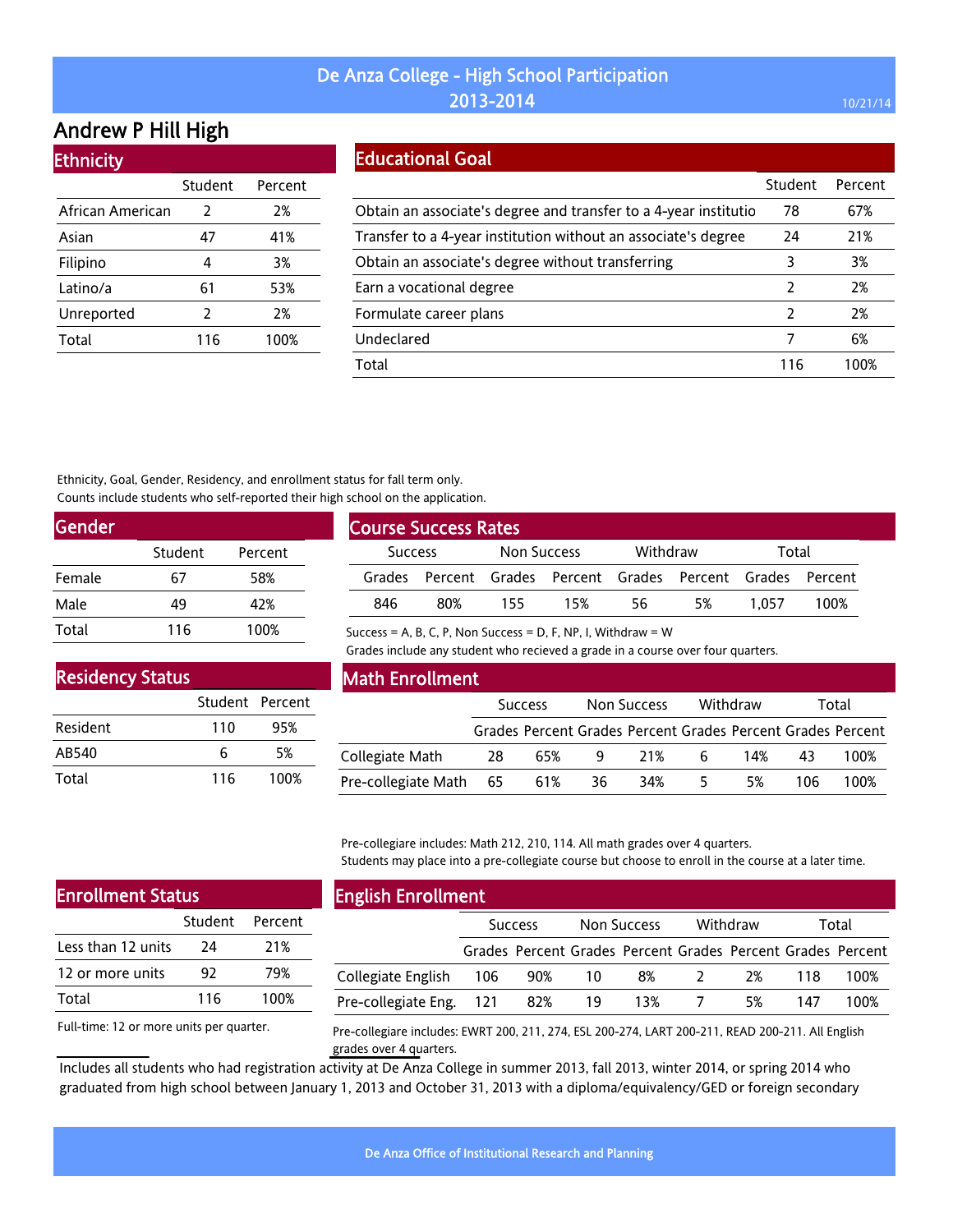# Ann Sobrato High

| <b>Ethnicity</b> |         |         |
|------------------|---------|---------|
|                  | Student | Percent |
| African American | 4       | 10%     |
| Asian            | 6       | 15%     |
| Filipino         | 4       | 10%     |
| Latino/a         | 18      | 45%     |
| Pacific Islander | 1       | 3%      |
| White            | 7       | 18%     |
| Total            | 40      | 100%    |

#### Educational Goal

|                                                                  | Student | Percent |
|------------------------------------------------------------------|---------|---------|
| Obtain an associate's degree and transfer to a 4-year institutio | 24      | 60%     |
| Transfer to a 4-year institution without an associate's degree   | 12      | 30%     |
| Obtain an associate's degree without transferring                | 2       | 5%      |
| <b>Educational development</b>                                   |         | 3%      |
| Undeclared                                                       |         | 3%      |
| Total                                                            | 40      | 100%    |

Ethnicity, Goal, Gender, Residency, and enrollment status for fall term only. Counts include students who self-reported their high school on the application.

| <b>Gender</b> |         |         |  |
|---------------|---------|---------|--|
|               | Student | Percent |  |
| Female        | 12      | 30%     |  |
| Male          | 28      | 70%     |  |
| Total         | 40      | 100%    |  |

| <b>Course Success Rates</b>   |     |          |     |       |                                                      |     |      |  |  |
|-------------------------------|-----|----------|-----|-------|------------------------------------------------------|-----|------|--|--|
| Non Success<br><b>Success</b> |     | Withdraw |     | Total |                                                      |     |      |  |  |
| Grades                        |     |          |     |       | Percent Grades Percent Grades Percent Grades Percent |     |      |  |  |
| 256                           | 74% | 60       | 17% | 37    | 9%                                                   | 348 | 100% |  |  |

Success = A, B, C, P, Non Success = D, F, NP, I, Withdraw =  $W$ 

Grades include any student who recieved a grade in a course over four quarters.

| <b>Residency Status</b> |                 |      |  |  |  |  |  |  |
|-------------------------|-----------------|------|--|--|--|--|--|--|
|                         | Student Percent |      |  |  |  |  |  |  |
| Resident                | 39              | 98%  |  |  |  |  |  |  |
| AB540                   |                 | 3%   |  |  |  |  |  |  |
| Total                   | 40              | 100% |  |  |  |  |  |  |

#### Math Enrollment

|                        | Success |           | Non Success |     | Withdraw |     | Total |                                                             |
|------------------------|---------|-----------|-------------|-----|----------|-----|-------|-------------------------------------------------------------|
|                        |         |           |             |     |          |     |       | Grades Percent Grades Percent Grades Percent Grades Percent |
| Collegiate Math        |         | 12 50% 10 |             | 42% | 2        | 8%  | 24    | 100%                                                        |
| Pre-collegiate Math 23 |         | 72% 5     |             | 16% | 4        | 13% | 32.   | 100%                                                        |

Pre-collegiare includes: Math 212, 210, 114. All math grades over 4 quarters. Students may place into a pre-collegiate course but choose to enroll in the course at a later time.

| <b>Enrollment Status</b> |    |                 |  |  |  |  |
|--------------------------|----|-----------------|--|--|--|--|
|                          |    | Student Percent |  |  |  |  |
| Less than 12 units       |    | 10%             |  |  |  |  |
| 12 or more units         | 36 | 90%             |  |  |  |  |
| Total                    | 40 | 100%            |  |  |  |  |
|                          |    |                 |  |  |  |  |

Full-time: 12 or more units per quarter.

#### English Enrollment

| --                     |                |                                                             |             |                |          |    |       |      |
|------------------------|----------------|-------------------------------------------------------------|-------------|----------------|----------|----|-------|------|
|                        | <b>Success</b> |                                                             | Non Success |                | Withdraw |    | Total |      |
|                        |                | Grades Percent Grades Percent Grades Percent Grades Percent |             |                |          |    |       |      |
| Collegiate English 23  |                |                                                             |             | 82% 3 11% 2 7% |          |    | 28    | 100% |
| Pre-collegiate Eng. 18 |                | 78%                                                         | 4           | 17% 1          |          | 4% |       | 100% |

Pre-collegiare includes: EWRT 200, 211, 274, ESL 200-274, LART 200-211, READ 200-211. All English grades over 4 quarters.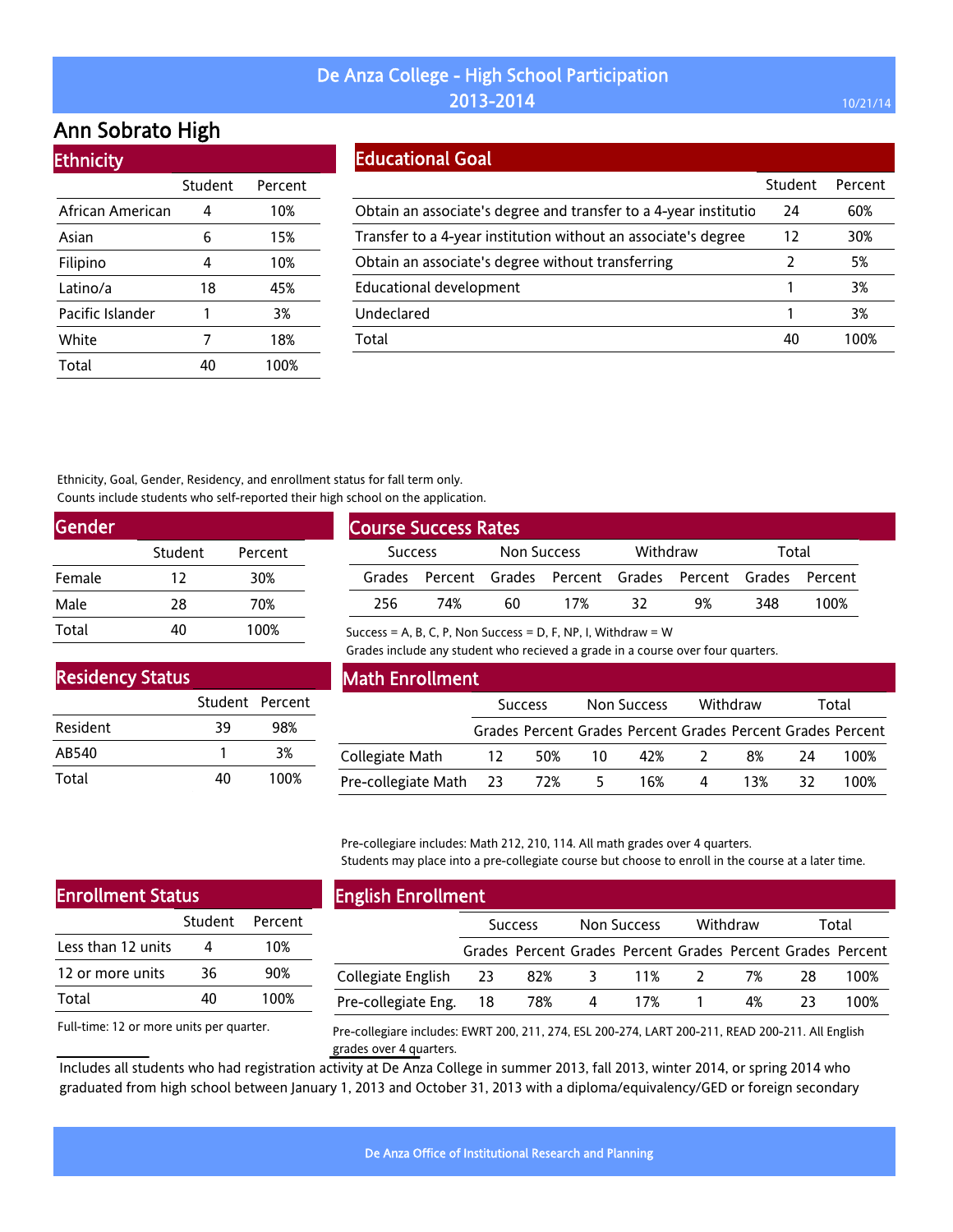# Boynton High

Ethnicity

| --------         |         |         |
|------------------|---------|---------|
|                  | Student | Percent |
| African American |         | 7%      |
| Asian            | 4       | 29%     |
| Filipino         | 1       | 7%      |
| Latino/a         | 5       | 36%     |
| Pacific Islander | 2       | 14%     |
| White            | 1       | 7%      |
| Total            | 14      | 100%    |

#### Educational Goal

|                                                                   | Student | Percent |
|-------------------------------------------------------------------|---------|---------|
| Obtain an associate's degree and transfer to a 4-year institution | 10      | 71%     |
| Transfer to a 4-year institution without an associate's degree    |         | 7%      |
| Earn a vocational degree                                          |         | 7%      |
| Undeclared                                                        |         | 14%     |
| Total                                                             | 14      | 100%    |

Ethnicity, Goal, Gender, Residency, and enrollment status for fall term only. Counts include students who self-reported their high school on the application.

| <b>Gender</b> |         |         |  |
|---------------|---------|---------|--|
|               | Student | Percent |  |
| Female        |         | 50%     |  |
| Male          |         | 50%     |  |
| Total         | 14      | 100%    |  |

|                | <b>Course Success Rates</b> |             |                                                             |          |     |       |      |
|----------------|-----------------------------|-------------|-------------------------------------------------------------|----------|-----|-------|------|
| <b>Success</b> |                             | Non Success |                                                             | Withdraw |     | Total |      |
|                |                             |             | Grades Percent Grades Percent Grades Percent Grades Percent |          |     |       |      |
| 28             | 41 <sup>%</sup>             | 25          | 37%                                                         | 15       | 22% | 68    | 100% |

Success = A, B, C, P, Non Success = D, F, NP, I, Withdraw =  $W$ 

Grades include any student who recieved a grade in a course over four quarters.

| <b>Residency Status</b> |    |                 |
|-------------------------|----|-----------------|
|                         |    | Student Percent |
| Resident                | 13 | 93%             |
| AB540                   |    | 7%              |
| Total                   | 14 | 100%            |

#### Math Enrollment

|                     |     | <b>Success</b> | Non Success | Withdraw | Total                                                       |
|---------------------|-----|----------------|-------------|----------|-------------------------------------------------------------|
|                     |     |                |             |          | Grades Percent Grades Percent Grades Percent Grades Percent |
| Collegiate Math     |     |                | 100%        |          | 100%                                                        |
| Pre-collegiate Math | - 6 | 50%            | 25%         | 25%      | 100%                                                        |

Pre-collegiare includes: Math 212, 210, 114. All math grades over 4 quarters. Students may place into a pre-collegiate course but choose to enroll in the course at a later time.

| <b>Enrollment Status</b> |    |                 |  |  |  |
|--------------------------|----|-----------------|--|--|--|
|                          |    | Student Percent |  |  |  |
| Less than 12 units       | 11 | 79%             |  |  |  |
| 12 or more units         | 3  | 21%             |  |  |  |
| Total                    | 14 | 100%            |  |  |  |
|                          |    |                 |  |  |  |

Full-time: 12 or more units per quarter.

# English Enrollment

| --                  |                |     |             |                                                             |          |     |       |      |
|---------------------|----------------|-----|-------------|-------------------------------------------------------------|----------|-----|-------|------|
|                     | <b>Success</b> |     | Non Success |                                                             | Withdraw |     | Total |      |
|                     |                |     |             | Grades Percent Grades Percent Grades Percent Grades Percent |          |     |       |      |
| Collegiate English  |                | 50% |             |                                                             |          | 50% |       | 100% |
| Pre-collegiate Eng. |                | 23% | 5           | 38%                                                         |          | 38% |       | 100% |

Pre-collegiare includes: EWRT 200, 211, 274, ESL 200-274, LART 200-211, READ 200-211. All English grades over 4 quarters.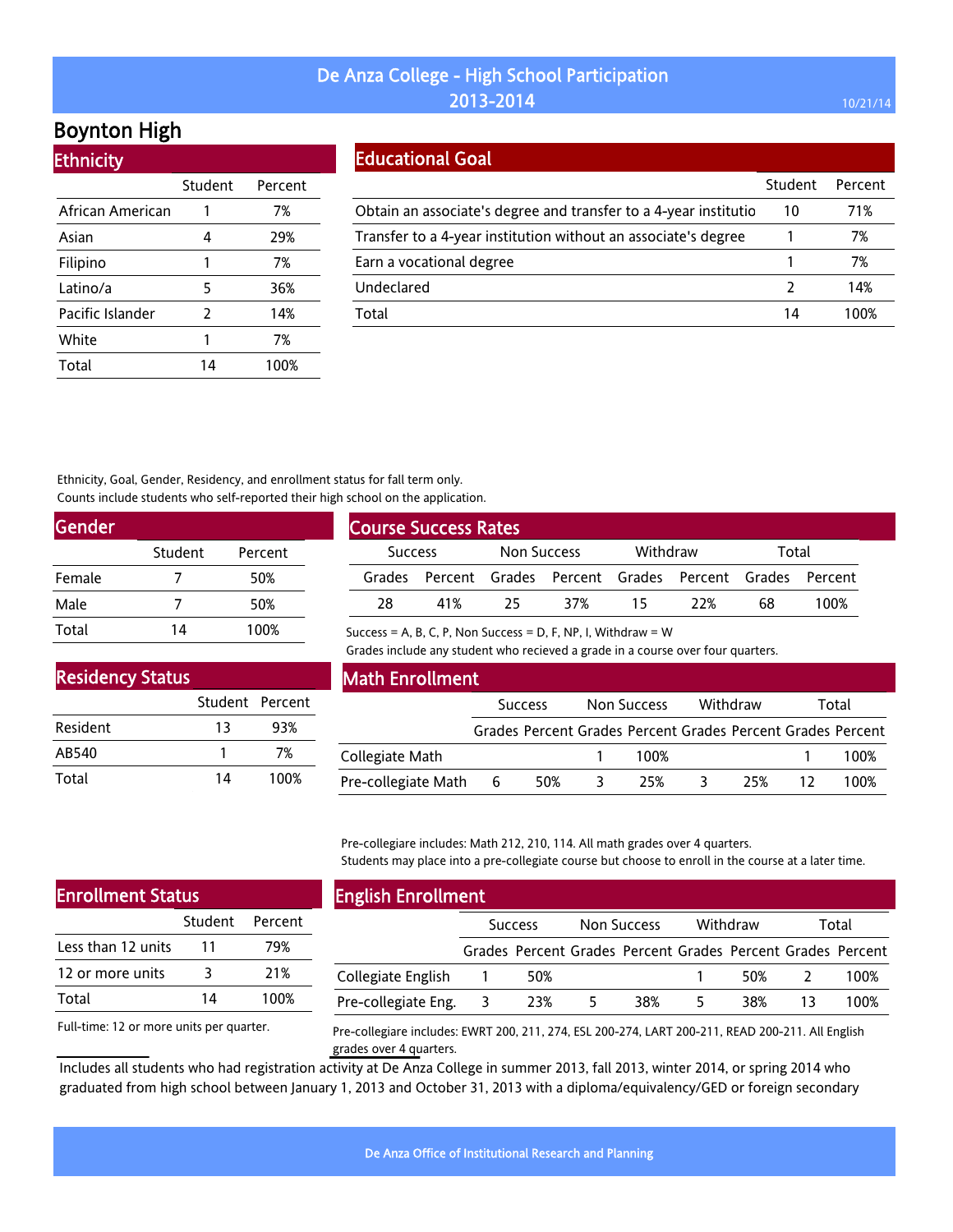# Branham High

**Ethnicity** 

| <u>Luthuluy</u>  |         |         |
|------------------|---------|---------|
|                  | Student | Percent |
| African American | 4       | 5%      |
| Asian            | 12      | 16%     |
| Filipino         | 4       | 5%      |
| Latino/a         | 20      | 26%     |
| Pacific Islander | 1       | 1%      |
| White            | 35      | 46%     |
| Total            | 76      | 100%    |
|                  |         |         |

### Educational Goal

|                                                                  | Student | Percent |
|------------------------------------------------------------------|---------|---------|
| Obtain an associate's degree and transfer to a 4-year institutio | 48      | 63%     |
| Transfer to a 4-year institution without an associate's degree   | 18      | 24%     |
| Obtain an associate's degree without transferring                | 3       | 4%      |
| Educational development                                          | 1       | 1%      |
| Earn a vocational degree                                         | 3       | 4%      |
| Formulate career plans                                           | 1       | 1%      |
| Improve Basic Skills                                             | 1       | 1%      |
| Undeclared                                                       | 1       | 1%      |
| Total                                                            | 76      | 100%    |

Ethnicity, Goal, Gender, Residency, and enrollment status for fall term only. Counts include students who self-reported their high school on the application.

| Gender |         |         |  |
|--------|---------|---------|--|
|        | Student | Percent |  |
| Female | 36      | 47%     |  |
| Male   | 40      | 53%     |  |
| Total  | 76      | 100%    |  |

| <b>Course Success Rates</b> |                                                             |             |     |          |    |       |      |
|-----------------------------|-------------------------------------------------------------|-------------|-----|----------|----|-------|------|
| <b>Success</b>              |                                                             | Non Success |     | Withdraw |    | Total |      |
|                             | Grades Percent Grades Percent Grades Percent Grades Percent |             |     |          |    |       |      |
| 483                         | 77%                                                         | 95          | 15% | 51       | 8% | 629   | 100% |

Success = A, B, C, P, Non Success = D, F, NP, I, Withdraw =  $W$ 

Grades include any student who recieved a grade in a course over four quarters.

| <b>Residency Status</b> |                 |      |  |  |  |  |  |
|-------------------------|-----------------|------|--|--|--|--|--|
|                         | Student Percent |      |  |  |  |  |  |
| Resident                | 71              | 93%  |  |  |  |  |  |
| AB540                   | 2               | 3%   |  |  |  |  |  |
| U.S. Resident, non CA   | 3               | 4%   |  |  |  |  |  |
| Total                   | 76              | 100% |  |  |  |  |  |

#### Math Enrollment

|                        | <b>Success</b> |     | Non Success |     | Withdraw     |     | Total |                                                             |
|------------------------|----------------|-----|-------------|-----|--------------|-----|-------|-------------------------------------------------------------|
|                        |                |     |             |     |              |     |       | Grades Percent Grades Percent Grades Percent Grades Percent |
| Collegiate Math        | 17             | 68% | 5.          | 20% | $\mathbf{R}$ | 12% | 25.   | 100%                                                        |
| Pre-collegiate Math 52 |                | 56% | -32         | 34% | - 9.         | 10% | 93.   | 100%                                                        |

Pre-collegiare includes: Math 212, 210, 114. All math grades over 4 quarters. Students may place into a pre-collegiate course but choose to enroll in the course at a later time.

### Enrollment Status

|                    | Student | Percent |
|--------------------|---------|---------|
| Less than 12 units | 23      | 30%     |
| 12 or more units   | 53      | 70%     |
| Total              | 76      | 100%    |

Full-time: 12 or more units per quarter.

# English Enrollment

|                        | <b>Success</b> |                                                             | Non Success |     | Withdraw |     | Total |      |
|------------------------|----------------|-------------------------------------------------------------|-------------|-----|----------|-----|-------|------|
|                        |                | Grades Percent Grades Percent Grades Percent Grades Percent |             |     |          |     |       |      |
| Collegiate English 42  |                | 74%  10                                                     |             | 18% | 5        | 9%  | 57    | 100% |
| Pre-collegiate Eng. 39 |                | 89%                                                         | 4           | 9%  |          | -2% | 44    | 100% |

Pre-collegiare includes: EWRT 200, 211, 274, ESL 200-274, LART 200-211, READ 200-211. All English grades over 4 quarters.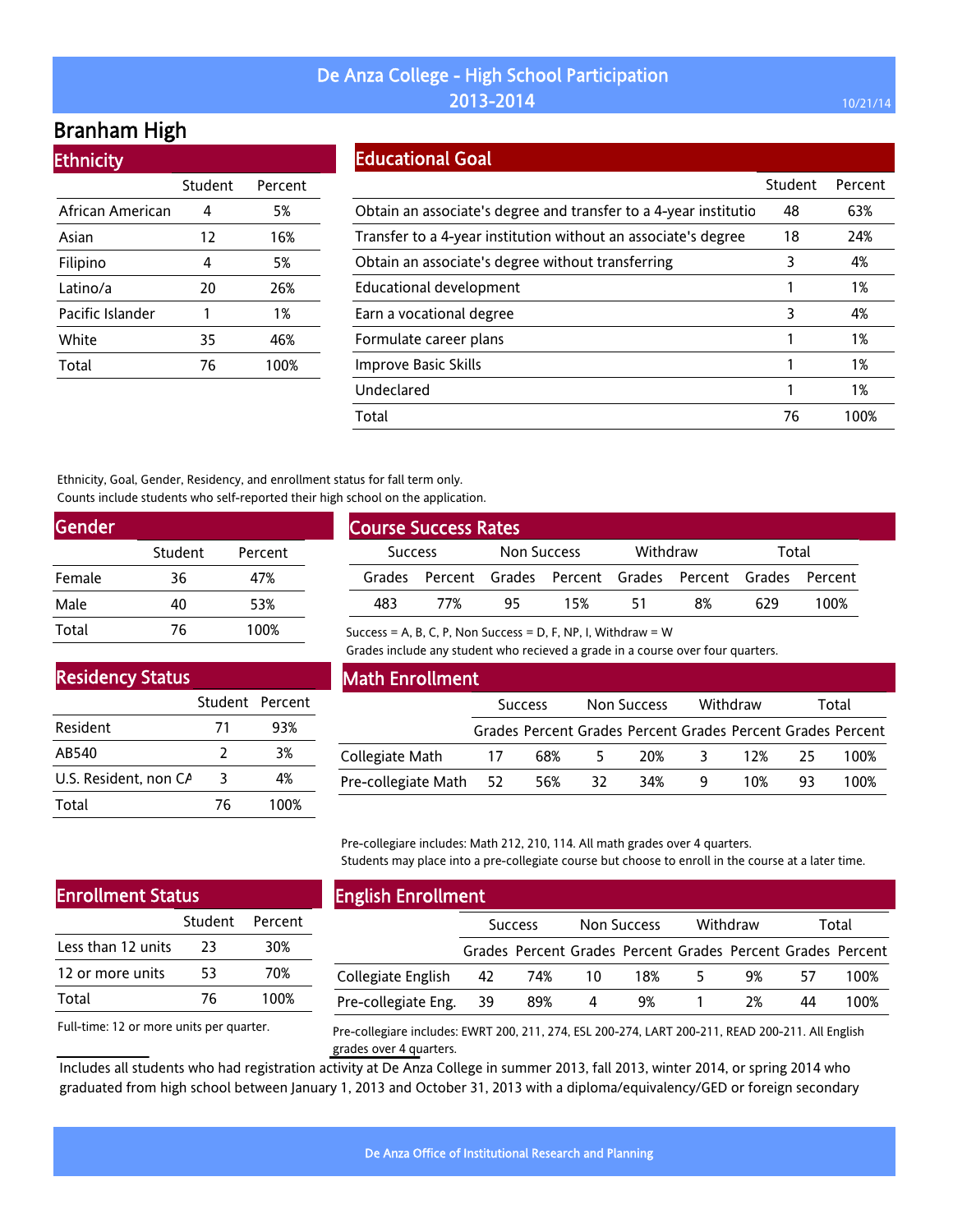# Del Mar High

| <b>Ethnicity</b> |         |         |  |  |  |  |  |
|------------------|---------|---------|--|--|--|--|--|
|                  | Student | Percent |  |  |  |  |  |
| African American | 1       | 2%      |  |  |  |  |  |
| Asian            | 8       | 17%     |  |  |  |  |  |
| Filipino         | 5       | 10%     |  |  |  |  |  |
| Latino/a         | 25      | 52%     |  |  |  |  |  |
| Pacific Islander | 3       | 6%      |  |  |  |  |  |
| White            | 6       | 13%     |  |  |  |  |  |
| Total            | 48      | 100%    |  |  |  |  |  |

#### Educational Goal

|                                                                  | Student | Percent |
|------------------------------------------------------------------|---------|---------|
| Obtain an associate's degree and transfer to a 4-year institutio | 30      | 63%     |
| Transfer to a 4-year institution without an associate's degree   | 10      | 21%     |
| Obtain an associate's degree without transferring                | 4       | 8%      |
| Earn a vocational degree                                         |         | 2%      |
| Formulate career plans                                           |         | 2%      |
| Undeclared                                                       | 2       | 4%      |
| Total                                                            | 48      | 100%    |

Ethnicity, Goal, Gender, Residency, and enrollment status for fall term only. Counts include students who self-reported their high school on the application.

| <b>Gender</b> |         |         |  |
|---------------|---------|---------|--|
|               | Student | Percent |  |
| Female        | 27      | 56%     |  |
| Male          | 21      | 44%     |  |
| Total         | 48      | 100%    |  |

| <b>Course Success Rates,</b>  |     |          |                                                             |       |    |     |      |  |
|-------------------------------|-----|----------|-------------------------------------------------------------|-------|----|-----|------|--|
| Non Success<br><b>Success</b> |     | Withdraw |                                                             | Total |    |     |      |  |
|                               |     |          | Grades Percent Grades Percent Grades Percent Grades Percent |       |    |     |      |  |
| 273                           | 73% | 67       | 18%                                                         | 35    | 9% | 375 | 100% |  |

Success = A, B, C, P, Non Success = D, F, NP, I, Withdraw =  $W$ 

Grades include any student who recieved a grade in a course over four quarters.

| <b>Residency Status</b> |                 |      |  |  |  |  |  |
|-------------------------|-----------------|------|--|--|--|--|--|
|                         | Student Percent |      |  |  |  |  |  |
| Resident                | 41              | 85%  |  |  |  |  |  |
| AB540                   |                 | 15%  |  |  |  |  |  |
| Total                   | 48              | 100% |  |  |  |  |  |

#### Math Enrollment

|                        | <b>Success</b> |     | Non Success             |                                                             | Withdraw |           | Total |      |
|------------------------|----------------|-----|-------------------------|-------------------------------------------------------------|----------|-----------|-------|------|
|                        |                |     |                         | Grades Percent Grades Percent Grades Percent Grades Percent |          |           |       |      |
| Collegiate Math        | $\sim$ 11      | 69% | $\overline{\mathbf{3}}$ |                                                             |          | 19% 2 13% | -16   | 100% |
| Pre-collegiate Math 35 |                | 56% | 18                      | 29%                                                         | 10       | 16%       | 63    | 100% |

Pre-collegiare includes: Math 212, 210, 114. All math grades over 4 quarters. Students may place into a pre-collegiate course but choose to enroll in the course at a later time.

| <b>Enrollment Status</b> |    |                 |  |  |  |  |
|--------------------------|----|-----------------|--|--|--|--|
|                          |    | Student Percent |  |  |  |  |
| Less than 12 units       | 19 | 40%             |  |  |  |  |
| 12 or more units         | 29 | 60%             |  |  |  |  |
| Total                    | 48 | 100%            |  |  |  |  |
|                          |    |                 |  |  |  |  |

# English Enrollment

| - -                    |                |                                                             |                |     |          |    |       |      |
|------------------------|----------------|-------------------------------------------------------------|----------------|-----|----------|----|-------|------|
|                        | <b>Success</b> |                                                             | Non Success    |     | Withdraw |    | Total |      |
|                        |                | Grades Percent Grades Percent Grades Percent Grades Percent |                |     |          |    |       |      |
| Collegiate English     | 28             | 88%                                                         |                | 3%  | $\sim$   | 9% | 32.   | 100% |
| Pre-collegiate Eng. 24 |                | 71%                                                         | $\overline{7}$ | 21% |          | 9% | 34    | 100% |

Full-time: 12 or more units per quarter.

Pre-collegiare includes: EWRT 200, 211, 274, ESL 200-274, LART 200-211, READ 200-211. All English grades over 4 quarters.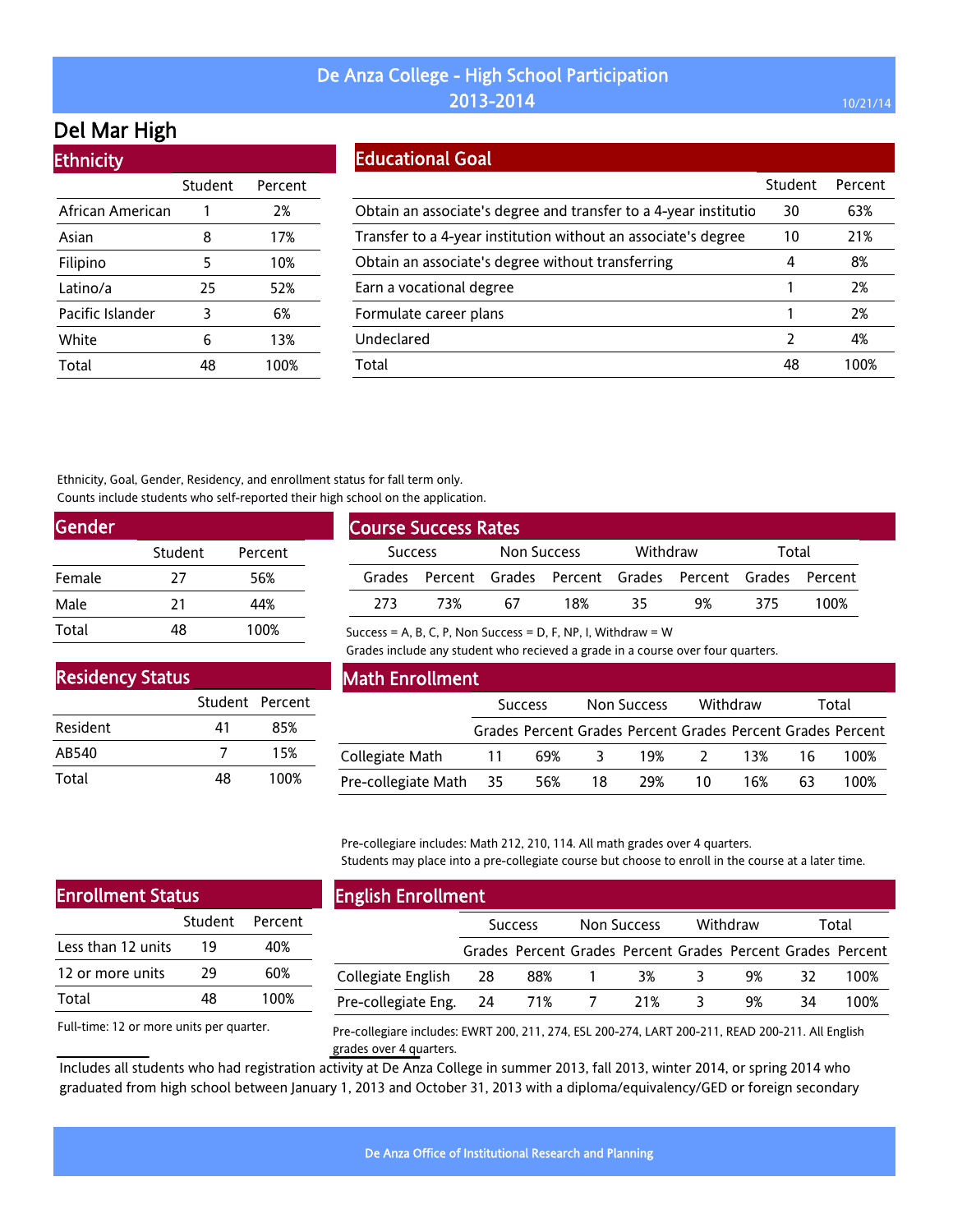# Evergreen Valley High

| <b>Ethnicity</b> |  |  |
|------------------|--|--|
|                  |  |  |

|                  | Student       | Percent |
|------------------|---------------|---------|
| African American | 1             | 1%      |
| Asian            | 85            | 67%     |
| Filipino         | 14            | 11%     |
| Latino/a         | 21            | 17%     |
| Pacific Islander | $\mathcal{P}$ | 2%      |
| White            | 4             | 3%      |
| Total            | 127           | 100%    |

#### Educational Goal

|                                                                  | Student | Percent |
|------------------------------------------------------------------|---------|---------|
| Obtain an associate's degree and transfer to a 4-year institutio | 68      | 54%     |
| Transfer to a 4-year institution without an associate's degree   | 46      | 36%     |
| Obtain an associate's degree without transferring                | 7       | 6%      |
| Educational development                                          |         | 1%      |
| Earn a vocational degree                                         |         | 1%      |
| Undeclared                                                       | 4       | 3%      |
| Total                                                            | 127     | 100%    |

Ethnicity, Goal, Gender, Residency, and enrollment status for fall term only. Counts include students who self-reported their high school on the application.

| <b>Gender</b> |         |         |
|---------------|---------|---------|
|               | Student | Percent |
| Female        | 63      | 50%     |
| Male          | 64      | 50%     |
| Total         | 127     | 100%    |

| <b>Course Success Rates</b> |     |             |                                                             |          |    |       |      |
|-----------------------------|-----|-------------|-------------------------------------------------------------|----------|----|-------|------|
| <b>Success</b>              |     | Non Success |                                                             | Withdraw |    | Total |      |
|                             |     |             | Grades Percent Grades Percent Grades Percent Grades Percent |          |    |       |      |
| 1.007                       | 88% | 94          | 8%                                                          | 37       | 3% | 1.138 | 100% |

Success = A, B, C, P, Non Success = D, F, NP, I, Withdraw =  $W$ 

Grades include any student who recieved a grade in a course over four quarters.

| <b>Residency Status</b> |                 |      |
|-------------------------|-----------------|------|
|                         | Student Percent |      |
| Resident                | 126             | 99%  |
| AB540                   |                 | 1%   |
| Total                   | 127             | 100% |

#### Math Enrollment

|                        | <b>Success</b> |        | Non Success |     | Withdraw |    | Total |                                                             |
|------------------------|----------------|--------|-------------|-----|----------|----|-------|-------------------------------------------------------------|
|                        |                |        |             |     |          |    |       | Grades Percent Grades Percent Grades Percent Grades Percent |
| Collegiate Math        | 64             | 82% 11 |             | 14% | -3.      | 4% | 78    | 100%                                                        |
| Pre-collegiate Math 70 |                | 78%    | 16          | 18% | 4        | 4% | 90    | 100%                                                        |

Pre-collegiare includes: Math 212, 210, 114. All math grades over 4 quarters. Students may place into a pre-collegiate course but choose to enroll in the course at a later time.

| <b>Enrollment Status</b> |     |                 |  |  |
|--------------------------|-----|-----------------|--|--|
|                          |     | Student Percent |  |  |
| Less than 12 units       | 20  | 16%             |  |  |
| 12 or more units         | 107 | 84%             |  |  |
| Total                    | 127 | 100%            |  |  |
|                          |     |                 |  |  |

Full-time: 12 or more units per quarter.

### English Enrollment

|                     | <b>Success</b> |     | Non Success |                                                             | Withdraw |    | Total |      |
|---------------------|----------------|-----|-------------|-------------------------------------------------------------|----------|----|-------|------|
|                     |                |     |             | Grades Percent Grades Percent Grades Percent Grades Percent |          |    |       |      |
| Collegiate English  | 96             | 94% |             | 6%                                                          |          |    | 102   | 100% |
| Pre-collegiate Eng. | 90             | 90% | 5           | 5%                                                          | ↖        | 5% | 100   | 100% |

Pre-collegiare includes: EWRT 200, 211, 274, ESL 200-274, LART 200-211, READ 200-211. All English grades over 4 quarters.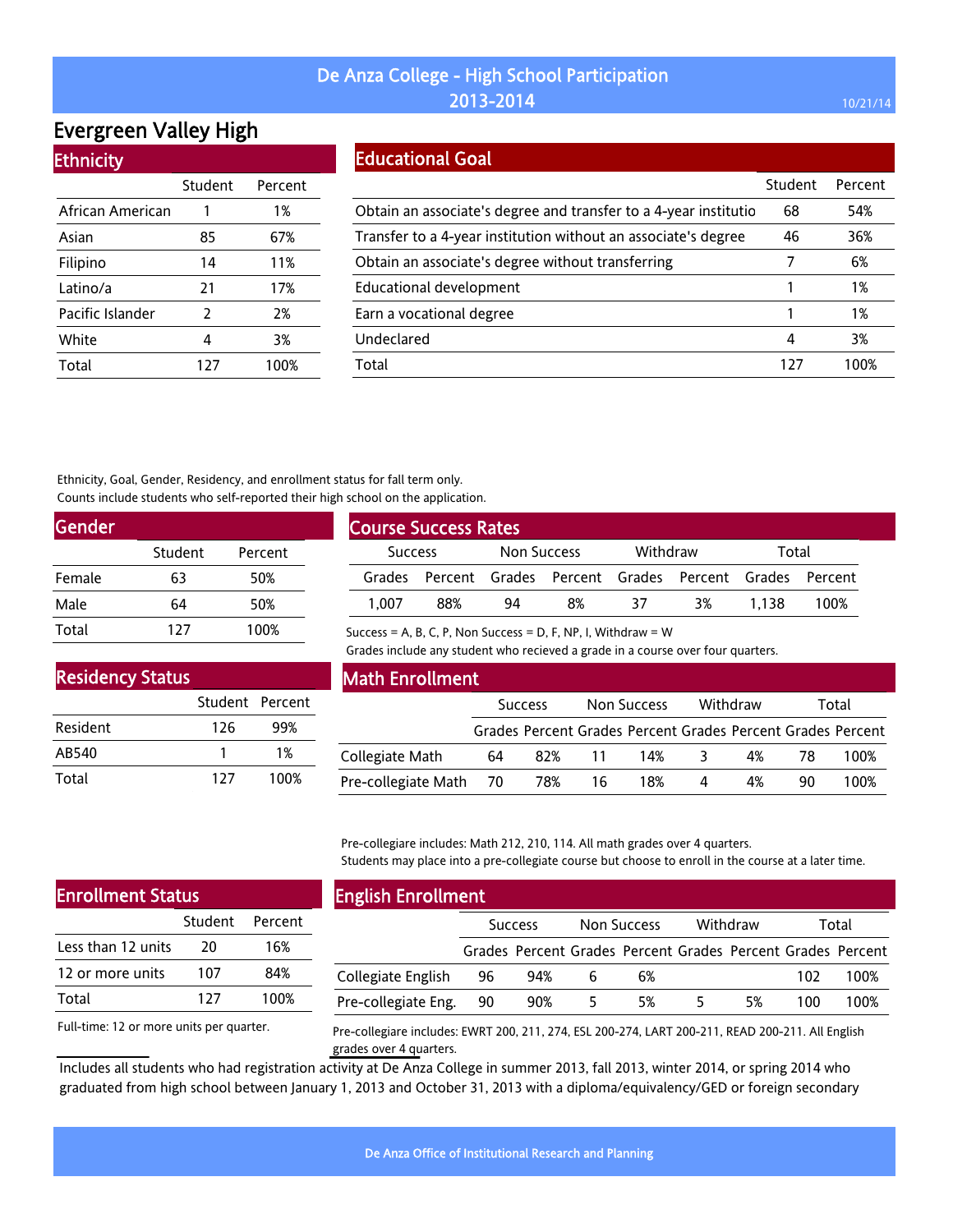# Gunderson High

**Ethnicity** 

| <u>есписку</u>   |         |         |
|------------------|---------|---------|
|                  | Student | Percent |
| African American | 7       | 9%      |
| Asian            | 7       | 9%      |
| Filipino         | 6       | 8%      |
| Latino/a         | 43      | 57%     |
| Pacific Islander | 3       | 4%      |
| White            | 7       | 9%      |
| Unreported       | 2       | 3%      |
| Total            | 75      | 100%    |

#### Educational Goal

|                                                                  | Student | Percent |
|------------------------------------------------------------------|---------|---------|
| Obtain an associate's degree and transfer to a 4-year institutio | 45      | 60%     |
| Transfer to a 4-year institution without an associate's degree   | 14      | 19%     |
| Obtain an associate's degree without transferring                | 4       | 5%      |
| <b>Educational development</b>                                   | 2       | 3%      |
| Earn a vocational degree                                         |         | 1%      |
| Formulate career plans                                           |         | 1%      |
| Undeclared                                                       | 8       | 11%     |
| Total                                                            | 75      | 100%    |

Ethnicity, Goal, Gender, Residency, and enrollment status for fall term only. Counts include students who self-reported their high school on the application.

| <b>Gender</b> |         |         |  |
|---------------|---------|---------|--|
|               | Student | Percent |  |
| Female        | 37      | 49%     |  |
| Male          | 38      | 51%     |  |
| Total         | 75      | 100%    |  |

| <b>Course Success Rates</b> |     |             |     |          |                                                             |       |      |
|-----------------------------|-----|-------------|-----|----------|-------------------------------------------------------------|-------|------|
| <b>Success</b>              |     | Non Success |     | Withdraw |                                                             | Total |      |
|                             |     |             |     |          | Grades Percent Grades Percent Grades Percent Grades Percent |       |      |
| 399                         | 77% | 106         | 19% | 53       | 9%                                                          | 558   | 100% |

Success = A, B, C, P, Non Success = D, F, NP, I, Withdraw =  $W$ 

Grades include any student who recieved a grade in a course over four quarters.

| <b>Residency Status</b> |                 |      |
|-------------------------|-----------------|------|
|                         | Student Percent |      |
| Resident                | 68              | 91%  |
| AB540                   |                 | 9%   |
| Total                   | 75              | 100% |

#### Math Enrollment

|                        | <b>Success</b> |          |     | Non Success                                                 |          | Withdraw | Total |      |
|------------------------|----------------|----------|-----|-------------------------------------------------------------|----------|----------|-------|------|
|                        |                |          |     | Grades Percent Grades Percent Grades Percent Grades Percent |          |          |       |      |
| Collegiate Math        |                | 21 81% 3 |     | 12%                                                         | $\sim$ 2 | 8%       | 26.   | 100% |
| Pre-collegiate Math 44 |                | 53%      | -28 |                                                             | 34% 11   | 13%      | 83    | 100% |

Pre-collegiare includes: Math 212, 210, 114. All math grades over 4 quarters. Students may place into a pre-collegiate course but choose to enroll in the course at a later time.

| <b>Enrollment Status</b> |    |      |  |  |  |  |  |
|--------------------------|----|------|--|--|--|--|--|
| Student Percent          |    |      |  |  |  |  |  |
| Less than 12 units       | 22 | 29%  |  |  |  |  |  |
| 12 or more units         | 53 | 71%  |  |  |  |  |  |
| Total                    | 75 | 100% |  |  |  |  |  |
|                          |    |      |  |  |  |  |  |

Full-time: 12 or more units per quarter.

### English Enrollment

| ____                   |                |                                                             |             |     |          |     |       |      |
|------------------------|----------------|-------------------------------------------------------------|-------------|-----|----------|-----|-------|------|
|                        | <b>Success</b> |                                                             | Non Success |     | Withdraw |     | Total |      |
|                        |                | Grades Percent Grades Percent Grades Percent Grades Percent |             |     |          |     |       |      |
| Collegiate English 31  |                | 79%                                                         | - 3         | 8%  | 5.       | 13% | 39    | 100% |
| Pre-collegiate Eng. 61 |                |                                                             | 78% 11      | 14% | 6        | 8%  | 78    | 100% |

Pre-collegiare includes: EWRT 200, 211, 274, ESL 200-274, LART 200-211, READ 200-211. All English grades over 4 quarters.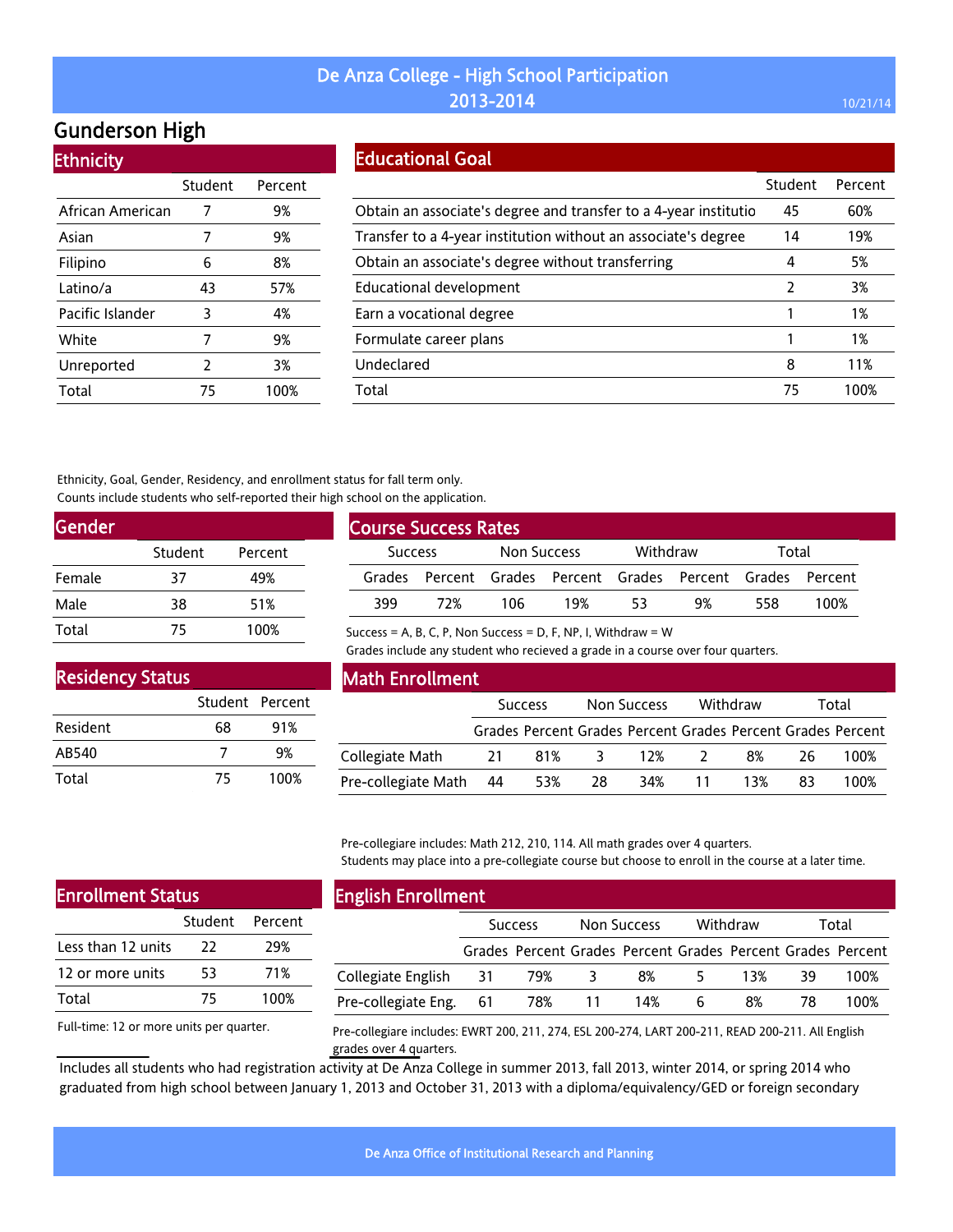# Independence High

**Ethnicity** 

| Lumnuy           |         |         |
|------------------|---------|---------|
|                  | Student | Percent |
| African American |         | 1%      |
| Asian            | 94      | 59%     |
| Filipino         | 31      | 20%     |
| Latino/a         | 31      | 20%     |
| White            | 1       | 1%      |
| Total            | 158     | 100%    |
|                  |         |         |

#### Educational Goal

|                                                                  | Student | Percent |
|------------------------------------------------------------------|---------|---------|
| Obtain an associate's degree and transfer to a 4-year institutio | 83      | 53%     |
| Transfer to a 4-year institution without an associate's degree   | 49      | 31%     |
| Obtain an associate's degree without transferring                | 5       | 3%      |
| Educational development                                          | 6       | 4%      |
| Earn a vocational degree                                         | 3       | 2%      |
| Formulate career plans                                           |         | 1%      |
| Undeclared                                                       | 11      | 7%      |
| Total                                                            | 158     | 100%    |

Ethnicity, Goal, Gender, Residency, and enrollment status for fall term only. Counts include students who self-reported their high school on the application.

| <b>Gender</b> |         |         |
|---------------|---------|---------|
|               | Student | Percent |
| Female        | 76      | 48%     |
| Male          | 82      | 52%     |
| Total         | 158     | 100%    |

| <b>Course Success Rates</b> |     |             |                                                             |          |    |       |      |
|-----------------------------|-----|-------------|-------------------------------------------------------------|----------|----|-------|------|
| <b>Success</b>              |     | Non Success |                                                             | Withdraw |    | Total |      |
|                             |     |             | Grades Percent Grades Percent Grades Percent Grades Percent |          |    |       |      |
| 977                         | 77% | 175.        | 14%                                                         | 113      | 9% | 1.265 | 100% |

Success = A, B, C, P, Non Success = D, F, NP, I, Withdraw =  $W$ 

Grades include any student who recieved a grade in a course over four quarters.

#### Residency Status

|              | Student Percent |      |
|--------------|-----------------|------|
| Resident     | 138             | 87%  |
| AB540        | 17              | 11%  |
| Non Resident | २               | 2%   |
| Total        | 158             | 100% |

#### Math Enrollment

|                        | <b>Success</b> |           |    | Non Success                                                 |   | Withdraw | Total |      |
|------------------------|----------------|-----------|----|-------------------------------------------------------------|---|----------|-------|------|
|                        |                |           |    | Grades Percent Grades Percent Grades Percent Grades Percent |   |          |       |      |
| Collegiate Math        |                | 85 77% 16 |    | 15%                                                         | q | 8%       | 110   | 100% |
| Pre-collegiate Math 86 |                | 70%       | 29 | 24%                                                         |   | 6%       | 122.  | 100% |

Pre-collegiare includes: Math 212, 210, 114. All math grades over 4 quarters. Students may place into a pre-collegiate course but choose to enroll in the course at a later time.

#### Enrollment Status

|                    | Student | Percent |
|--------------------|---------|---------|
| Less than 12 units | 39      | 25%     |
| 12 or more units   | 119     | 75%     |
| Total              | 158     | 100%    |

Full-time: 12 or more units per quarter.

# English Enrollment

|                             | <b>Success</b> |  | <b>Non Success</b> |                                                             | Withdraw |    | Total |      |
|-----------------------------|----------------|--|--------------------|-------------------------------------------------------------|----------|----|-------|------|
|                             |                |  |                    | Grades Percent Grades Percent Grades Percent Grades Percent |          |    |       |      |
| Collegiate English 72 85% 7 |                |  |                    | 8%                                                          | 6        | 7% | 85.   | 100% |
| Pre-collegiate Eng. 165     |                |  | 85% 22 11%         |                                                             | 8        | 4% | 195.  | 100% |

Pre-collegiare includes: EWRT 200, 211, 274, ESL 200-274, LART 200-211, READ 200-211. All English grades over 4 quarters.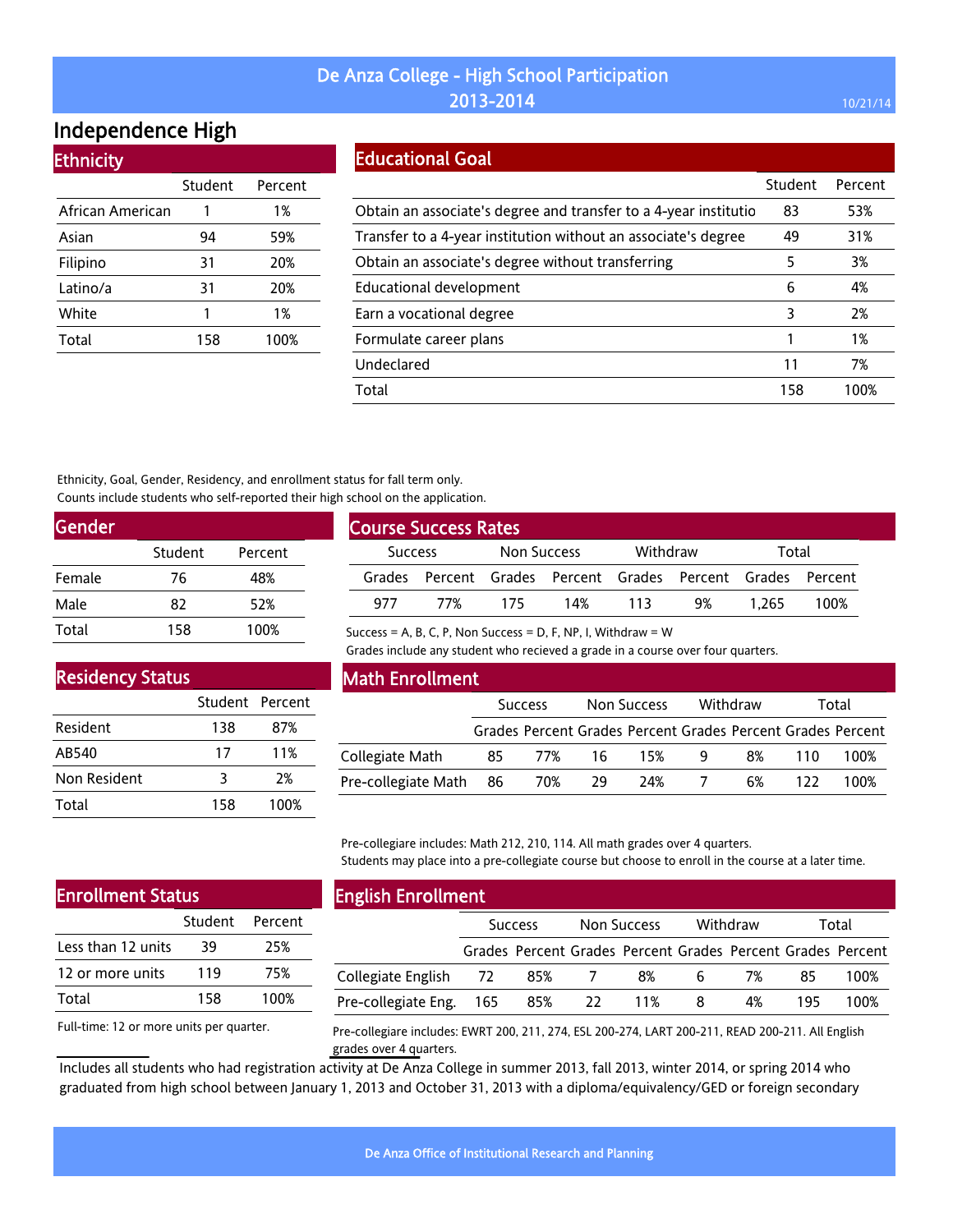# James Lick High

| <b>Ethnicity</b> |                |         |
|------------------|----------------|---------|
|                  | Student        | Percent |
| Asian            | 6              | 15%     |
| Filipino         | 10             | 24%     |
| Latino/a         | 21             | 51%     |
| White            | 2              | 5%      |
| Unreported       | $\overline{2}$ | 5%      |
| Total            | 41             | 100%    |

#### Educational Goal

|                                                                  | Student | Percent |
|------------------------------------------------------------------|---------|---------|
| Obtain an associate's degree and transfer to a 4-year institutio | 24      | 59%     |
| Transfer to a 4-year institution without an associate's degree   | 8       | 20%     |
| Obtain an associate's degree without transferring                |         | 2%      |
| Educational development                                          | 4       | 10%     |
| Earn a vocational degree                                         |         | 2%      |
| Undeclared                                                       | 3       | 7%      |
| Total                                                            | 41      | 1በበ%    |

Ethnicity, Goal, Gender, Residency, and enrollment status for fall term only. Counts include students who self-reported their high school on the application.

| <b>Gender</b> |         |         |
|---------------|---------|---------|
|               | Student | Percent |
| Female        | 20      | 49%     |
| Male          | 21      | 51%     |
| Total         | 41      | 100%    |

| <b>Course Success Rates</b> |     |             |     |          |                                                             |       |      |
|-----------------------------|-----|-------------|-----|----------|-------------------------------------------------------------|-------|------|
| <b>Success</b>              |     | Non Success |     | Withdraw |                                                             | Total |      |
|                             |     |             |     |          | Grades Percent Grades Percent Grades Percent Grades Percent |       |      |
| 145                         | 58% | 65          | 26% | 38       | 15%                                                         | 248   | 100% |

Success = A, B, C, P, Non Success = D, F, NP, I, Withdraw =  $W$ 

Grades include any student who recieved a grade in a course over four quarters.

| <b>Residency Status</b> |                 |      |
|-------------------------|-----------------|------|
|                         | Student Percent |      |
| Resident                | 38              | 93%  |
| AB540                   | ২               | 7%   |
| Total                   | 41              | 100% |

#### Math Enrollment

|                            | <b>Success</b> |    | Non Success | Withdraw |     | Total                                                       |
|----------------------------|----------------|----|-------------|----------|-----|-------------------------------------------------------------|
|                            |                |    |             |          |     | Grades Percent Grades Percent Grades Percent Grades Percent |
| Collegiate Math            | 67%            |    |             | 33%      | - q | 100%                                                        |
| Pre-collegiate Math 17 47% |                | 14 | 39%         | 14%      | 36. | 100%                                                        |

Pre-collegiare includes: Math 212, 210, 114. All math grades over 4 quarters. Students may place into a pre-collegiate course but choose to enroll in the course at a later time.

| <b>Enrollment Status</b> |    |                 |  |  |
|--------------------------|----|-----------------|--|--|
|                          |    | Student Percent |  |  |
| Less than 12 units       | 19 | 46%             |  |  |
| 12 or more units         | 22 | 54%             |  |  |
| Total                    | 41 | 100%            |  |  |
|                          |    |                 |  |  |

Full-time: 12 or more units per quarter.

# English Enrollment

| --                     |                |                                                             |             |     |               |     |       |      |
|------------------------|----------------|-------------------------------------------------------------|-------------|-----|---------------|-----|-------|------|
|                        | <b>Success</b> |                                                             | Non Success |     | Withdraw      |     | Total |      |
|                        |                | Grades Percent Grades Percent Grades Percent Grades Percent |             |     |               |     |       |      |
| Collegiate English     | 5              | 45%                                                         | 4           | 36% | $\mathcal{L}$ | 18% |       | 100% |
| Pre-collegiate Eng. 28 |                | 80%                                                         | 4           | 11% | 3             | 9%  | 35    | 100% |
|                        |                |                                                             |             |     |               |     |       |      |

Pre-collegiare includes: EWRT 200, 211, 274, ESL 200-274, LART 200-211, READ 200-211. All English grades over 4 quarters.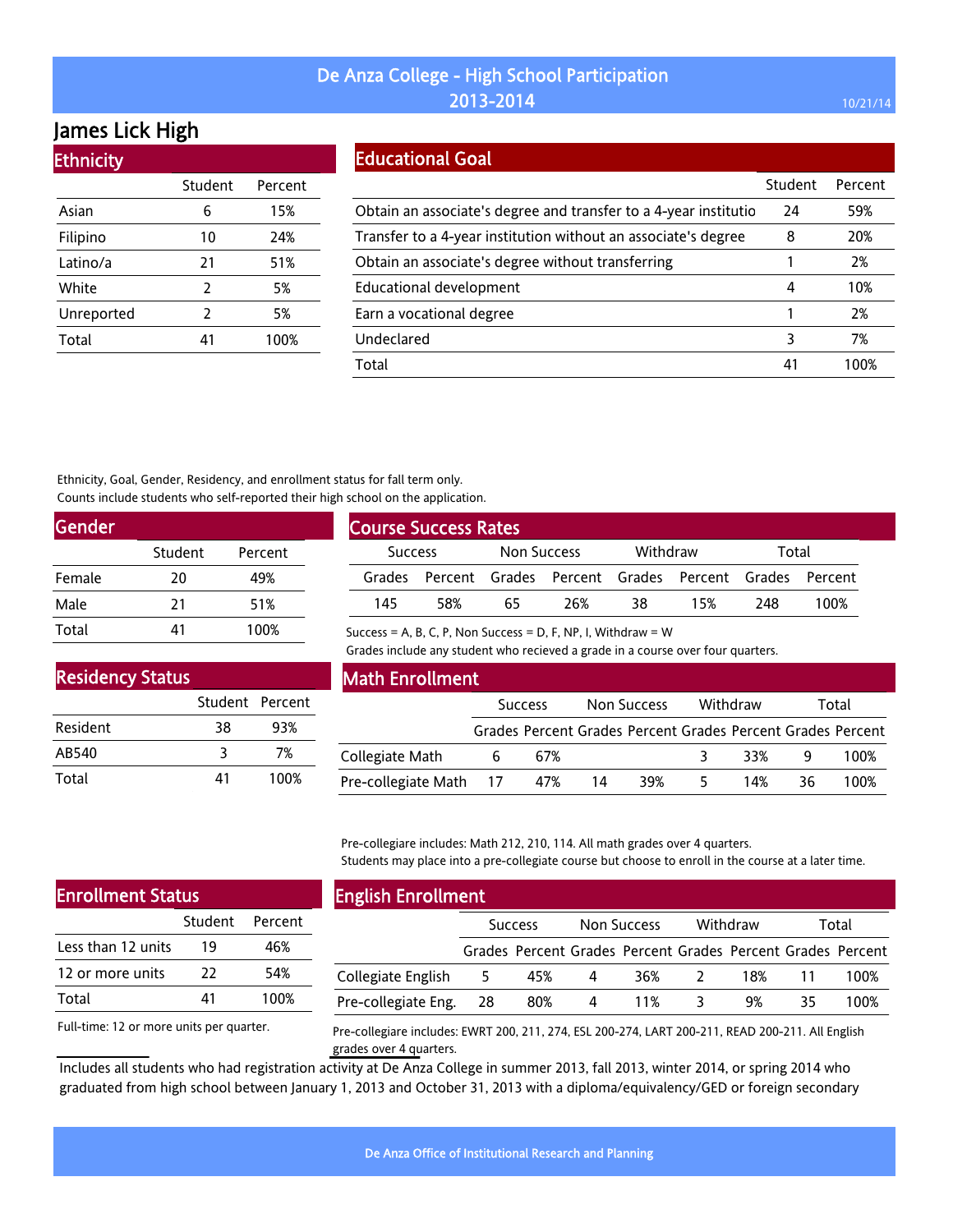# Leigh High

| Student        | Percent |
|----------------|---------|
| 2              | 3%      |
| 6              | 10%     |
| $\overline{2}$ | 3%      |
| 25             | 40%     |
| 27             | 44%     |
| 62             | 100%    |
|                |         |

#### Educational Goal

|                                                                   | Student | Percent |
|-------------------------------------------------------------------|---------|---------|
| Obtain an associate's degree and transfer to a 4-year institution | 38      | 61%     |
| Transfer to a 4-year institution without an associate's degree    | 15      | 24%     |
| Obtain an associate's degree without transferring                 | 2       | 3%      |
| <b>Educational development</b>                                    |         | 5%      |
| Undeclared                                                        | 4       | 6%      |
| Total                                                             | 62      | 100%    |

Ethnicity, Goal, Gender, Residency, and enrollment status for fall term only. Counts include students who self-reported their high school on the application.

| <b>Gender</b> |         |         |  |
|---------------|---------|---------|--|
|               | Student | Percent |  |
| Female        | 26      | 42%     |  |
| Male          | 36      | 58%     |  |
| Total         | 67      | 100%    |  |

| <b>Course Success Rates</b> |                                                      |             |     |          |    |       |      |  |
|-----------------------------|------------------------------------------------------|-------------|-----|----------|----|-------|------|--|
| <b>Success</b>              |                                                      | Non Success |     | Withdraw |    | Total |      |  |
| Grades                      | Percent Grades Percent Grades Percent Grades Percent |             |     |          |    |       |      |  |
| 417                         | 80%                                                  | 74          | 14% | 29       | 6% | 520   | 100% |  |

Success = A, B, C, P, Non Success = D, F, NP, I, Withdraw =  $W$ 

Grades include any student who recieved a grade in a course over four quarters.

| <b>Residency Status</b> |                 |      |  |  |  |  |  |  |
|-------------------------|-----------------|------|--|--|--|--|--|--|
|                         | Student Percent |      |  |  |  |  |  |  |
| Resident                | 61              | 98%  |  |  |  |  |  |  |
| AB540                   |                 | 2%   |  |  |  |  |  |  |
| Total                   | 62              | 100% |  |  |  |  |  |  |

#### Math Enrollment

|                        | <b>Success</b> |                                                             |          | Non Success | Withdraw  |    | Total |      |
|------------------------|----------------|-------------------------------------------------------------|----------|-------------|-----------|----|-------|------|
|                        |                | Grades Percent Grades Percent Grades Percent Grades Percent |          |             |           |    |       |      |
| Collegiate Math        | 33             | 85%                                                         | $\sim$ 4 | 10%         | $\lambda$ | 5% | 39    | 100% |
| Pre-collegiate Math 41 |                | 69%                                                         | 14       | 24%         | 4         | 7% | 59    | 100% |

Pre-collegiare includes: Math 212, 210, 114. All math grades over 4 quarters. Students may place into a pre-collegiate course but choose to enroll in the course at a later time.

| <b>Enrollment Status</b> |    |                 |  |  |  |  |  |
|--------------------------|----|-----------------|--|--|--|--|--|
|                          |    | Student Percent |  |  |  |  |  |
| Less than 12 units       | 18 | 29%             |  |  |  |  |  |
| 12 or more units         | 44 | 71%             |  |  |  |  |  |
| Total                    | 62 | 100%            |  |  |  |  |  |
|                          |    |                 |  |  |  |  |  |

Full-time: 12 or more units per quarter.

#### English Enrollment

| ---------------------- |                |                                                             |             |    |          |    |       |      |
|------------------------|----------------|-------------------------------------------------------------|-------------|----|----------|----|-------|------|
|                        | <b>Success</b> |                                                             | Non Success |    | Withdraw |    | Total |      |
|                        |                | Grades Percent Grades Percent Grades Percent Grades Percent |             |    |          |    |       |      |
| Collegiate English     | 44             | 90%                                                         | 4           | 8% |          | 2% | 49    | 100% |
| Pre-collegiate Eng.    | 40             | 87%                                                         |             | 4% |          | 9% | 46    | 100% |
|                        |                |                                                             |             |    |          |    |       |      |

Pre-collegiare includes: EWRT 200, 211, 274, ESL 200-274, LART 200-211, READ 200-211. All English grades over 4 quarters.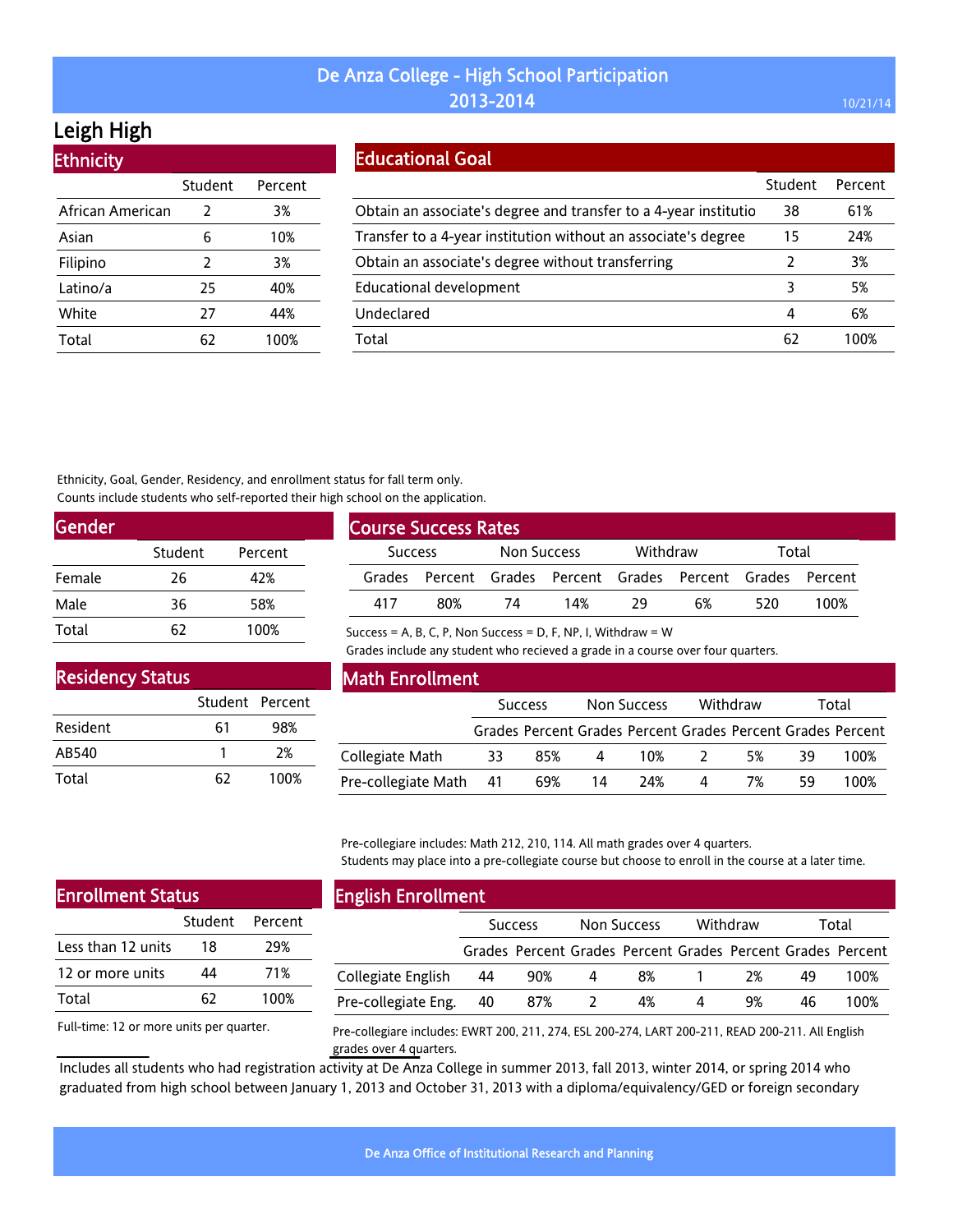# Leland High

| Student | Percent |
|---------|---------|
| 28      | 51%     |
| 1       | 2%      |
| 6       | 11%     |
| 20      | 36%     |
| 55      | 100%    |
|         |         |

#### Educational Goal

|                                                                   | Student | Percent |
|-------------------------------------------------------------------|---------|---------|
| Obtain an associate's degree and transfer to a 4-year institution | 24      | 44%     |
| Transfer to a 4-year institution without an associate's degree    | 24      | 44%     |
| Obtain an associate's degree without transferring                 |         | 2%      |
| Undeclared                                                        | 6       | 11%     |
| Total                                                             | 55      | 100%    |

Ethnicity, Goal, Gender, Residency, and enrollment status for fall term only. Counts include students who self-reported their high school on the application.

| Gender |         |         |  |
|--------|---------|---------|--|
|        | Student | Percent |  |
| Female | 24      | 44%     |  |
| Male   | 31      | 56%     |  |
| Total  | 55      | 100%    |  |

| <b>Course Success Rates</b> |                |    |                                                             |    |          |       |      |  |
|-----------------------------|----------------|----|-------------------------------------------------------------|----|----------|-------|------|--|
|                             | <b>Success</b> |    | Non Success                                                 |    | Withdraw | Total |      |  |
|                             |                |    | Grades Percent Grades Percent Grades Percent Grades Percent |    |          |       |      |  |
| 382                         | 82%            | 38 | 8%                                                          | 46 | 1በ%      | 466   | 100% |  |

Success = A, B, C, P, Non Success = D, F, NP, I, Withdraw =  $W$ 

Grades include any student who recieved a grade in a course over four quarters.

| <b>Residency Status</b> |                 |      |  |  |  |  |  |
|-------------------------|-----------------|------|--|--|--|--|--|
|                         | Student Percent |      |  |  |  |  |  |
| Resident                | 55              | 100% |  |  |  |  |  |
| Total                   | 55              | 100% |  |  |  |  |  |

#### Math Enrollment

|                        | <b>Success</b> |     |    | Non Success |    | Withdraw | Total |                                                             |
|------------------------|----------------|-----|----|-------------|----|----------|-------|-------------------------------------------------------------|
|                        |                |     |    |             |    |          |       | Grades Percent Grades Percent Grades Percent Grades Percent |
| Collegiate Math        | - 33           | 67% | -8 | 16%         | -8 | 16%      | 49.   | 100%                                                        |
| Pre-collegiate Math 16 |                | 55% | 9  | 31%         | Д  | 14%      | 29.   | 100%                                                        |

Pre-collegiare includes: Math 212, 210, 114. All math grades over 4 quarters. Students may place into a pre-collegiate course but choose to enroll in the course at a later time.

| <b>Enrollment Status</b> |    |                 |  |  |  |  |  |
|--------------------------|----|-----------------|--|--|--|--|--|
|                          |    | Student Percent |  |  |  |  |  |
| Less than 12 units       | 10 | 18%             |  |  |  |  |  |
| 12 or more units         | 45 | 82%             |  |  |  |  |  |
| Total                    | 55 | 100%            |  |  |  |  |  |
|                          |    |                 |  |  |  |  |  |

Full-time: 12 or more units per quarter.

# English Enrollment

| _____                  |                |                                                             |             |    |          |    |       |      |
|------------------------|----------------|-------------------------------------------------------------|-------------|----|----------|----|-------|------|
|                        | <b>Success</b> |                                                             | Non Success |    | Withdraw |    | Total |      |
|                        |                | Grades Percent Grades Percent Grades Percent Grades Percent |             |    |          |    |       |      |
| Collegiate English     | -36            | 84%                                                         | -3          | 7% | 4        | 9% | 43    | 100% |
| Pre-collegiate Eng. 19 |                | 86%                                                         |             | 5% |          | 9% |       | 100% |

Pre-collegiare includes: EWRT 200, 211, 274, ESL 200-274, LART 200-211, READ 200-211. All English grades over 4 quarters.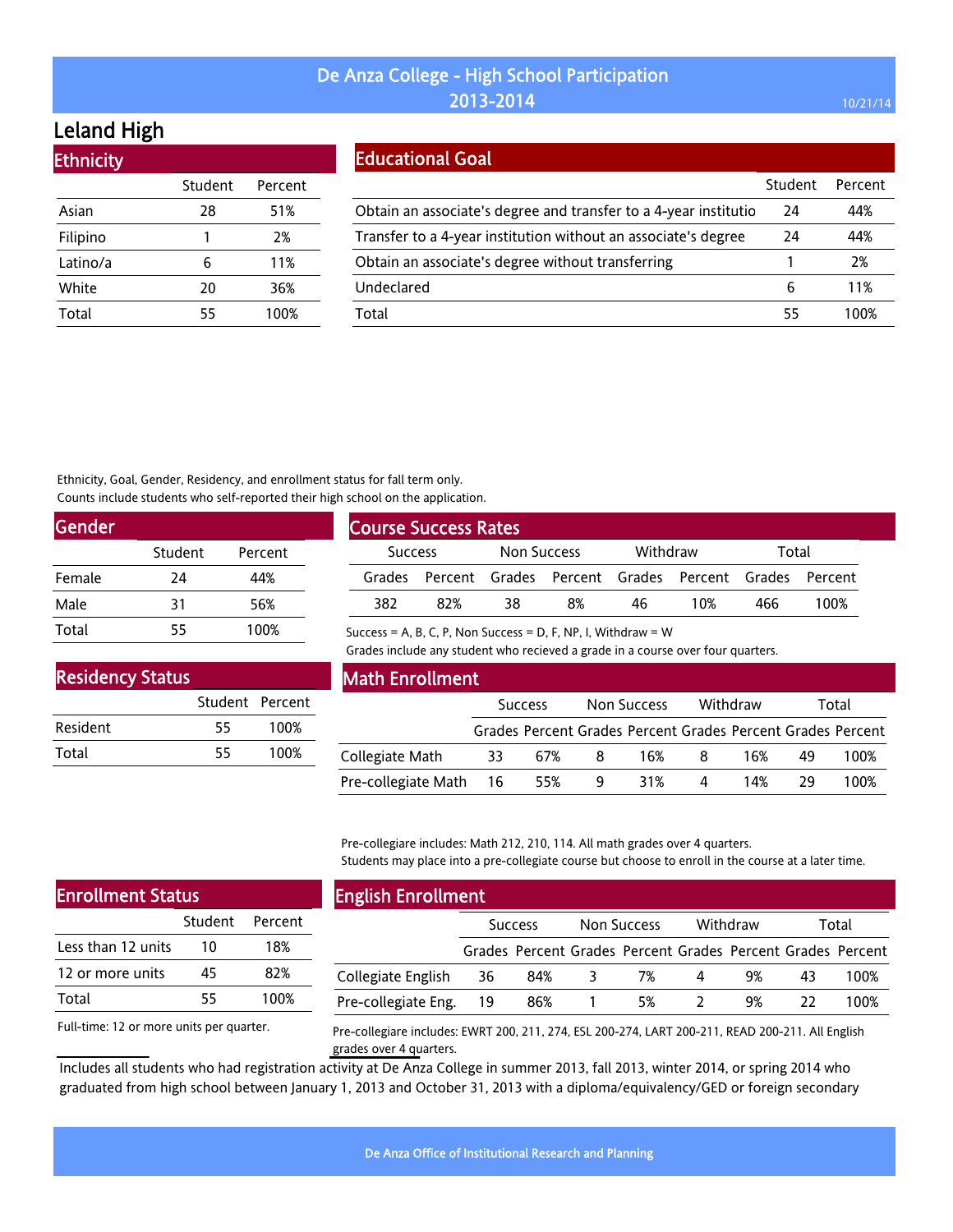# Los Altos High

| <b>Ethnicity</b> |         |         |
|------------------|---------|---------|
|                  | Student | Percent |
| Asian            | 2       | 9%      |
| Latino/a         | 19      | 86%     |
| White            |         | 5%      |
| Total            | 22      | 100%    |
|                  |         |         |

### Educational Goal

|                                                                  | Student | Percent |
|------------------------------------------------------------------|---------|---------|
| Obtain an associate's degree and transfer to a 4-year institutio | 12      | 55%     |
| Transfer to a 4-year institution without an associate's degree   | 6       | 27%     |
| Obtain an associate's degree without transferring                |         | 14%     |
| <b>Educational development</b>                                   |         | 5%      |
| Total                                                            | 77      | 100%    |

Ethnicity, Goal, Gender, Residency, and enrollment status for fall term only. Counts include students who self-reported their high school on the application.

| Gender |         |         |  |
|--------|---------|---------|--|
|        | Student | Percent |  |
| Female | 8       | 36%     |  |
| Male   | 14      | 64%     |  |
| Total  | 77      | 100%    |  |

| <b>Course Success Rates</b>   |     |          |                                                             |       |    |     |      |
|-------------------------------|-----|----------|-------------------------------------------------------------|-------|----|-----|------|
| Non Success<br><b>Success</b> |     | Withdraw |                                                             | Total |    |     |      |
|                               |     |          | Grades Percent Grades Percent Grades Percent Grades Percent |       |    |     |      |
| 149                           | 80% | 23       | 12%                                                         | 15    | 8% | 187 | 100% |

Success = A, B, C, P, Non Success = D, F, NP, I, Withdraw =  $W$ 

Grades include any student who recieved a grade in a course over four quarters.

| <b>Residency Status</b> |                 |      |
|-------------------------|-----------------|------|
|                         | Student Percent |      |
| Resident                | 19              | 86%  |
| AB540                   | ২               | 14%  |
| Total                   | 22              | 100% |

#### Math Enrollment

|                       |  | <b>Success</b> |    | Non Success |          | Withdraw |     | Total                                                       |
|-----------------------|--|----------------|----|-------------|----------|----------|-----|-------------------------------------------------------------|
|                       |  |                |    |             |          |          |     | Grades Percent Grades Percent Grades Percent Grades Percent |
| Collegiate Math       |  | 60%            |    |             |          | 40% 15   |     | 100%                                                        |
| Pre-collegiate Math 6 |  | 40%            | 5. | 33%         | $\sim$ 4 | 27%      | -15 | 100%                                                        |

Pre-collegiare includes: Math 212, 210, 114. All math grades over 4 quarters. Students may place into a pre-collegiate course but choose to enroll in the course at a later time.

| <b>Enrollment Status</b> |    |                 |  |  |
|--------------------------|----|-----------------|--|--|
|                          |    | Student Percent |  |  |
| Less than 12 units       | 6  | 27%             |  |  |
| 12 or more units         | 16 | 73%             |  |  |
| Total                    | 77 | 100%            |  |  |
|                          |    |                 |  |  |

Full-time: 12 or more units per quarter.

### English Enrollment

|                            | <b>Success</b> |        | Non Success  |                                                             | Withdraw |     | Total |      |
|----------------------------|----------------|--------|--------------|-------------------------------------------------------------|----------|-----|-------|------|
|                            |                |        |              | Grades Percent Grades Percent Grades Percent Grades Percent |          |     |       |      |
| Collegiate English 13      |                | - 100% |              |                                                             |          |     | 13    | 100% |
| Pre-collegiate Eng. 12 75% |                |        | <sup>2</sup> | 13%                                                         |          | 13% | 16    | 100% |

Pre-collegiare includes: EWRT 200, 211, 274, ESL 200-274, LART 200-211, READ 200-211. All English grades over 4 quarters.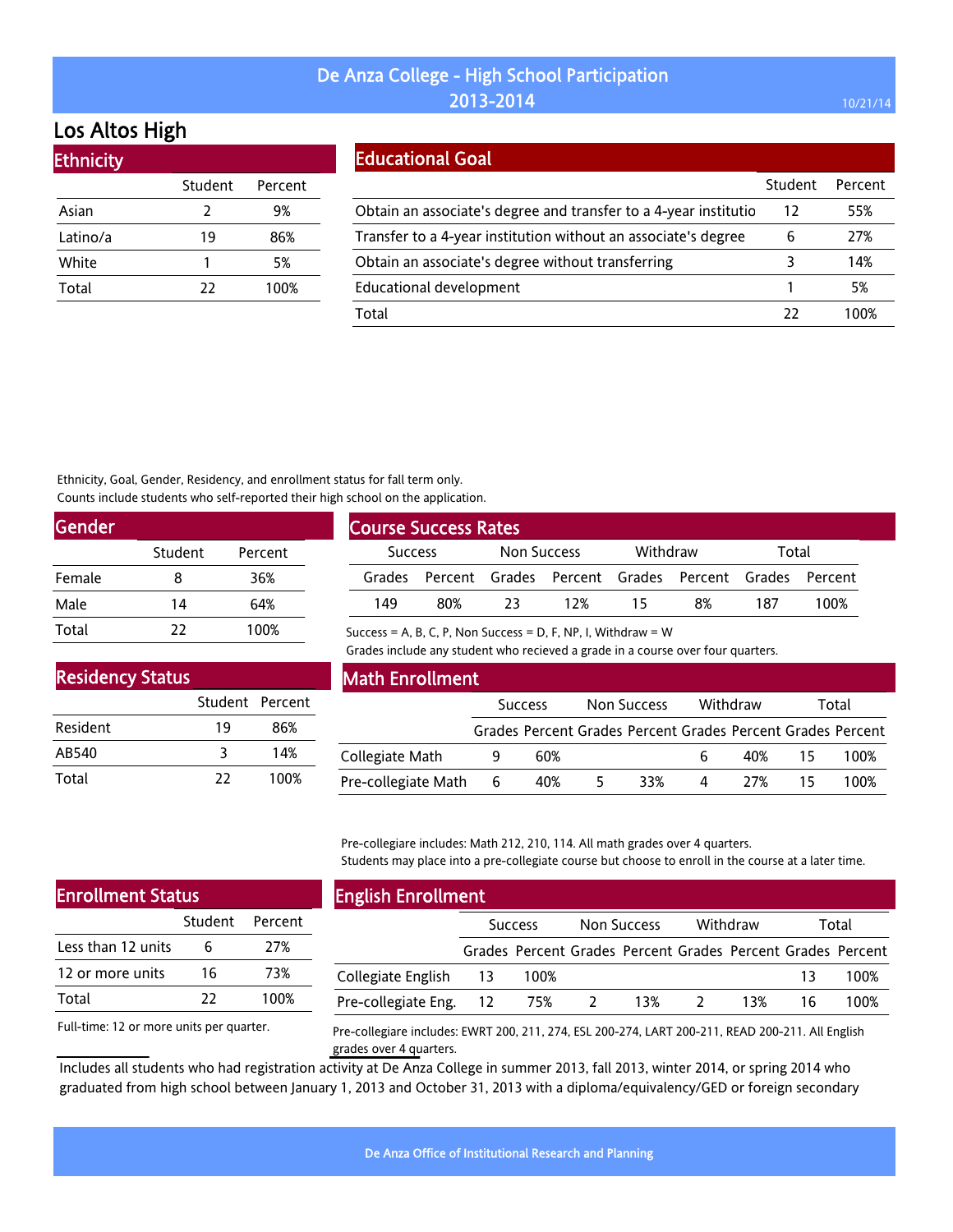# Los Gatos High

| <b>Ethnicity</b> |         |         |
|------------------|---------|---------|
|                  | Student | Percent |
| Asian            | 1       | 5%      |
| Filipino         |         | 5%      |
| Latino/a         | 2       | 11%     |
| White            | 15      | 79%     |
| Total            | 19      | 100%    |

### Educational Goal

|                                                                   | Student       | Percent |
|-------------------------------------------------------------------|---------------|---------|
| Obtain an associate's degree and transfer to a 4-year institution | 10            | 53%     |
| Transfer to a 4-year institution without an associate's degree    |               | 37%     |
| Undeclared                                                        | $\mathcal{L}$ | 11%     |
| Total                                                             | 19            | 100%    |

Ethnicity, Goal, Gender, Residency, and enrollment status for fall term only. Counts include students who self-reported their high school on the application.

| Gender |         |         |  |
|--------|---------|---------|--|
|        | Student | Percent |  |
| Female | 8       | 42%     |  |
| Male   | 11      | 58%     |  |
| Total  | 19      | 100%    |  |

| <b>Course Success Rates</b> |     |                    |                                                             |          |     |       |      |  |  |
|-----------------------------|-----|--------------------|-------------------------------------------------------------|----------|-----|-------|------|--|--|
| <b>Success</b>              |     | <b>Non Success</b> |                                                             | Withdraw |     | Total |      |  |  |
|                             |     |                    | Grades Percent Grades Percent Grades Percent Grades Percent |          |     |       |      |  |  |
| 143                         | 72% | 37                 | 19%                                                         | 20       | 10% | 200   | 100% |  |  |

Success = A, B, C, P, Non Success = D, F, NP, I, Withdraw =  $W$ 

Grades include any student who recieved a grade in a course over four quarters.

| <b>Residency Status</b> |                 |      |  |  |  |  |  |
|-------------------------|-----------------|------|--|--|--|--|--|
|                         | Student Percent |      |  |  |  |  |  |
| Resident                | 17              | 89%  |  |  |  |  |  |
| AB540                   | 7               | 11%  |  |  |  |  |  |
| Total                   | 19              | 100% |  |  |  |  |  |

#### Math Enrollment

|                        | <b>Success</b>           |                                                             | Non Success |     | Withdraw |      | Total |      |
|------------------------|--------------------------|-------------------------------------------------------------|-------------|-----|----------|------|-------|------|
|                        |                          | Grades Percent Grades Percent Grades Percent Grades Percent |             |     |          |      |       |      |
| Collegiate Math        | $\overline{\phantom{a}}$ | 88%                                                         |             | 13% |          |      |       | 100% |
| Pre-collegiate Math 11 |                          | 52%                                                         | 8           | 38% |          | 1 በ% | 21    | 100% |

Pre-collegiare includes: Math 212, 210, 114. All math grades over 4 quarters. Students may place into a pre-collegiate course but choose to enroll in the course at a later time.

| <b>Enrollment Status</b> |    |                 |  |  |  |  |  |
|--------------------------|----|-----------------|--|--|--|--|--|
|                          |    | Student Percent |  |  |  |  |  |
| Less than 12 units       |    | 16%             |  |  |  |  |  |
| 12 or more units         | 16 | 84%             |  |  |  |  |  |
| Total                    | 19 | 100%            |  |  |  |  |  |
|                          |    |                 |  |  |  |  |  |

Full-time: 12 or more units per quarter.

# English Enrollment

| ____                  |                |                                                             |             |     |          |     |       |      |
|-----------------------|----------------|-------------------------------------------------------------|-------------|-----|----------|-----|-------|------|
|                       | <b>Success</b> |                                                             | Non Success |     | Withdraw |     | Total |      |
|                       |                | Grades Percent Grades Percent Grades Percent Grades Percent |             |     |          |     |       |      |
| Collegiate English 18 |                | 86% 1                                                       |             | 5%  | $\sim$ 2 | 10% | 21    | 100% |
| Pre-collegiate Eng. 8 |                | 62%                                                         | 4           | 31% |          | 8%  |       | 100% |

Pre-collegiare includes: EWRT 200, 211, 274, ESL 200-274, LART 200-211, READ 200-211. All English grades over 4 quarters.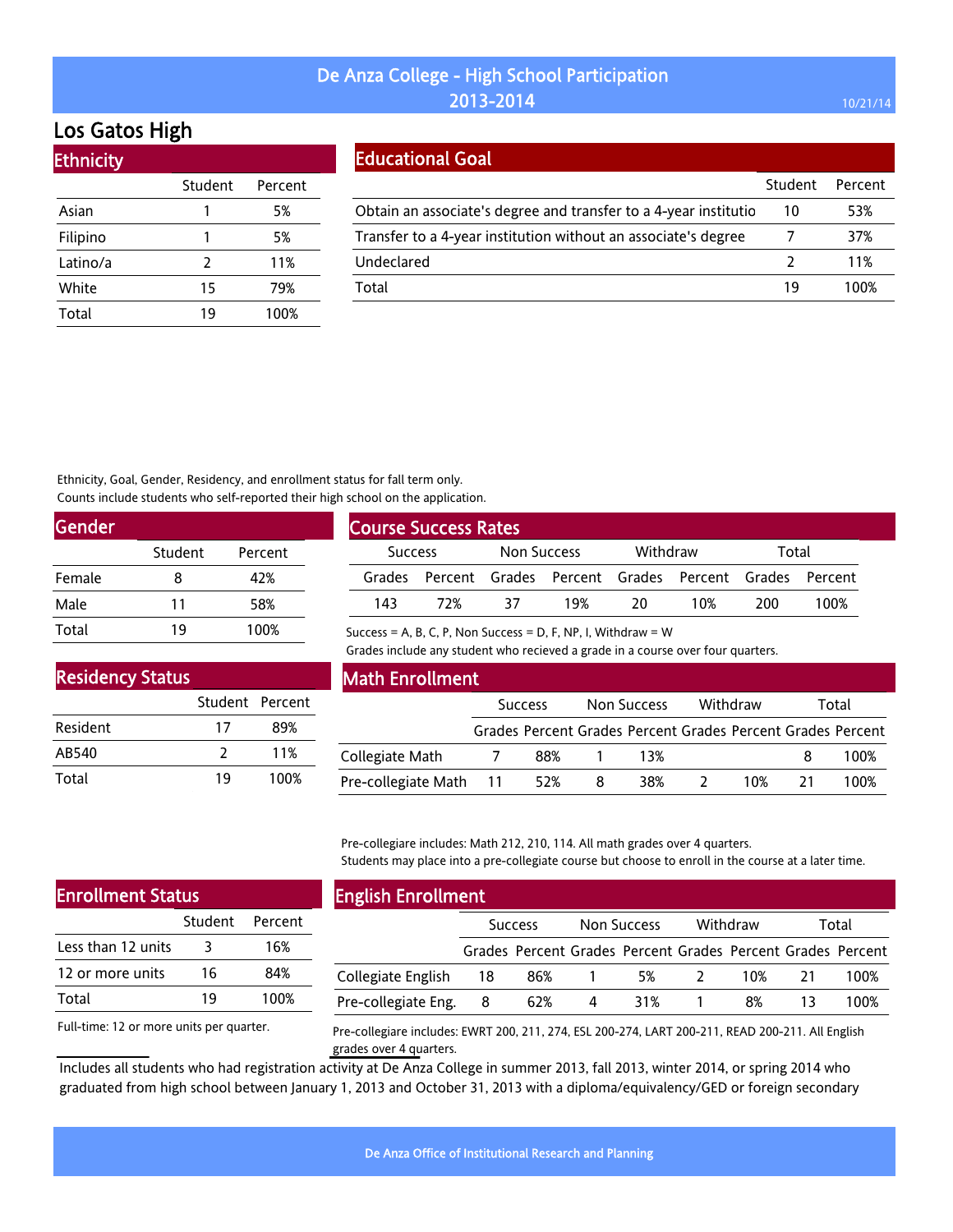# Menlo-Atherton High

| Ethnicity |         |         |
|-----------|---------|---------|
|           | Student | Percent |
| Latino/a  | 10      | 77%     |
| White     | 3       | 23%     |
| Total     | 13      | 100%    |

#### Educational Goal

|                                                                   | Student | Percent |
|-------------------------------------------------------------------|---------|---------|
| Obtain an associate's degree and transfer to a 4-year institution | 6       | 46%     |
| Transfer to a 4-year institution without an associate's degree    | 4       | 31%     |
| Obtain an associate's degree without transferring                 |         | 15%     |
| Undeclared                                                        |         | 8%      |
| Total                                                             | 13      | 100%    |

Ethnicity, Goal, Gender, Residency, and enrollment status for fall term only. Counts include students who self-reported their high school on the application.

| Gender |         |         |  |
|--------|---------|---------|--|
|        | Student | Percent |  |
| Female | h       | 46%     |  |
| Male   |         | 54%     |  |
| Total  | 13      | 100%    |  |

| Course Success Rates |     |                         |     |  |                                                             |    |      |
|----------------------|-----|-------------------------|-----|--|-------------------------------------------------------------|----|------|
|                      |     |                         |     |  |                                                             |    |      |
| <b>Success</b>       |     | Withdraw<br>Non Success |     |  | Total                                                       |    |      |
|                      |     |                         |     |  | Grades Percent Grades Percent Grades Percent Grades Percent |    |      |
| 46                   | 77% | 13.                     | 20% |  | 8%                                                          | 64 | 100% |

Success = A, B, C, P, Non Success = D, F, NP, I, Withdraw =  $W$ 

Grades include any student who recieved a grade in a course over four quarters.

| <b>Residency Status</b> |                 |      |  |  |  |  |  |
|-------------------------|-----------------|------|--|--|--|--|--|
|                         | Student Percent |      |  |  |  |  |  |
| Resident                | 13              | 100% |  |  |  |  |  |
| Total                   | 13              | 100% |  |  |  |  |  |

#### Math Enrollment

|                     | <b>Success</b> |     | Non Success |     | Withdraw |                                                             | Total |      |
|---------------------|----------------|-----|-------------|-----|----------|-------------------------------------------------------------|-------|------|
|                     |                |     |             |     |          | Grades Percent Grades Percent Grades Percent Grades Percent |       |      |
| Collegiate Math     |                |     |             | 50% |          | 50%                                                         |       | 100% |
| Pre-collegiate Math | - 6            | 50% |             | 42% |          | 8%                                                          |       | 100% |

Pre-collegiare includes: Math 212, 210, 114. All math grades over 4 quarters. Students may place into a pre-collegiate course but choose to enroll in the course at a later time.

| <b>Enrollment Status</b> |    |                 |  |  |  |  |  |
|--------------------------|----|-----------------|--|--|--|--|--|
|                          |    | Student Percent |  |  |  |  |  |
| Less than 12 units       | 5  | 38%             |  |  |  |  |  |
| 12 or more units         | 8  | 62%             |  |  |  |  |  |
| Total                    | 13 | 100%            |  |  |  |  |  |
|                          |    |                 |  |  |  |  |  |

Full-time: 12 or more units per quarter.

# English Enrollment

|                      | <b>Success</b> |      | Non Success |     | Withdraw |     | Total |                                                             |
|----------------------|----------------|------|-------------|-----|----------|-----|-------|-------------------------------------------------------------|
|                      |                |      |             |     |          |     |       | Grades Percent Grades Percent Grades Percent Grades Percent |
| Collegiate English 2 |                | 100% |             |     |          |     |       | 100%                                                        |
| Pre-collegiate Eng.  | 8              | 62%  |             | 15% |          | 23% |       | 100%                                                        |

Pre-collegiare includes: EWRT 200, 211, 274, ESL 200-274, LART 200-211, READ 200-211. All English grades over 4 quarters.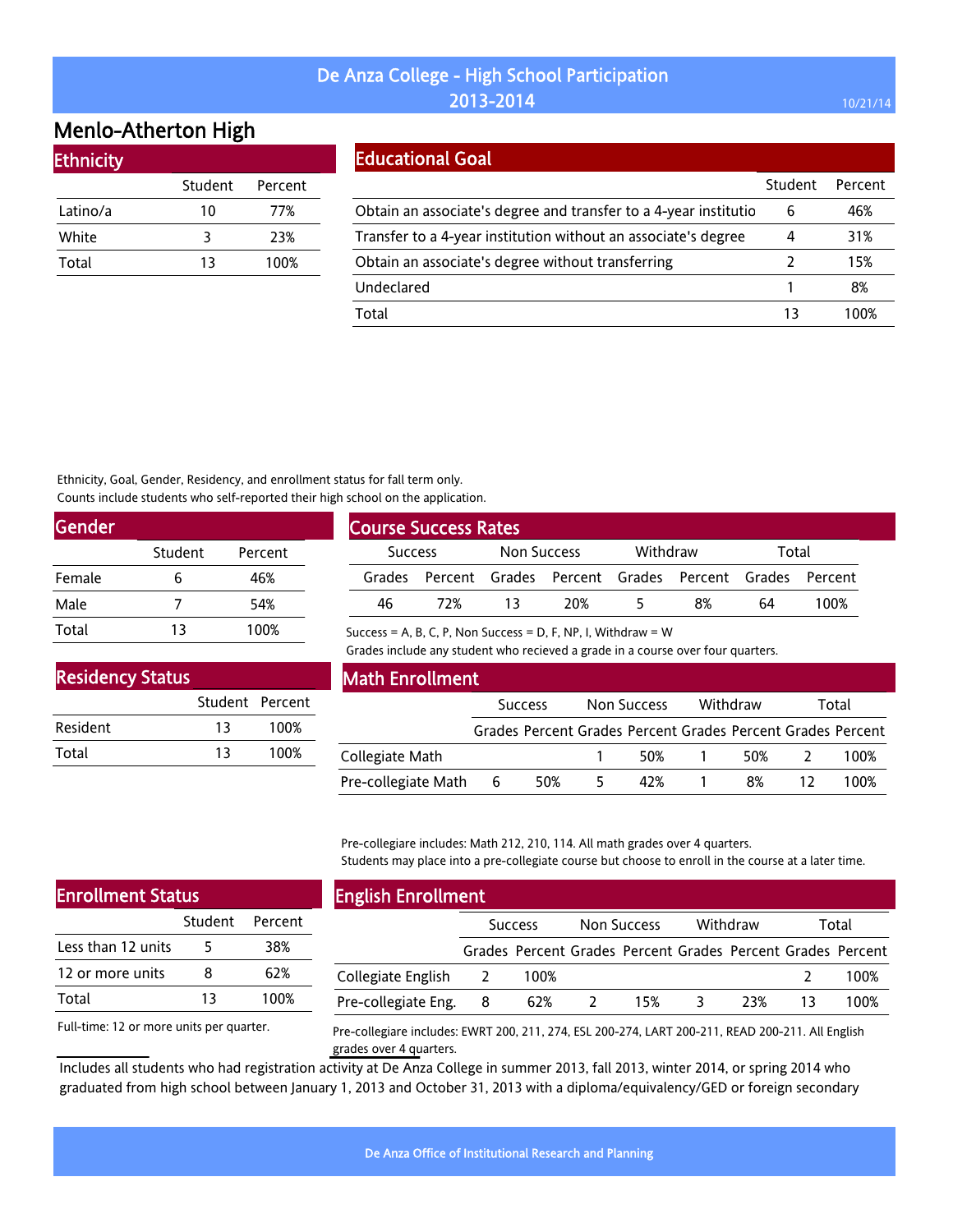# Milpitas High

**Ethnicity** 

| <u>есписку</u>   |         |         |
|------------------|---------|---------|
|                  | Student | Percent |
| African American | 10      | 6%      |
| Asian            | 79      | 46%     |
| Filipino         | 41      | 24%     |
| Latino/a         | 31      | 18%     |
| Pacific Islander | 1       | 1%      |
| White            | 10      | 6%      |
| Total            | 172     | 100%    |
|                  |         |         |

### Educational Goal

|                                                                  | Student | Percent |
|------------------------------------------------------------------|---------|---------|
| Obtain an associate's degree and transfer to a 4-year institutio | 105     | 61%     |
| Transfer to a 4-year institution without an associate's degree   | 43      | 25%     |
| Obtain an associate's degree without transferring                |         | 1%      |
| <b>Educational development</b>                                   | 8       | 5%      |
| Earn a vocational degree                                         | 4       | 2%      |
| Formulate career plans                                           | 2       | 1%      |
| Undeclared                                                       | 9       | 5%      |
| Total                                                            | 172     | 100%    |

Ethnicity, Goal, Gender, Residency, and enrollment status for fall term only. Counts include students who self-reported their high school on the application.

| <b>Gender</b> |         |         |  |
|---------------|---------|---------|--|
|               | Student | Percent |  |
| Female        | 90      | 52%     |  |
| Male          | 82      | 48%     |  |
| Total         | 172     | 100%    |  |

| <b>Course Success Rates</b>   |                                                      |          |     |       |    |       |      |
|-------------------------------|------------------------------------------------------|----------|-----|-------|----|-------|------|
| Non Success<br><b>Success</b> |                                                      | Withdraw |     | Total |    |       |      |
| Grades                        | Percent Grades Percent Grades Percent Grades Percent |          |     |       |    |       |      |
| 1.138                         | 79%                                                  | 191      | 13% | 110   | 8% | 1 439 | 100% |

Success = A, B, C, P, Non Success = D, F, NP, I, Withdraw =  $W$ 

Grades include any student who recieved a grade in a course over four quarters.

| <b>Residency Status</b> |                 |      |
|-------------------------|-----------------|------|
|                         | Student Percent |      |
| Resident                | 163             | 95%  |
| AB540                   |                 | 5%   |
| Total                   | 172             | 100% |

#### Math Enrollment

|                        |     | <b>Success</b> |    | Non Success |    | Withdraw |     | Total                                                       |
|------------------------|-----|----------------|----|-------------|----|----------|-----|-------------------------------------------------------------|
|                        |     |                |    |             |    |          |     | Grades Percent Grades Percent Grades Percent Grades Percent |
| Collegiate Math        | -70 | 67%            | 18 | 17%         | 16 | 15%      | 104 | 100%                                                        |
| Pre-collegiate Math 96 |     | 68%            | 34 | 24%         | 11 | 8%       | 141 | 100%                                                        |

Pre-collegiare includes: Math 212, 210, 114. All math grades over 4 quarters. Students may place into a pre-collegiate course but choose to enroll in the course at a later time.

| <b>Enrollment Status</b> |     |                 |  |  |
|--------------------------|-----|-----------------|--|--|
|                          |     | Student Percent |  |  |
| Less than 12 units       | 34  | 20%             |  |  |
| 12 or more units         | 138 | 80%             |  |  |
| Total                    | 172 | 100%            |  |  |
|                          |     |                 |  |  |

Full-time: 12 or more units per quarter.

#### English Enrollment

|                              | <b>Success</b> |                                                             | Non Success |     | Withdraw |     | Total |      |
|------------------------------|----------------|-------------------------------------------------------------|-------------|-----|----------|-----|-------|------|
|                              |                | Grades Percent Grades Percent Grades Percent Grades Percent |             |     |          |     |       |      |
| Collegiate English 113 83% 7 |                |                                                             |             | 5%  | 16 —     | 12% | 136.  | 100% |
| Pre-collegiate Eng. 126      |                | 80%                                                         | -24         | 15% | 8        | 5%  | 158.  | 100% |

Pre-collegiare includes: EWRT 200, 211, 274, ESL 200-274, LART 200-211, READ 200-211. All English grades over 4 quarters.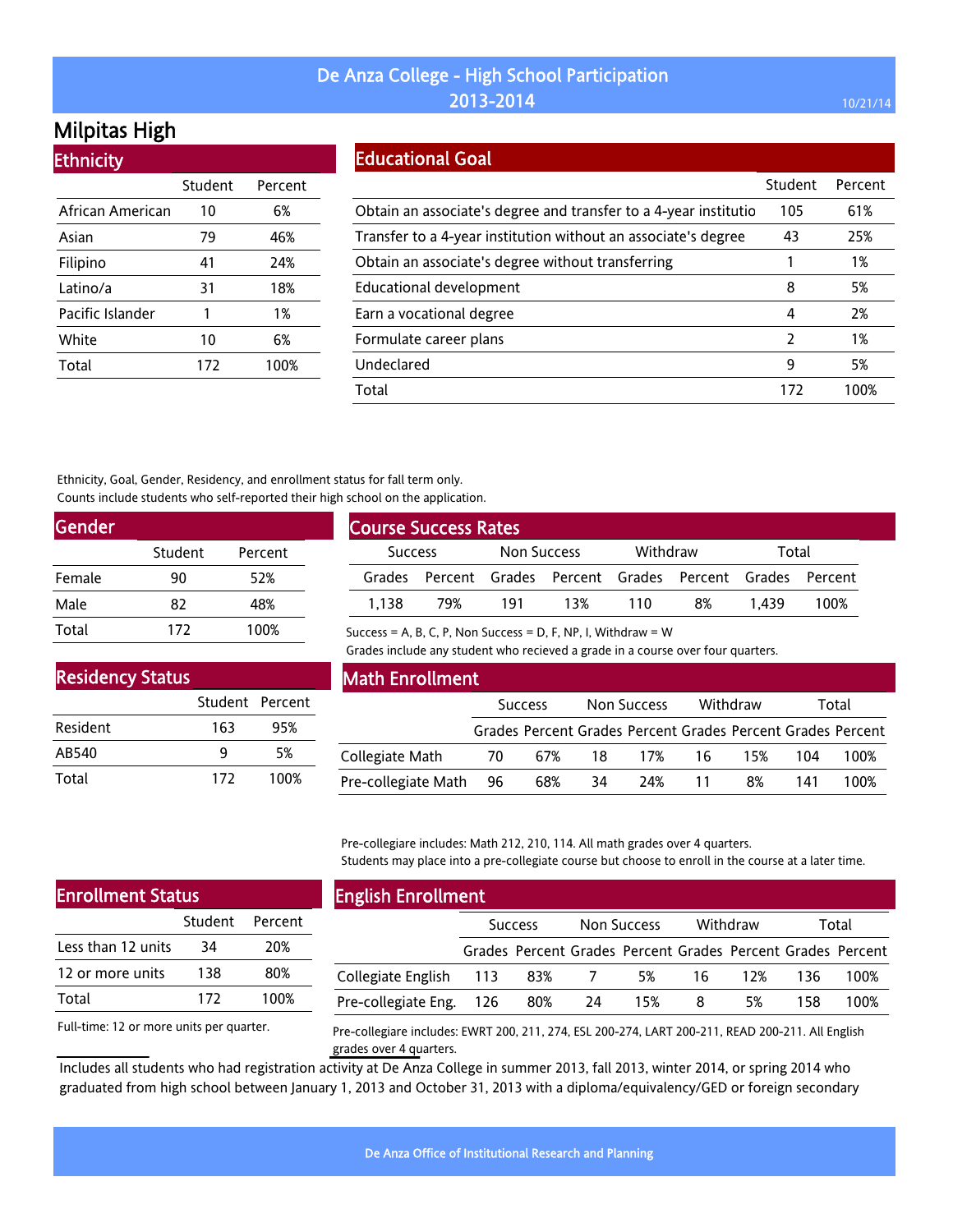# Mt Pleasant High

| <b>Ethnicity</b> |         |         |
|------------------|---------|---------|
|                  | Student | Percent |
| African American |         | 2%      |
| Asian            | 9       | 17%     |
| Filipino         | 7       | 13%     |
| Latino/a         | 36      | 68%     |
| Total            | 53      | 100%    |
|                  |         |         |

#### Educational Goal

|                                                                  | Student | Percent |
|------------------------------------------------------------------|---------|---------|
| Obtain an associate's degree and transfer to a 4-year institutio | 37      | 70%     |
| Transfer to a 4-year institution without an associate's degree   | 9       | 17%     |
| Obtain an associate's degree without transferring                |         | 2%      |
| Educational development                                          | 3       | 6%      |
| Undeclared                                                       | 3       | 6%      |
| Total                                                            | 53      | 1በበ%    |

Ethnicity, Goal, Gender, Residency, and enrollment status for fall term only. Counts include students who self-reported their high school on the application.

| <b>Gender</b> |         |         |
|---------------|---------|---------|
|               | Student | Percent |
| Female        | 18      | 34%     |
| Male          | 35      | 66%     |
| Total         | 53      | 100%    |

| <b>Course Success Rates</b> |     |             |     |          |                                                             |       |      |  |
|-----------------------------|-----|-------------|-----|----------|-------------------------------------------------------------|-------|------|--|
| <b>Success</b>              |     | Non Success |     | Withdraw |                                                             | Total |      |  |
|                             |     |             |     |          | Grades Percent Grades Percent Grades Percent Grades Percent |       |      |  |
| 321                         | 70% | 89          | 19% | 51       | 11%                                                         | 461   | 100% |  |

Success = A, B, C, P, Non Success = D, F, NP, I, Withdraw =  $W$ 

Grades include any student who recieved a grade in a course over four quarters.

#### Residency Status

|              | Student Percent |      |
|--------------|-----------------|------|
| Resident     | 49              | 92%  |
| AB540        | 2               | 4%   |
| Non Resident | 2               | 4%   |
| Total        | 53              | 100% |

#### Math Enrollment

|                        | <b>Success</b> |     | Non Success    |                                                             | Withdraw |     | Total |      |
|------------------------|----------------|-----|----------------|-------------------------------------------------------------|----------|-----|-------|------|
|                        |                |     |                | Grades Percent Grades Percent Grades Percent Grades Percent |          |     |       |      |
| Collegiate Math        | 9              | 64% | $\overline{4}$ |                                                             | 29% 1    | 7%  | 14    | 100% |
| Pre-collegiate Math 25 |                | 45% | - 19           | 35%                                                         | 11       | 20% | 55.   | 100% |

Pre-collegiare includes: Math 212, 210, 114. All math grades over 4 quarters. Students may place into a pre-collegiate course but choose to enroll in the course at a later time.

#### Enrollment Status

|                    | Student Percent |      |
|--------------------|-----------------|------|
| Less than 12 units | 18              | 34%  |
| 12 or more units   | 35              | 66%  |
| Total              | 53              | 100% |

Full-time: 12 or more units per quarter.

### English Enrollment

|                        | <b>Success</b> |     | <b>Non Success</b> |                                                             | Withdraw     |     | Total |      |
|------------------------|----------------|-----|--------------------|-------------------------------------------------------------|--------------|-----|-------|------|
|                        |                |     |                    | Grades Percent Grades Percent Grades Percent Grades Percent |              |     |       |      |
| Collegiate English 24  |                | 73% | 3                  | 9%                                                          | <sub>b</sub> | 18% | 33.   | 100% |
| Pre-collegiate Eng. 41 |                | 68% | -12.               | 20%                                                         |              | 12% | 60    | 100% |

Pre-collegiare includes: EWRT 200, 211, 274, ESL 200-274, LART 200-211, READ 200-211. All English grades over 4 quarters.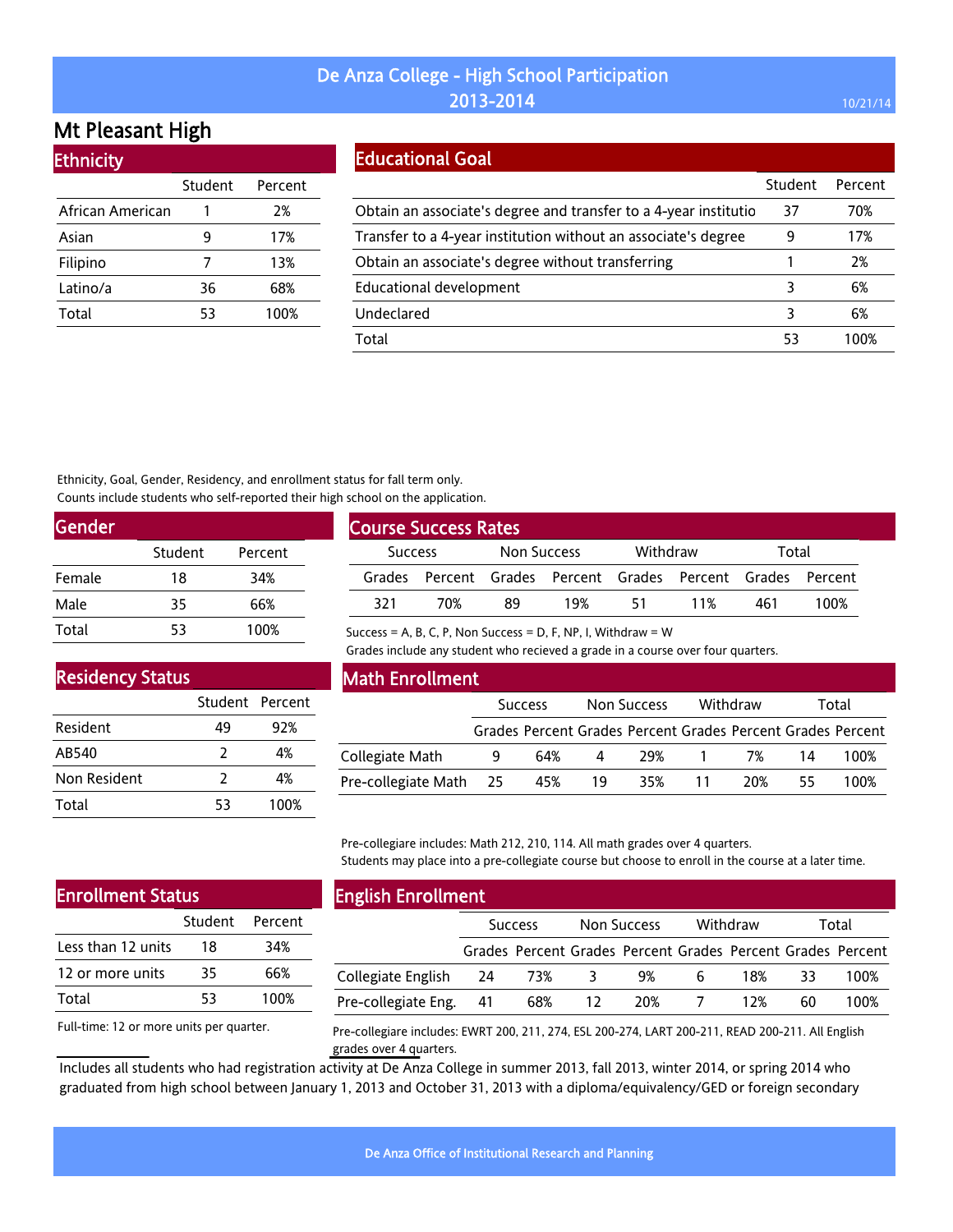# Mountain View High

| <b>Ethnicity</b> |  |  |
|------------------|--|--|
|                  |  |  |
|                  |  |  |

|                  | Student | Percent |
|------------------|---------|---------|
| African American | 1       | 5%      |
| Asian            | 8       | 38%     |
| Filipino         | 3       | 14%     |
| Latino/a         | 5       | 24%     |
| White            | 3       | 14%     |
| Unreported       | 1       | 5%      |
| Total            | 21      | 100%    |

#### Educational Goal

|                                                                  | Student | Percent |
|------------------------------------------------------------------|---------|---------|
| Obtain an associate's degree and transfer to a 4-year institutio | 13      | 62%     |
| Transfer to a 4-year institution without an associate's degree   | 5       | 24%     |
| Obtain an associate's degree without transferring                |         | 5%      |
| Formulate career plans                                           |         | 5%      |
| Undeclared                                                       |         | 5%      |
| Total                                                            | 21      | 100%    |

Ethnicity, Goal, Gender, Residency, and enrollment status for fall term only. Counts include students who self-reported their high school on the application.

| Gender |         |         |  |
|--------|---------|---------|--|
|        | Student | Percent |  |
| Female | 10      | 48%     |  |
| Male   | 11      | 52%     |  |
| Total  | 21      | 100%    |  |

| <b>Course Success Rates</b> |     |             |     |          |                                                             |       |      |  |  |
|-----------------------------|-----|-------------|-----|----------|-------------------------------------------------------------|-------|------|--|--|
| <b>Success</b>              |     | Non Success |     | Withdraw |                                                             | Total |      |  |  |
|                             |     |             |     |          | Grades Percent Grades Percent Grades Percent Grades Percent |       |      |  |  |
| 121                         | 74% | 31          | 19% | 11       | 7%                                                          | 163   | 100% |  |  |

Success = A, B, C, P, Non Success = D, F, NP, I, Withdraw =  $W$ 

Grades include any student who recieved a grade in a course over four quarters.

# Residency Status

|                 | Student Percent |      |
|-----------------|-----------------|------|
| <b>Resident</b> | 16              | 76%  |
| AB540           | २               | 14%  |
| Non Resident    | 2               | 10%  |
| Total           | 21              | 100% |

#### Math Enrollment

|                           | <b>Success</b> |  | Non Success    |                                                             | Withdraw |              | Total |      |
|---------------------------|----------------|--|----------------|-------------------------------------------------------------|----------|--------------|-------|------|
|                           |                |  |                | Grades Percent Grades Percent Grades Percent Grades Percent |          |              |       |      |
| Collegiate Math           | - 8            |  | 62% 3          |                                                             |          | 23% 2 15% 13 |       | 100% |
| Pre-collegiate Math 3 38% |                |  | $\overline{4}$ |                                                             |          | 50% 1 13% 8  |       | 100% |

Pre-collegiare includes: Math 212, 210, 114. All math grades over 4 quarters. Students may place into a pre-collegiate course but choose to enroll in the course at a later time.

#### Enrollment Status

|                    | Student Percent |      |
|--------------------|-----------------|------|
| Less than 12 units | 8               | 38%  |
| 12 or more units   | 13              | 62%  |
| Total              | 21              | 100% |

Full-time: 12 or more units per quarter.

# English Enrollment

|                     | <b>Success</b> |      | Non Success |     | Withdraw |     | Total |                                                             |
|---------------------|----------------|------|-------------|-----|----------|-----|-------|-------------------------------------------------------------|
|                     |                |      |             |     |          |     |       | Grades Percent Grades Percent Grades Percent Grades Percent |
| Collegiate English  | 5              | 100% |             |     |          |     |       | 100%                                                        |
| Pre-collegiate Eng. |                | 38%  | 4           | 50% |          | 13% |       | 100%                                                        |

Pre-collegiare includes: EWRT 200, 211, 274, ESL 200-274, LART 200-211, READ 200-211. All English grades over 4 quarters.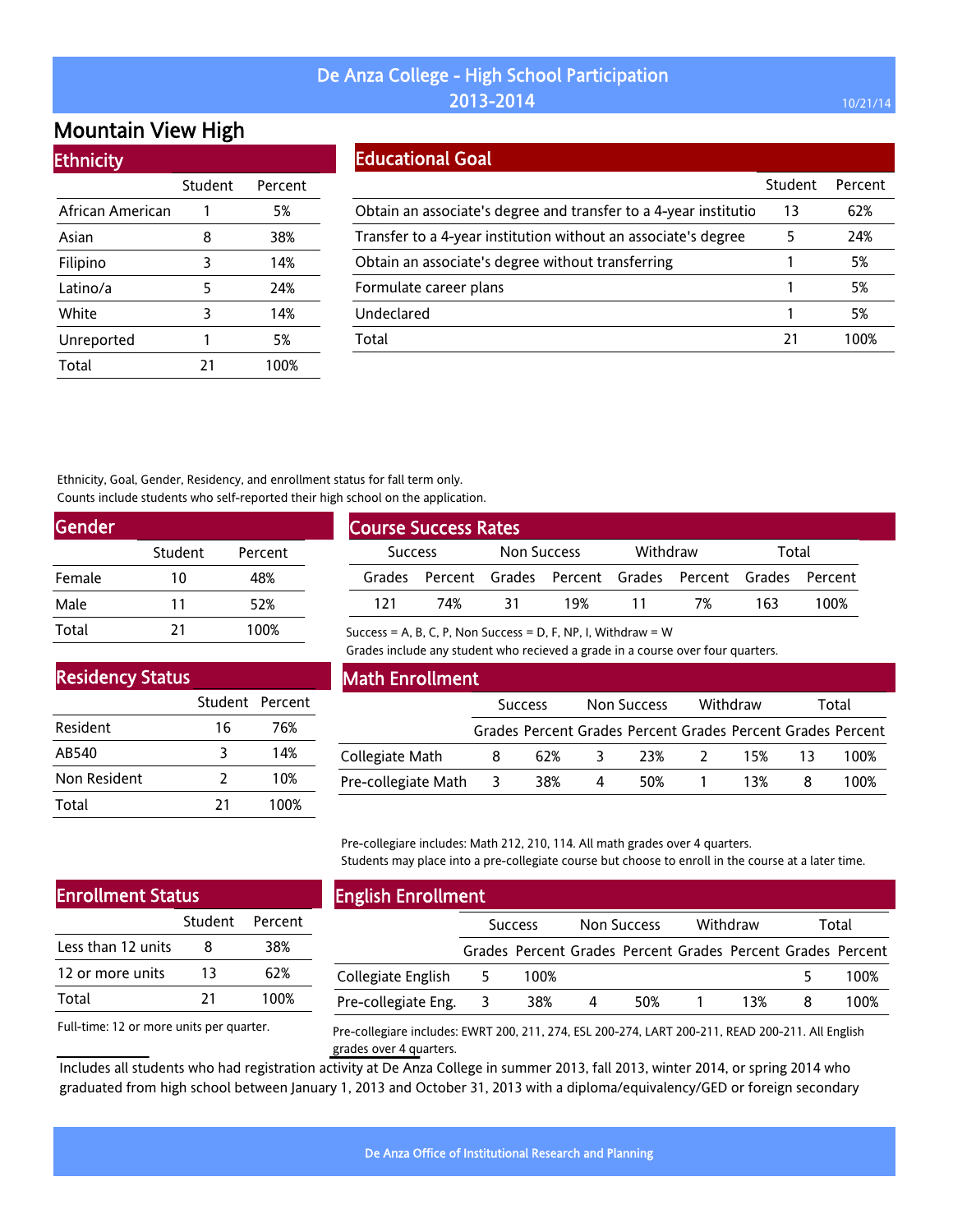# Oak Grove High

| <b>Ethnicity</b> |         |  |  |  |  |  |  |  |
|------------------|---------|--|--|--|--|--|--|--|
| Student          | Percent |  |  |  |  |  |  |  |
| 10               | 7%      |  |  |  |  |  |  |  |
| 48               | 35%     |  |  |  |  |  |  |  |
| 7                | 5%      |  |  |  |  |  |  |  |
| 60               | 43%     |  |  |  |  |  |  |  |
| 14               | 10%     |  |  |  |  |  |  |  |
| 139              | 100%    |  |  |  |  |  |  |  |
|                  |         |  |  |  |  |  |  |  |

#### Educational Goal

|                                                                  | Student       | Percent |
|------------------------------------------------------------------|---------------|---------|
| Obtain an associate's degree and transfer to a 4-year institutio | 86            | 62%     |
| Transfer to a 4-year institution without an associate's degree   | 37            | 27%     |
| Obtain an associate's degree without transferring                |               | 1%      |
| Educational development                                          | 6             | 4%      |
| Earn a vocational degree                                         | $\mathcal{P}$ | 1%      |
| Undeclared                                                       | 7             | 5%      |
| Total                                                            | 139           | 1በበ%    |

Ethnicity, Goal, Gender, Residency, and enrollment status for fall term only. Counts include students who self-reported their high school on the application.

| <b>Gender</b> |         |         |
|---------------|---------|---------|
|               | Student | Percent |
| Female        | 73      | 53%     |
| Male          | 66      | 47%     |
| Total         | 139     | 100%    |

| <b>Course Success Rates</b> |                                                             |     |     |          |    |       |      |  |
|-----------------------------|-------------------------------------------------------------|-----|-----|----------|----|-------|------|--|
|                             | Non Success<br><b>Success</b>                               |     |     | Withdraw |    | Total |      |  |
|                             | Grades Percent Grades Percent Grades Percent Grades Percent |     |     |          |    |       |      |  |
| 899                         | 75%                                                         | 191 | 16% | 114      | 9% | 1.204 | 100% |  |

Success = A, B, C, P, Non Success = D, F, NP, I, Withdraw =  $W$ 

Grades include any student who recieved a grade in a course over four quarters.

| <b>Residency Status</b> |                 |      |
|-------------------------|-----------------|------|
|                         | Student Percent |      |
| Resident                | 126             | 91%  |
| AB540                   | 13              | 9%   |
| Total                   | 139             | 100% |

#### Math Enrollment

|                        | <b>Success</b> |     | Non Success    |     | Withdraw |           | Total |                                                             |
|------------------------|----------------|-----|----------------|-----|----------|-----------|-------|-------------------------------------------------------------|
|                        |                |     |                |     |          |           |       | Grades Percent Grades Percent Grades Percent Grades Percent |
| Collegiate Math        | 49             | 75% | $\overline{q}$ |     |          | 14% 7 11% | 65.   | 100%                                                        |
| Pre-collegiate Math 78 |                | 60% | 32             | 25% | 19       | 15%       | 179   | 100%                                                        |

Pre-collegiare includes: Math 212, 210, 114. All math grades over 4 quarters. Students may place into a pre-collegiate course but choose to enroll in the course at a later time.

| <b>Enrollment Status</b> |     |                 |  |  |  |  |  |
|--------------------------|-----|-----------------|--|--|--|--|--|
|                          |     | Student Percent |  |  |  |  |  |
| Less than 12 units       | 41  | 29%             |  |  |  |  |  |
| 12 or more units         | 98  | 71%             |  |  |  |  |  |
| Total                    | 139 | 100%            |  |  |  |  |  |
|                          |     |                 |  |  |  |  |  |

Full-time: 12 or more units per quarter.

#### English Enrollment

|                        | <b>Success</b> |                                                             | Non Success |     | Withdraw |     | Total |      |
|------------------------|----------------|-------------------------------------------------------------|-------------|-----|----------|-----|-------|------|
|                        |                | Grades Percent Grades Percent Grades Percent Grades Percent |             |     |          |     |       |      |
| Collegiate English 74  |                | 76%                                                         | -15 -       | 15% | 9        | 9%  | 98    | 100% |
| Pre-collegiate Eng. 84 |                | 71% 17                                                      |             | 14% | 18       | 15% | 119   | 100% |
|                        |                |                                                             |             |     |          |     |       |      |

Pre-collegiare includes: EWRT 200, 211, 274, ESL 200-274, LART 200-211, READ 200-211. All English grades over 4 quarters.

Includes all students who had registration activity at De Anza College in summer 2013, fall 2013, winter 2014, or spring 2014 who graduated from high school between January 1, 2013 and October 31, 2013 with a diploma/equivalency/GED or foreign secondary

De Anza Office of Institutional Research and Planning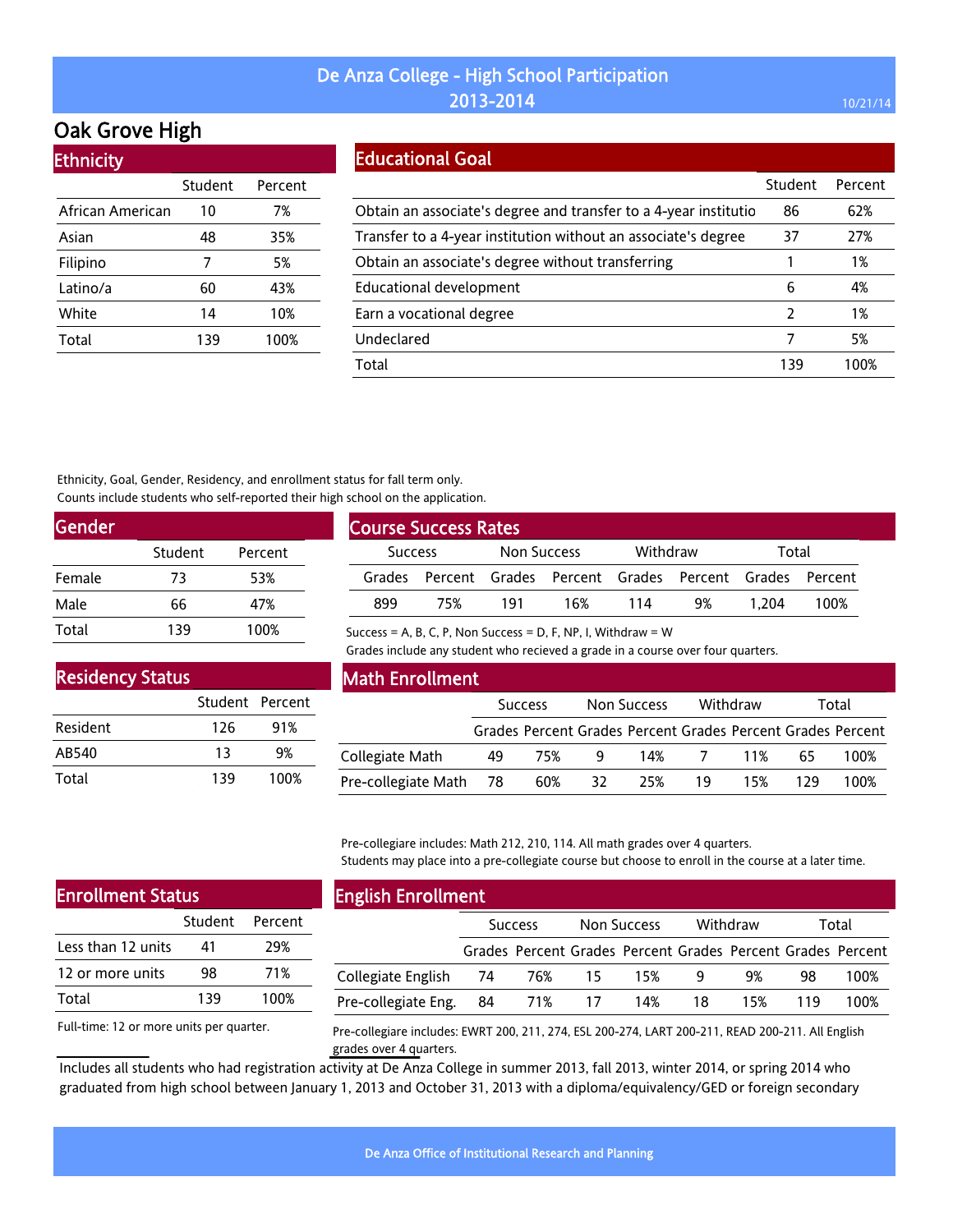# Palo Alto High

| <b>Ethnicity</b> |         |         |
|------------------|---------|---------|
|                  | Student | Percent |
| African American | 3       | 30%     |
| Asian            |         | 10%     |
| White            | 6       | 60%     |
| Total            | 10      | 100%    |

### Educational Goal

|                                                                  | Student | Percent |
|------------------------------------------------------------------|---------|---------|
| Obtain an associate's degree and transfer to a 4-year institutio |         | 70%     |
| Transfer to a 4-year institution without an associate's degree   |         | 20%     |
| Obtain an associate's degree without transferring                |         | 10%     |
| Total                                                            | 10      | 100%    |

Ethnicity, Goal, Gender, Residency, and enrollment status for fall term only. Counts include students who self-reported their high school on the application.

| Gender |         |         |
|--------|---------|---------|
|        | Student | Percent |
| Female | ર       | 30%     |
| Male   |         | 70%     |
| Total  | 10      | 100%    |

| <b>Course Success Rates</b> |     |                    |          |    |                                                      |    |      |  |
|-----------------------------|-----|--------------------|----------|----|------------------------------------------------------|----|------|--|
| <b>Success</b>              |     | <b>Non Success</b> | Withdraw |    | Total                                                |    |      |  |
| Grades                      |     |                    |          |    | Percent Grades Percent Grades Percent Grades Percent |    |      |  |
| 43                          | 64% |                    | 19%      | 11 | 16%                                                  | 67 | 100% |  |
|                             |     |                    |          |    |                                                      |    |      |  |

Success = A, B, C, P, Non Success = D, F, NP, I, Withdraw =  $W$ 

Grades include any student who recieved a grade in a course over four quarters.

| <b>Residency Status</b> |                 |      |
|-------------------------|-----------------|------|
|                         | Student Percent |      |
| Resident                | 6               | 60%  |
| AB540                   | Δ               | 40%  |
| Total                   | 10              | 100% |

### Math Enrollment

|                       | <b>Success</b> |     | Non Success  |                                                             | Withdraw |     | Total |      |
|-----------------------|----------------|-----|--------------|-------------------------------------------------------------|----------|-----|-------|------|
|                       |                |     |              | Grades Percent Grades Percent Grades Percent Grades Percent |          |     |       |      |
| Pre-collegiate Math 3 |                | 50% | <sup>2</sup> | 33%                                                         | $\sim$ 1 | 17% | h     | 100% |

Pre-collegiare includes: Math 212, 210, 114. All math grades over 4 quarters. Students may place into a pre-collegiate course but choose to enroll in the course at a later time.

| <b>Enrollment Status</b> |               |                 |  |  |  |  |
|--------------------------|---------------|-----------------|--|--|--|--|
|                          |               | Student Percent |  |  |  |  |
| Less than 12 units       | $\mathcal{L}$ | 20%             |  |  |  |  |
| 12 or more units         | 8             | 80%             |  |  |  |  |
| Total                    | 10            | 100%            |  |  |  |  |
|                          |               |                 |  |  |  |  |

### English Enrollment

| ____                  |                         |      |             |                                                             |          |  |       |      |
|-----------------------|-------------------------|------|-------------|-------------------------------------------------------------|----------|--|-------|------|
|                       | <b>Success</b>          |      | Non Success |                                                             | Withdraw |  | Total |      |
|                       |                         |      |             | Grades Percent Grades Percent Grades Percent Grades Percent |          |  |       |      |
| Collegiate English    | $\overline{\mathbf{3}}$ | 100% |             |                                                             |          |  |       | 100% |
| Pre-collegiate Eng. 2 |                         | 100% |             |                                                             |          |  |       | 100% |

Full-time: 12 or more units per quarter.

Pre-collegiare includes: EWRT 200, 211, 274, ESL 200-274, LART 200-211, READ 200-211. All English grades over 4 quarters.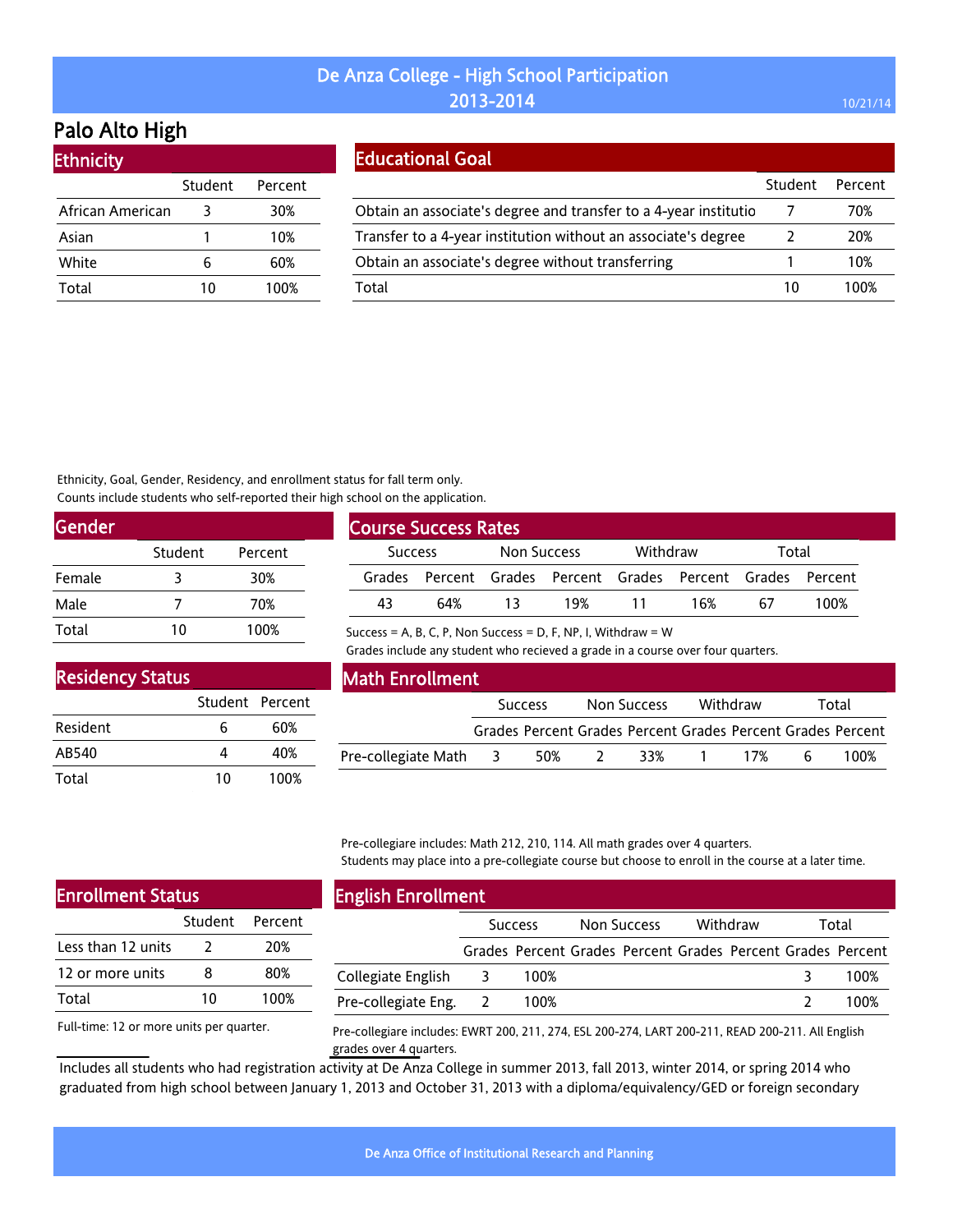# Piedmont Hills High

| <b>Ethnicity</b> |         |         |  |  |  |  |
|------------------|---------|---------|--|--|--|--|
|                  | Student | Percent |  |  |  |  |
| African American | 8       | 5%      |  |  |  |  |
| Asian            | 98      | 64%     |  |  |  |  |
| Filipino         | 13      | 9%      |  |  |  |  |
| Latino/a         | 22      | 14%     |  |  |  |  |
| Pacific Islander | 4       | 3%      |  |  |  |  |
| White            | 7       | 5%      |  |  |  |  |
| Total            | 152     | 100%    |  |  |  |  |

#### Educational Goal

|                                                                  | Student | Percent |
|------------------------------------------------------------------|---------|---------|
| Obtain an associate's degree and transfer to a 4-year institutio | 82      | 54%     |
| Transfer to a 4-year institution without an associate's degree   | 50      | 33%     |
| Obtain an associate's degree without transferring                | 5       | 3%      |
| Educational development                                          | 4       | 3%      |
| Formulate career plans                                           | 2       | 1%      |
| Undeclared                                                       | 9       | 6%      |
| Total                                                            | 152     | 100%    |

Ethnicity, Goal, Gender, Residency, and enrollment status for fall term only. Counts include students who self-reported their high school on the application.

| <b>Gender</b> |         |         |
|---------------|---------|---------|
|               | Student | Percent |
| Female        | 69      | 45%     |
| Male          | 83      | 55%     |
| Total         | 152     | 100%    |

| <b>Course Success Rates</b> |     |             |                                                             |          |    |       |      |  |
|-----------------------------|-----|-------------|-------------------------------------------------------------|----------|----|-------|------|--|
| <b>Success</b>              |     | Non Success |                                                             | Withdraw |    | Total |      |  |
|                             |     |             | Grades Percent Grades Percent Grades Percent Grades Percent |          |    |       |      |  |
| 1.029                       | 80% | 170         | 13%                                                         | 91       | 7% | 1.290 | 100% |  |

Success = A, B, C, P, Non Success = D, F, NP, I, Withdraw =  $W$ 

Grades include any student who recieved a grade in a course over four quarters.

| <b>Residency Status</b> |                 |      |  |  |  |  |  |  |  |
|-------------------------|-----------------|------|--|--|--|--|--|--|--|
|                         | Student Percent |      |  |  |  |  |  |  |  |
| Resident                | 149             | 98%  |  |  |  |  |  |  |  |
| AB540                   | २               | 2%   |  |  |  |  |  |  |  |
| Total                   | 152             | 100% |  |  |  |  |  |  |  |

#### Math Enrollment

|                            | <b>Success</b> |  | Non Success |                | Withdraw     |                | Total |                                                             |  |
|----------------------------|----------------|--|-------------|----------------|--------------|----------------|-------|-------------------------------------------------------------|--|
|                            |                |  |             |                |              |                |       | Grades Percent Grades Percent Grades Percent Grades Percent |  |
| Collegiate Math            |                |  |             | 106 79% 18 13% | 10 <b>10</b> | 7%             | -134  | 100%                                                        |  |
| Pre-collegiate Math 75 63% |                |  | 32 L        |                |              | 27% 13 11% 120 |       | 100%                                                        |  |

Pre-collegiare includes: Math 212, 210, 114. All math grades over 4 quarters. Students may place into a pre-collegiate course but choose to enroll in the course at a later time.

| <b>Enrollment Status</b> |                 |  |  |  |  |  |  |
|--------------------------|-----------------|--|--|--|--|--|--|
|                          |                 |  |  |  |  |  |  |
| 23                       | 15%             |  |  |  |  |  |  |
| 129                      | 85%             |  |  |  |  |  |  |
| 152                      | 100%            |  |  |  |  |  |  |
|                          | Student Percent |  |  |  |  |  |  |

### English Enrollment

|                         | <b>Success</b> |     | Non Success     |                                                             | Withdraw |    | Total |      |
|-------------------------|----------------|-----|-----------------|-------------------------------------------------------------|----------|----|-------|------|
|                         |                |     |                 | Grades Percent Grades Percent Grades Percent Grades Percent |          |    |       |      |
| Collegiate English      | -98            | 91% | -3              | 3%                                                          |          | 6% | 108   | 100% |
| Pre-collegiate Eng. 106 |                | 85% | $\overline{12}$ | 10%                                                         |          | 6% | 125   | 100% |

Full-time: 12 or more units per quarter.

Pre-collegiare includes: EWRT 200, 211, 274, ESL 200-274, LART 200-211, READ 200-211. All English grades over 4 quarters.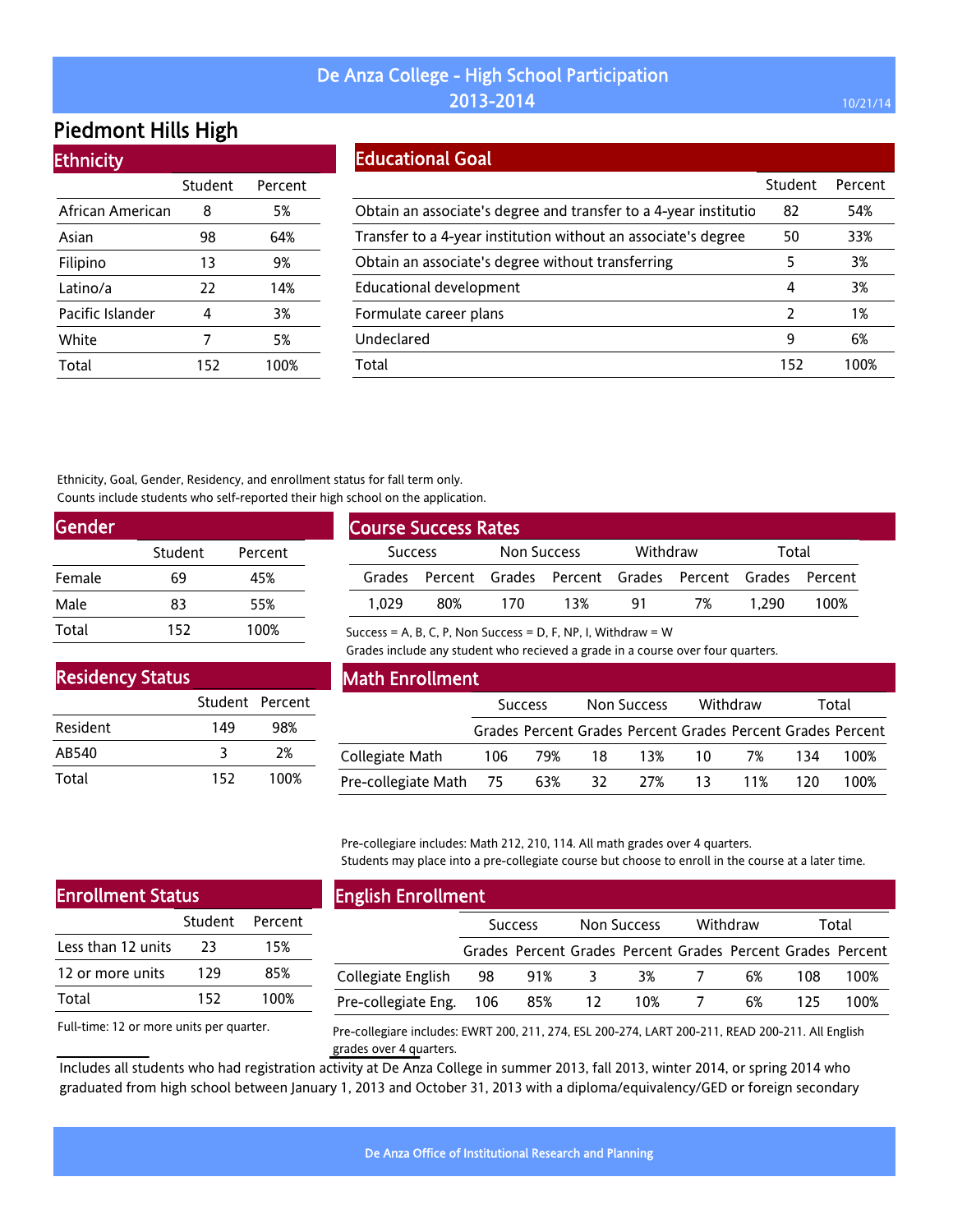# Pioneer High

| <b>Ethnicity</b> |         |         |
|------------------|---------|---------|
|                  | Student | Percent |
| African American | 3       | 3%      |
| Asian            | 16      | 18%     |
| Filipino         | 7       | 8%      |
| Latino/a         | 35      | 40%     |
| Native American  | 2       | 2%      |
| White            | 20      | 23%     |
| Unreported       | 4       | 5%      |
| Total            | 87      | 100%    |

#### Educational Goal

|                                                                  | Student | Percent |
|------------------------------------------------------------------|---------|---------|
| Obtain an associate's degree and transfer to a 4-year institutio | 53      | 61%     |
| Transfer to a 4-year institution without an associate's degree   | 23      | 26%     |
| Educational development                                          | 4       | 5%      |
| Earn a vocational degree                                         |         | 1%      |
| Undeclared                                                       | 6       | 7%      |
| Total                                                            | 87      | 100%    |

Ethnicity, Goal, Gender, Residency, and enrollment status for fall term only. Counts include students who self-reported their high school on the application.

| Gender |         |         |
|--------|---------|---------|
|        | Student | Percent |
| Female | 35      | 40%     |
| Male   | 52      | 60%     |
| Total  | 87      | 100%    |

| <b>Course Success Rates</b>   |     |      |                                                      |     |       |     |      |  |  |
|-------------------------------|-----|------|------------------------------------------------------|-----|-------|-----|------|--|--|
| Non Success<br><b>Success</b> |     |      | Withdraw                                             |     | Total |     |      |  |  |
| Grades                        |     |      | Percent Grades Percent Grades Percent Grades Percent |     |       |     |      |  |  |
| 539                           | 74% | 123. | 17%                                                  | 70. | 10%   | 732 | 100% |  |  |

Residency Status

| .            |                 |      |
|--------------|-----------------|------|
|              | Student Percent |      |
| Resident     | 78              | 90%  |
| AB540        | 8               | 9%   |
| Non Resident | 1               | 1%   |
| Total        | 87              | 100% |
|              |                 |      |

#### Math Enrollment

Success = A, B, C, P, Non Success = D, F, NP, I, Withdraw =  $W$ 

Grades include any student who recieved a grade in a course over four quarters.

|                        |     | <b>Success</b> |    | Non Success                                                 |    | Withdraw |    | Total |
|------------------------|-----|----------------|----|-------------------------------------------------------------|----|----------|----|-------|
|                        |     |                |    | Grades Percent Grades Percent Grades Percent Grades Percent |    |          |    |       |
| Collegiate Math        | -25 | 66%            |    | 18%                                                         | 6  | 16%      | 38 | 100%  |
| Pre-collegiate Math 62 |     | 63%            | 27 | 27%                                                         | 10 | 1 በ%     | 99 | 100%  |

Pre-collegiare includes: Math 212, 210, 114. All math grades over 4 quarters. Students may place into a pre-collegiate course but choose to enroll in the course at a later time.

# Enrollment Status

|                    | Student Percent |      |
|--------------------|-----------------|------|
| Less than 12 units | 77              | 31%  |
| 12 or more units   | 60              | 69%  |
| Total              | 87              | 100% |

Full-time: 12 or more units per quarter.

#### English Enrollment

| - -                           |                |                                                             |             |     |          |     |       |      |
|-------------------------------|----------------|-------------------------------------------------------------|-------------|-----|----------|-----|-------|------|
|                               | <b>Success</b> |                                                             | Non Success |     | Withdraw |     | Total |      |
|                               |                | Grades Percent Grades Percent Grades Percent Grades Percent |             |     |          |     |       |      |
| Collegiate English 45         |                | 73% 11                                                      |             | 18% | 6        | 10% | 62    | 100% |
| Pre-collegiate Eng. 44 71% 10 |                |                                                             |             | 16% | 8        | 13% | 62.   | 100% |
|                               |                |                                                             |             |     |          |     |       |      |

Pre-collegiare includes: EWRT 200, 211, 274, ESL 200-274, LART 200-211, READ 200-211. All English grades over 4 quarters.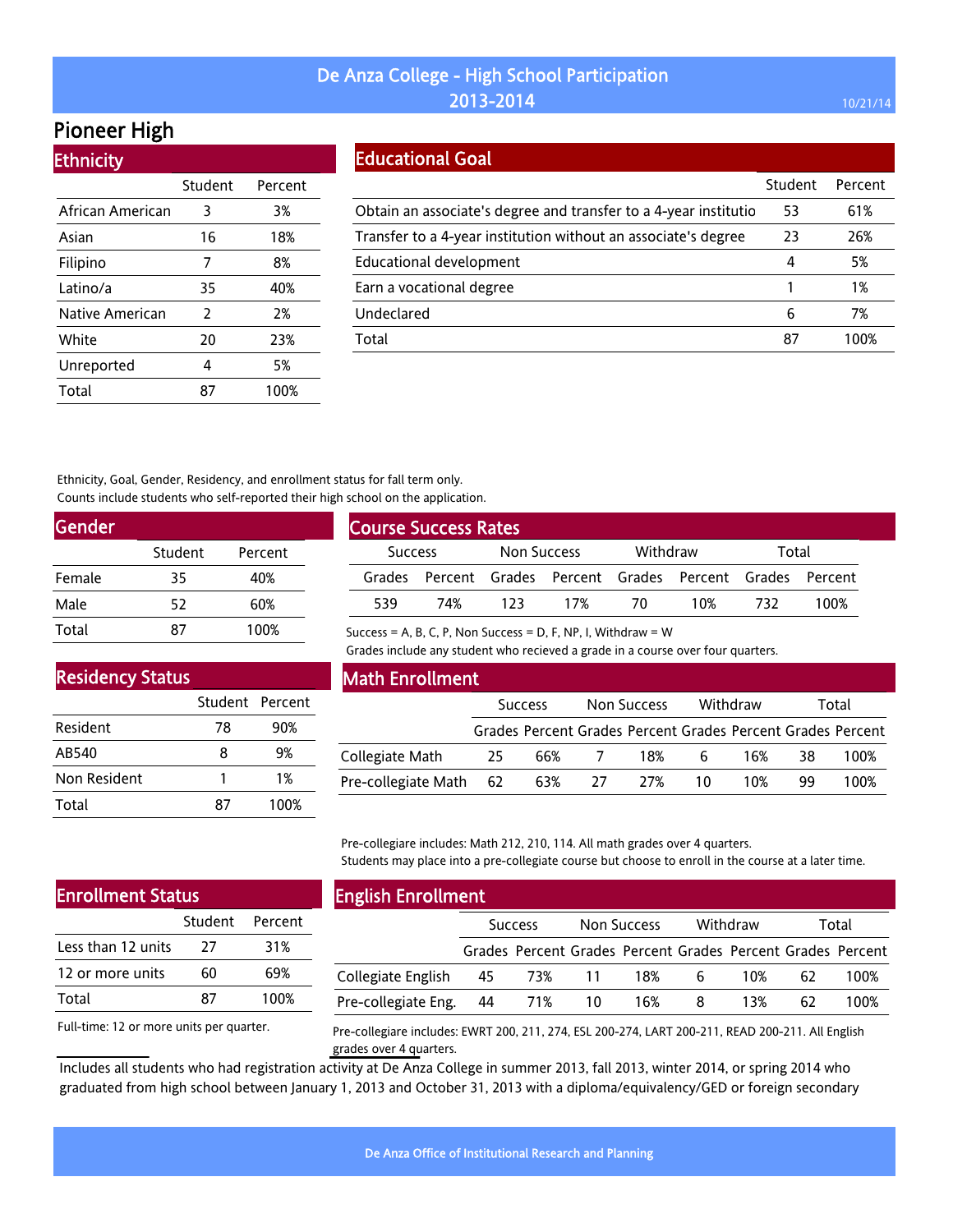# Prospect High

Ethnicity

| <u>есписку</u>   |         |         |
|------------------|---------|---------|
|                  | Student | Percent |
| African American | 9       | 10%     |
| Asian            | 26      | 28%     |
| Filipino         | 4       | 4%      |
| Latino/a         | 23      | 25%     |
| White            | 29      | 31%     |
| Unreported       | 2       | 2%      |
| Total            | 93      | 100%    |

#### Educational Goal

|                                                                   | Student | Percent |
|-------------------------------------------------------------------|---------|---------|
| Obtain an associate's degree and transfer to a 4-year institution | 43      | 46%     |
| Transfer to a 4-year institution without an associate's degree    | 39      | 42%     |
| Obtain an associate's degree without transferring                 | 2       | 2%      |
| <b>Educational development</b>                                    |         | 1%      |
| Undeclared                                                        | 8       | 9%      |
| Total                                                             | 93      | 100%    |

Ethnicity, Goal, Gender, Residency, and enrollment status for fall term only. Counts include students who self-reported their high school on the application.

| <b>Gender</b> |         |         |  |
|---------------|---------|---------|--|
|               | Student | Percent |  |
| Female        | 44      | 47%     |  |
| Male          | 49      | 53%     |  |
| Total         | 93      | 100%    |  |

| <b>Course Success Rates</b> |     |             |                                                             |          |    |       |      |  |  |
|-----------------------------|-----|-------------|-------------------------------------------------------------|----------|----|-------|------|--|--|
| <b>Success</b>              |     | Non Success |                                                             | Withdraw |    | Total |      |  |  |
|                             |     |             | Grades Percent Grades Percent Grades Percent Grades Percent |          |    |       |      |  |  |
| 598                         | 79% | 109         | 14%                                                         | 48       | 6% | 755   | 100% |  |  |

Success = A, B, C, P, Non Success = D, F, NP, I, Withdraw =  $W$ 

Grades include any student who recieved a grade in a course over four quarters.

| <b>Residency Status</b> |                 |      |
|-------------------------|-----------------|------|
|                         | Student Percent |      |
| Resident                | 85              | 91%  |
| AB540                   | Զ               | 9%   |
| Total                   | 93              | 100% |

#### Math Enrollment

|                        | <b>Success</b> |     | Non Success |                                                             | Withdraw |     | Total |      |
|------------------------|----------------|-----|-------------|-------------------------------------------------------------|----------|-----|-------|------|
|                        |                |     |             | Grades Percent Grades Percent Grades Percent Grades Percent |          |     |       |      |
| Collegiate Math        | 41             | 80% | 8           | 16%                                                         | $\prime$ | 4%  | 51    | 100% |
| Pre-collegiate Math 50 |                | 56% | 31          | 34%                                                         |          | 10% | 90.   | 100% |

Pre-collegiare includes: Math 212, 210, 114. All math grades over 4 quarters. Students may place into a pre-collegiate course but choose to enroll in the course at a later time.

| <b>Enrollment Status</b> |    |                 |  |  |  |  |
|--------------------------|----|-----------------|--|--|--|--|
|                          |    | Student Percent |  |  |  |  |
| Less than 12 units       | 26 | 28%             |  |  |  |  |
| 12 or more units         | 67 | 72%             |  |  |  |  |
| Total                    | 93 | 100%            |  |  |  |  |
|                          |    |                 |  |  |  |  |

### English Enrollment

|                        | <b>Success</b> |     | Non Success |     | Withdraw |     | Total |                                                             |
|------------------------|----------------|-----|-------------|-----|----------|-----|-------|-------------------------------------------------------------|
|                        |                |     |             |     |          |     |       | Grades Percent Grades Percent Grades Percent Grades Percent |
| Collegiate English     | -49            | 89% |             |     | 6.       | 11% | 55.   | 100%                                                        |
| Pre-collegiate Eng. 71 |                | 86% | 9           | 11% | 3.       | 4%  | 83.   | 100%                                                        |

Full-time: 12 or more units per quarter.

Pre-collegiare includes: EWRT 200, 211, 274, ESL 200-274, LART 200-211, READ 200-211. All English grades over 4 quarters.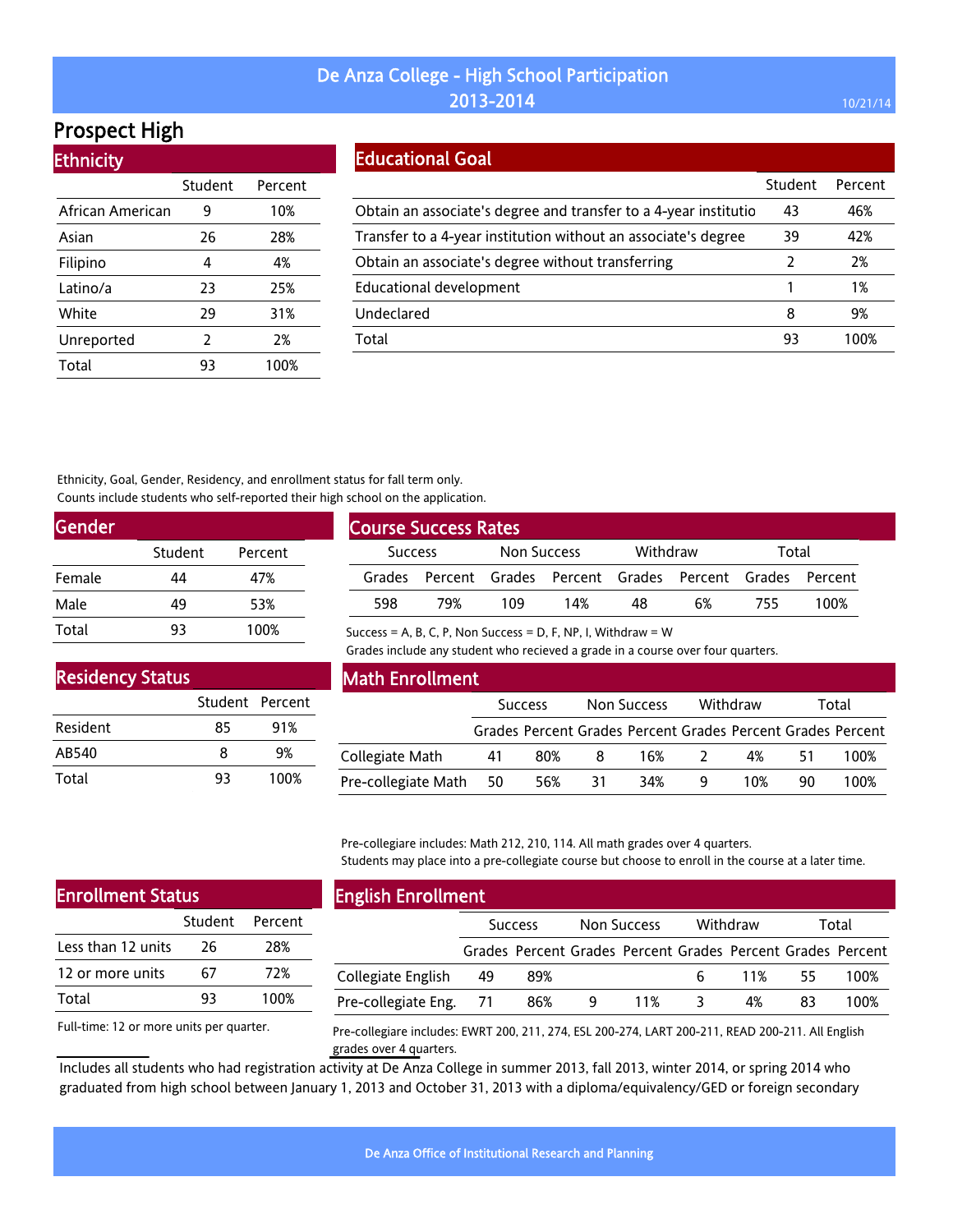# San Jose High Academy

#### **Ethnicity**

|                  | Student | Percent |
|------------------|---------|---------|
| African American | 3       | 7%      |
| Asian            | 11      | 26%     |
| Filipino         | 2       | 5%      |
| Latino/a         | 20      | 48%     |
| White            | 1       | 2%      |
| Unreported       | 5       | 12%     |
| Total            | 47      | 100%    |

#### Educational Goal

|                                                                  | Student | Percent |
|------------------------------------------------------------------|---------|---------|
| Obtain an associate's degree and transfer to a 4-year institutio | 31      | 74%     |
| Transfer to a 4-year institution without an associate's degree   | 5       | 12%     |
| Obtain an associate's degree without transferring                |         | 2%      |
| <b>Educational development</b>                                   |         | 2%      |
| Formulate career plans                                           | 2       | 5%      |
| Undeclared                                                       | 2       | 5%      |
| Total                                                            | 42      | 100%    |

Ethnicity, Goal, Gender, Residency, and enrollment status for fall term only. Counts include students who self-reported their high school on the application.

| Gender |         |         |  |
|--------|---------|---------|--|
|        | Student | Percent |  |
| Female | 15      | 36%     |  |
| Male   | 27      | 64%     |  |
| Total  | 42      | 100%    |  |

| <b>Course Success Rates</b>   |                                                      |    |          |    |       |     |      |  |  |
|-------------------------------|------------------------------------------------------|----|----------|----|-------|-----|------|--|--|
| Non Success<br><b>Success</b> |                                                      |    | Withdraw |    | Total |     |      |  |  |
| Grades                        | Percent Grades Percent Grades Percent Grades Percent |    |          |    |       |     |      |  |  |
| 219                           | 66%                                                  | 85 | 26%      | 79 | 9%    | २२२ | 100% |  |  |

Success = A, B, C, P, Non Success = D, F, NP, I, Withdraw =  $W$ 

Grades include any student who recieved a grade in a course over four quarters.

| <b>Residency Status</b> |                 |      |
|-------------------------|-----------------|------|
|                         | Student Percent |      |
| Resident                | 39              | 93%  |
| AB540                   | २               | 7%   |
| Total                   | 42              | 100% |

#### Math Enrollment

|                        | <b>Success</b> |     | Non Success |                                                             | Withdraw |    | Total |      |  |
|------------------------|----------------|-----|-------------|-------------------------------------------------------------|----------|----|-------|------|--|
|                        |                |     |             | Grades Percent Grades Percent Grades Percent Grades Percent |          |    |       |      |  |
| Collegiate Math        |                |     |             | 13 72% 3 17% 2 11%                                          |          |    | -18   | 100% |  |
| Pre-collegiate Math 27 |                | 55% | 20          | 41%                                                         |          | 4% | 49    | 100% |  |

Pre-collegiare includes: Math 212, 210, 114. All math grades over 4 quarters. Students may place into a pre-collegiate course but choose to enroll in the course at a later time.

| <b>Enrollment Status</b> |    |                 |  |  |  |  |  |
|--------------------------|----|-----------------|--|--|--|--|--|
|                          |    | Student Percent |  |  |  |  |  |
| Less than 12 units       | 13 | 31%             |  |  |  |  |  |
| 12 or more units         | 29 | 69%             |  |  |  |  |  |
| Total                    | 47 | 100%            |  |  |  |  |  |
|                          |    |                 |  |  |  |  |  |

Full-time: 12 or more units per quarter.

#### English Enrollment

| ------------------------ |                |                                                             |             |  |                         |           |       |      |
|--------------------------|----------------|-------------------------------------------------------------|-------------|--|-------------------------|-----------|-------|------|
|                          | <b>Success</b> |                                                             | Non Success |  | Withdraw                |           | Total |      |
|                          |                | Grades Percent Grades Percent Grades Percent Grades Percent |             |  |                         |           |       |      |
| Collegiate English 10    |                | 56%                                                         | - 6         |  |                         | 33% 2 11% | 18    | 100% |
| Pre-collegiate Eng. 38   |                | 70%                                                         | 13 24%      |  | $\overline{\mathbf{3}}$ | 6%        | 54    | 100% |
|                          |                |                                                             |             |  |                         |           |       |      |

Pre-collegiare includes: EWRT 200, 211, 274, ESL 200-274, LART 200-211, READ 200-211. All English grades over 4 quarters.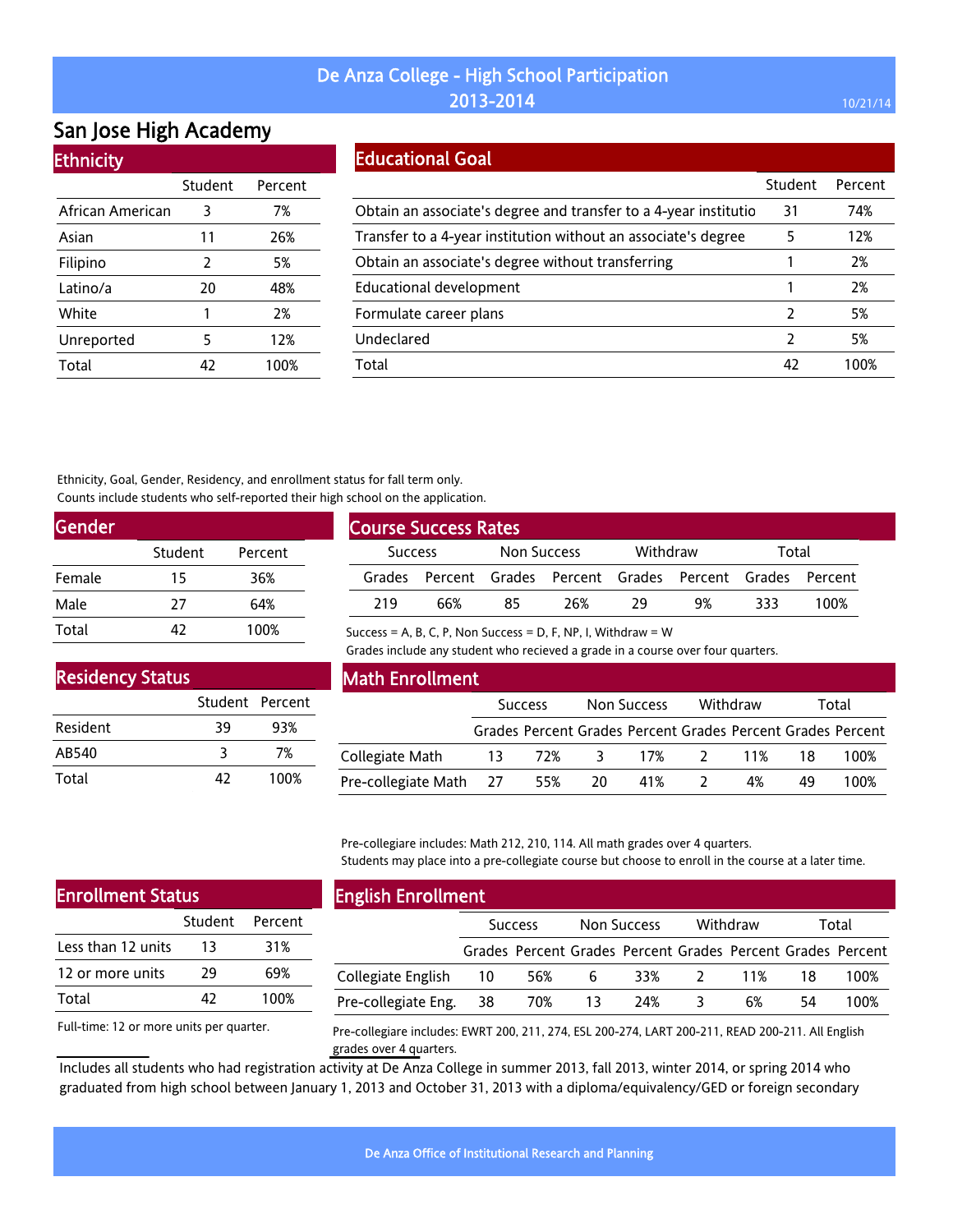# Santa Clara High

| <b>Ethnicity</b> |         |         |  |  |  |  |  |  |
|------------------|---------|---------|--|--|--|--|--|--|
|                  | Student | Percent |  |  |  |  |  |  |
| African American | 6       | 6%      |  |  |  |  |  |  |
| Asian            | 19      | 19%     |  |  |  |  |  |  |
| Filipino         | 12      | 12%     |  |  |  |  |  |  |
| Latino/a         | 43      | 42%     |  |  |  |  |  |  |
| White            | 17      | 17%     |  |  |  |  |  |  |
| Unreported       | 5       | 5%      |  |  |  |  |  |  |
| Total            | 102     | 100%    |  |  |  |  |  |  |

#### Educational Goal

|                                                                  | Student | Percent |
|------------------------------------------------------------------|---------|---------|
| Obtain an associate's degree and transfer to a 4-year institutio | 60      | 59%     |
| Transfer to a 4-year institution without an associate's degree   | 27      | 26%     |
| Obtain an associate's degree without transferring                | 4       | 4%      |
| <b>Educational development</b>                                   |         | 1%      |
| Earn a vocational degree                                         |         | 1%      |
| Formulate career plans                                           | 2       | 2%      |
| Undeclared                                                       | 7       | 7%      |
| Total                                                            | 102     | 100%    |

Ethnicity, Goal, Gender, Residency, and enrollment status for fall term only. Counts include students who self-reported their high school on the application.

| <b>Gender</b> |         |         |  |
|---------------|---------|---------|--|
|               | Student | Percent |  |
| Female        | 63      | 62%     |  |
| Male          | 39      | 38%     |  |
| Total         | 102     | 100%    |  |

| <b>Course Success Rates</b>   |     |     |          |    |                                                             |     |      |  |
|-------------------------------|-----|-----|----------|----|-------------------------------------------------------------|-----|------|--|
| Non Success<br><b>Success</b> |     |     | Withdraw |    | Total                                                       |     |      |  |
|                               |     |     |          |    | Grades Percent Grades Percent Grades Percent Grades Percent |     |      |  |
| 663                           | 77% | 132 | 15%      | 68 | 8%                                                          | 863 | 100% |  |

Success = A, B, C, P, Non Success = D, F, NP, I, Withdraw =  $W$ 

Grades include any student who recieved a grade in a course over four quarters.

| <b>Residency Status</b> |                 |      |
|-------------------------|-----------------|------|
|                         | Student Percent |      |
| Resident                | 99              | 97%  |
| AB540                   | २               | 3%   |
| Total                   | 102             | 100% |

#### Math Enrollment

|                        | <b>Success</b> |     | Non Success |     | Withdraw |     | Total |                                                             |
|------------------------|----------------|-----|-------------|-----|----------|-----|-------|-------------------------------------------------------------|
|                        |                |     |             |     |          |     |       | Grades Percent Grades Percent Grades Percent Grades Percent |
| Collegiate Math        | 30             |     | 58% 12      | 23% | 10.      | 19% | 52    | 100%                                                        |
| Pre-collegiate Math 65 |                | 64% | -24         | 24% | -12      | 12% | 101   | 100%                                                        |

Pre-collegiare includes: Math 212, 210, 114. All math grades over 4 quarters. Students may place into a pre-collegiate course but choose to enroll in the course at a later time.

| <b>Enrollment Status</b> |     |                 |  |  |  |  |  |
|--------------------------|-----|-----------------|--|--|--|--|--|
|                          |     | Student Percent |  |  |  |  |  |
| Less than 12 units       | 33  | 32%             |  |  |  |  |  |
| 12 or more units         | 69  | 68%             |  |  |  |  |  |
| Total                    | 102 | 100%            |  |  |  |  |  |
|                          |     |                 |  |  |  |  |  |

Full-time: 12 or more units per quarter.

#### English Enrollment

| . .                    |                |     |                 |                                                             |          |    |       |      |
|------------------------|----------------|-----|-----------------|-------------------------------------------------------------|----------|----|-------|------|
|                        | <b>Success</b> |     | Non Success     |                                                             | Withdraw |    | Total |      |
|                        |                |     |                 | Grades Percent Grades Percent Grades Percent Grades Percent |          |    |       |      |
| Collegiate English     | -69            | 86% | b               | 8%                                                          |          | 6% | 80    | 100% |
| Pre-collegiate Eng. 72 |                | 76% | $\overline{17}$ | 18%                                                         | 6        | 6% | 95    | 100% |

Pre-collegiare includes: EWRT 200, 211, 274, ESL 200-274, LART 200-211, READ 200-211. All English grades over 4 quarters.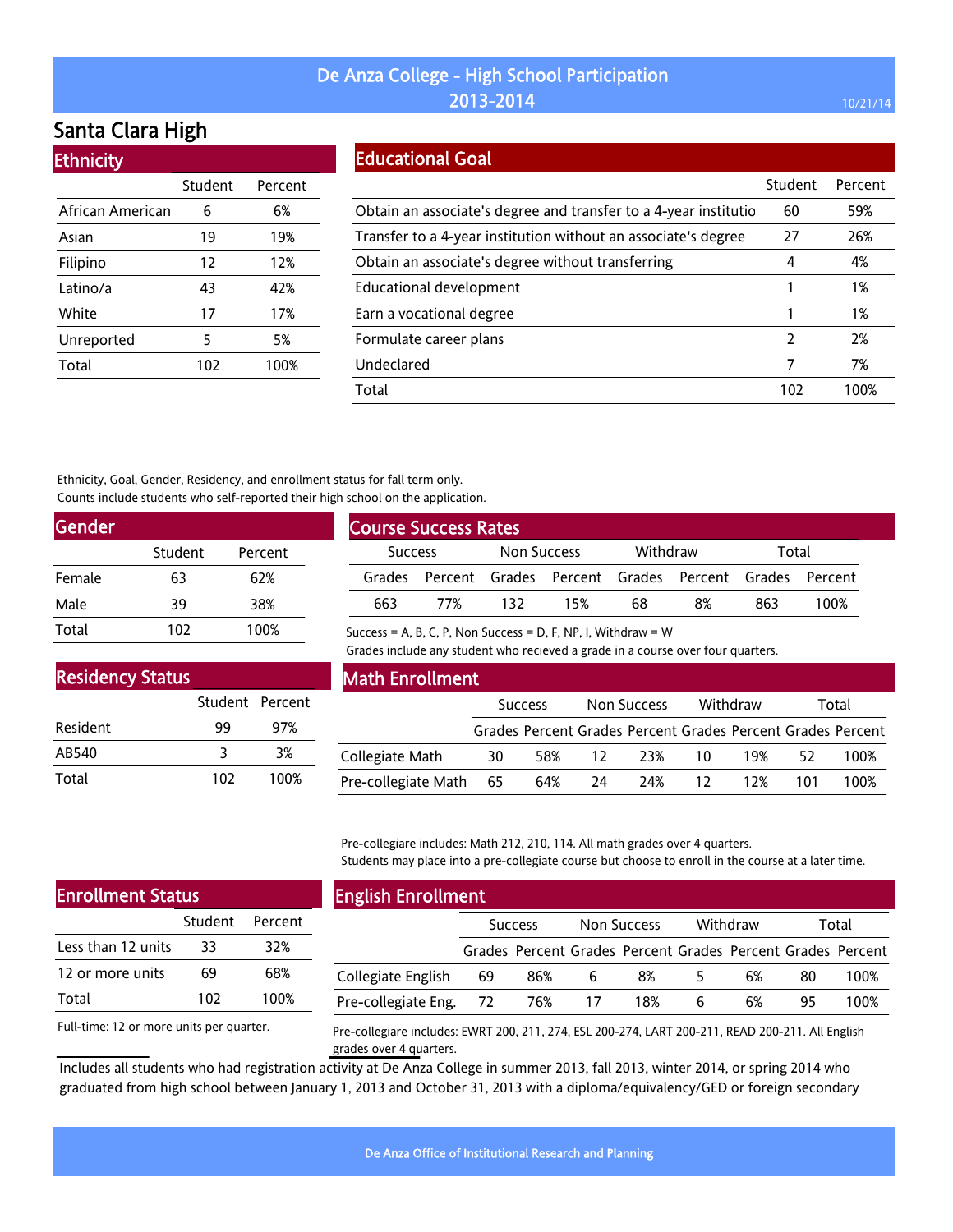# Santa Teresa High

| <b>Ethnicity</b> |         |         |  |  |  |  |  |  |
|------------------|---------|---------|--|--|--|--|--|--|
|                  | Student | Percent |  |  |  |  |  |  |
| African American | 6       | 8%      |  |  |  |  |  |  |
| Asian            | 18      | 23%     |  |  |  |  |  |  |
| Filipino         | 3       | 4%      |  |  |  |  |  |  |
| Latino/a         | 32      | 41%     |  |  |  |  |  |  |
| White            | 20      | 25%     |  |  |  |  |  |  |
| Total            | 79      | 100%    |  |  |  |  |  |  |

### Educational Goal

|                                                                  | Student | Percent |
|------------------------------------------------------------------|---------|---------|
| Obtain an associate's degree and transfer to a 4-year institutio | 47      | 59%     |
| Transfer to a 4-year institution without an associate's degree   | 18      | 23%     |
| Obtain an associate's degree without transferring                | 4       | 5%      |
| <b>Educational development</b>                                   |         | 1%      |
| Formulate career plans                                           | 2       | 3%      |
| Undeclared                                                       | 7       | 9%      |
| Total                                                            | 79      | 100%    |

Ethnicity, Goal, Gender, Residency, and enrollment status for fall term only. Counts include students who self-reported their high school on the application.

| <b>Gender</b> |         |         |
|---------------|---------|---------|
|               | Student | Percent |
| Female        | 33      | 42%     |
| Male          | 46      | 58%     |
| Total         |         | 100%    |

| <b>Course Success Rates</b>   |     |          |     |       |                                                             |     |      |
|-------------------------------|-----|----------|-----|-------|-------------------------------------------------------------|-----|------|
| Non Success<br><b>Success</b> |     | Withdraw |     | Total |                                                             |     |      |
|                               |     |          |     |       | Grades Percent Grades Percent Grades Percent Grades Percent |     |      |
| 477                           | 68% | 153      | 22% | 74    | 11%                                                         | 704 | 100% |

Success = A, B, C, P, Non Success = D, F, NP, I, Withdraw =  $W$ 

Grades include any student who recieved a grade in a course over four quarters.

| <b>Residency Status</b> |                 |      |  |  |  |  |  |  |
|-------------------------|-----------------|------|--|--|--|--|--|--|
|                         | Student Percent |      |  |  |  |  |  |  |
| Resident                | 76              | 96%  |  |  |  |  |  |  |
| AB540                   | २               | 4%   |  |  |  |  |  |  |
| Total                   | 79              | 100% |  |  |  |  |  |  |

#### Math Enrollment

|                        | <b>Success</b> |        | Non Success |     | Withdraw |     | Total |                                                             |
|------------------------|----------------|--------|-------------|-----|----------|-----|-------|-------------------------------------------------------------|
|                        |                |        |             |     |          |     |       | Grades Percent Grades Percent Grades Percent Grades Percent |
| Collegiate Math        | 21             | 53% 14 |             | 35% | $-5$     | 13% | 40    | 100%                                                        |
| Pre-collegiate Math 33 |                | 54%    | 24          | 39% | 4        | 7%  | 61    | 100%                                                        |

Pre-collegiare includes: Math 212, 210, 114. All math grades over 4 quarters. Students may place into a pre-collegiate course but choose to enroll in the course at a later time.

| <b>Enrollment Status</b> |    |                 |
|--------------------------|----|-----------------|
|                          |    | Student Percent |
| Less than 12 units       | 22 | 28%             |
| 12 or more units         | 57 | 72%             |
| Total                    | 79 | 100%            |
|                          |    |                 |

Full-time: 12 or more units per quarter.

#### English Enrollment

| --                     |                |     |             |                                                             |                |     |       |      |  |
|------------------------|----------------|-----|-------------|-------------------------------------------------------------|----------------|-----|-------|------|--|
|                        | <b>Success</b> |     | Non Success |                                                             | Withdraw       |     | Total |      |  |
|                        |                |     |             | Grades Percent Grades Percent Grades Percent Grades Percent |                |     |       |      |  |
| Collegiate English     | -39            |     | 68% 11      | 19%                                                         | $\overline{7}$ | 12% | 57    | 100% |  |
| Pre-collegiate Eng. 31 |                | 60% | $\sim$ 13   | 25%                                                         | -8             | 15% | 52    | 100% |  |
|                        |                |     |             |                                                             |                |     |       |      |  |

Pre-collegiare includes: EWRT 200, 211, 274, ESL 200-274, LART 200-211, READ 200-211. All English grades over 4 quarters.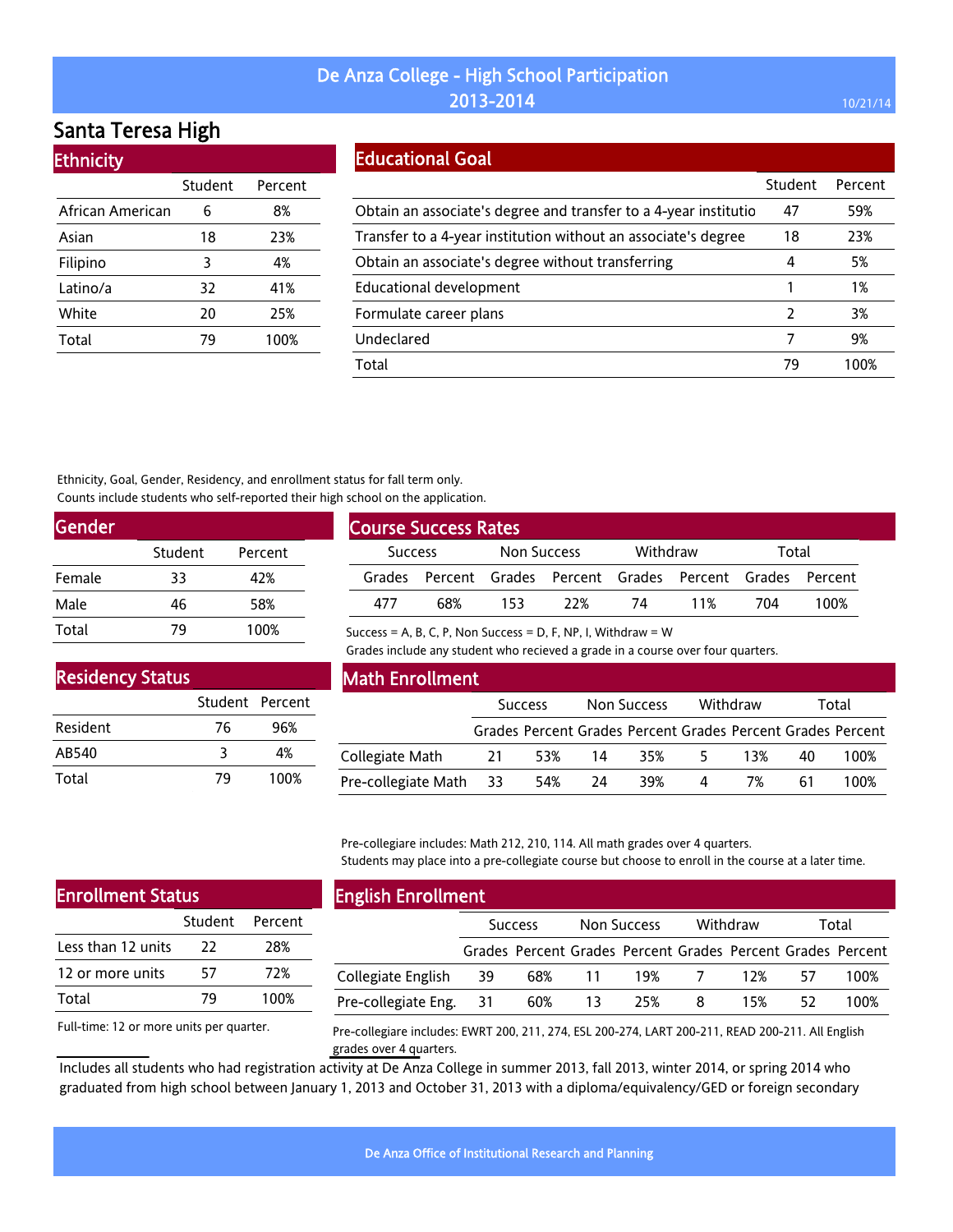# Saratoga High

| <b>Ethnicity</b> |         |         |
|------------------|---------|---------|
|                  | Student | Percent |
| Asian            | 8       | 30%     |
| Filipino         | 1       | 4%      |
| Latino/a         | 6       | 22%     |
| White            | 12      | 44%     |
| Total            | 27      | 100%    |
|                  |         |         |

#### Educational Goal

|                                                                   | Student | Percent |
|-------------------------------------------------------------------|---------|---------|
| Obtain an associate's degree and transfer to a 4-year institution | 14      | 52%     |
| Transfer to a 4-year institution without an associate's degree    | 10      | 37%     |
| Obtain an associate's degree without transferring                 |         | 4%      |
| Educational development                                           |         | 4%      |
| Undeclared                                                        |         | 4%      |
| Total                                                             | 77      | 1በበ%    |

Ethnicity, Goal, Gender, Residency, and enrollment status for fall term only. Counts include students who self-reported their high school on the application.

| <b>Gender</b> |         |         |
|---------------|---------|---------|
|               | Student | Percent |
| Female        | 13      | 48%     |
| Male          | 14      | 52%     |
| Total         | 77      | 100%    |

| <b>Course Success Rates</b>          |     |  |                                                             |    |       |      |      |  |
|--------------------------------------|-----|--|-------------------------------------------------------------|----|-------|------|------|--|
| <b>Non Success</b><br><b>Success</b> |     |  | Withdraw                                                    |    | Total |      |      |  |
|                                      |     |  | Grades Percent Grades Percent Grades Percent Grades Percent |    |       |      |      |  |
| 196                                  | 84% |  | 9%                                                          | 16 | 7%    | -234 | 100% |  |

Success = A, B, C, P, Non Success = D, F, NP, I, Withdraw =  $W$ 

Grades include any student who recieved a grade in a course over four quarters.

| <b>Residency Status</b> |                 |      |
|-------------------------|-----------------|------|
|                         | Student Percent |      |
| Resident                | 26              | 96%  |
| U.S. Resident, non CA   |                 | 4%   |
| Total                   | 77              | 100% |

#### Math Enrollment

|                            | <b>Success</b> |     | Non Success |                                                             | Withdraw |     | Total |      |
|----------------------------|----------------|-----|-------------|-------------------------------------------------------------|----------|-----|-------|------|
|                            |                |     |             | Grades Percent Grades Percent Grades Percent Grades Percent |          |     |       |      |
| Collegiate Math            | -20            | 87% |             | 13%                                                         |          |     | 23    | 100% |
| Pre-collegiate Math 12 63% |                |     | 4           | 21%                                                         | ≺        | 16% |       | 100% |

Pre-collegiare includes: Math 212, 210, 114. All math grades over 4 quarters. Students may place into a pre-collegiate course but choose to enroll in the course at a later time.

| <b>Enrollment Status</b> |    |                 |  |  |  |  |  |
|--------------------------|----|-----------------|--|--|--|--|--|
|                          |    | Student Percent |  |  |  |  |  |
| Less than 12 units       | 8  | 30%             |  |  |  |  |  |
| 12 or more units         | 19 | 70%             |  |  |  |  |  |
| Total                    | 77 | 100%            |  |  |  |  |  |
|                          |    |                 |  |  |  |  |  |

Full-time: 12 or more units per quarter.

# English Enrollment

|                       | <b>Success</b> |     | Non Success         |                                                             | Withdraw      |     | Total |      |
|-----------------------|----------------|-----|---------------------|-------------------------------------------------------------|---------------|-----|-------|------|
|                       |                |     |                     | Grades Percent Grades Percent Grades Percent Grades Percent |               |     |       |      |
| Collegiate English 27 |                | 90% | $\sim$ 1.000 $\sim$ | 3%                                                          | $\mathcal{L}$ | 7%  | 30    | 100% |
| Pre-collegiate Eng.   | 8              | 80% |                     | 10%                                                         |               | 10% |       | 100% |

Pre-collegiare includes: EWRT 200, 211, 274, ESL 200-274, LART 200-211, READ 200-211. All English grades over 4 quarters.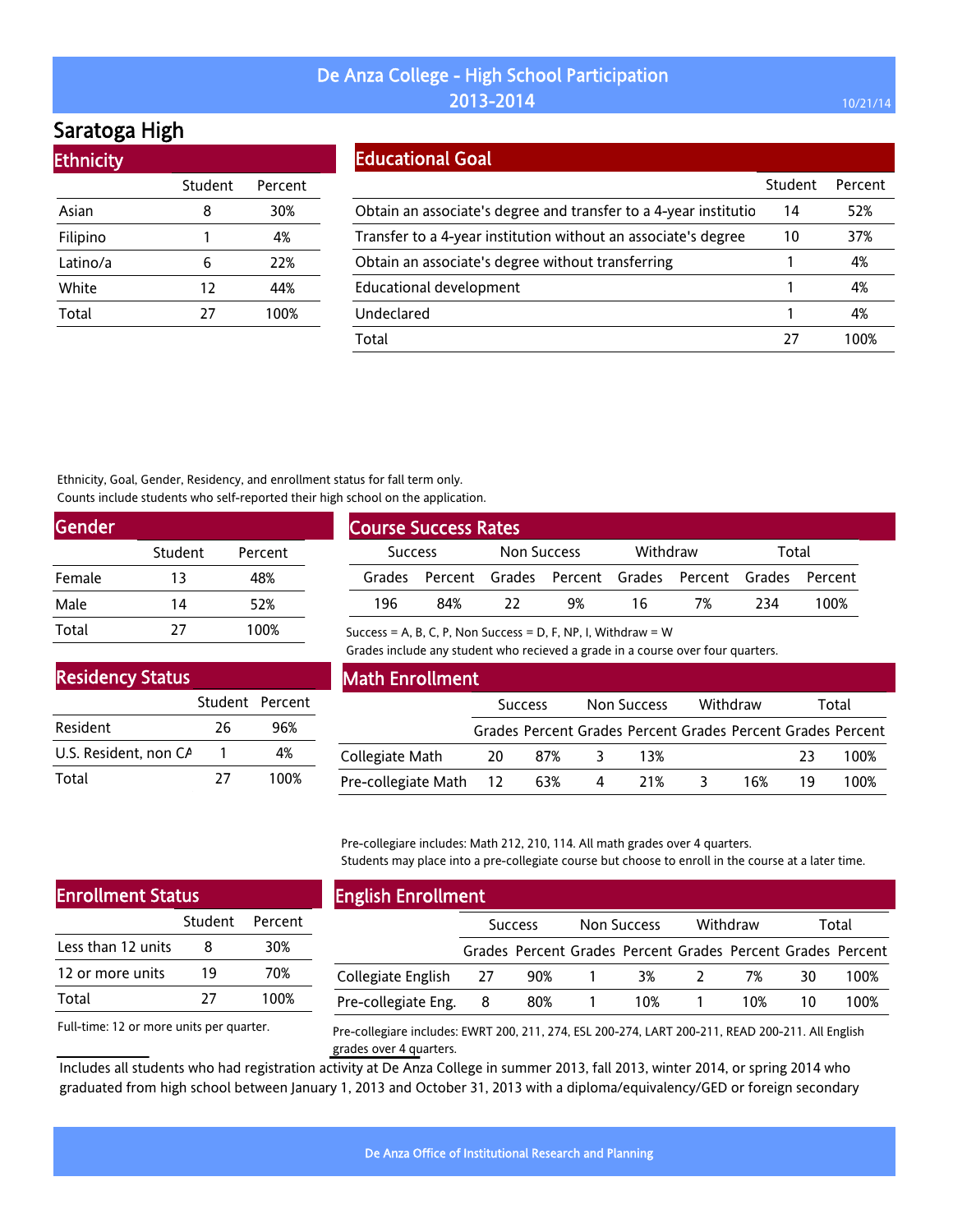# Silver Creek High

| <b>Ethnicity</b> |         |         |
|------------------|---------|---------|
|                  | Student | Percent |
| African American | 2       | 1%      |
| Asian            | 110     | 57%     |
| Filipino         | 24      | 13%     |
| Latino/a         | 51      | 27%     |
| White            | 4       | 2%      |
| Unreported       | 1       | 1%      |
| Total            | 192     | 100%    |

### Educational Goal

|                                                                  | Student | Percent |
|------------------------------------------------------------------|---------|---------|
| Obtain an associate's degree and transfer to a 4-year institutio | 99      | 52%     |
| Transfer to a 4-year institution without an associate's degree   | 67      | 35%     |
| Obtain an associate's degree without transferring                | 6       | 3%      |
| <b>Educational development</b>                                   | 10      | 5%      |
| Earn a vocational degree                                         | 1       | 1%      |
| Formulate career plans                                           | 3       | 2%      |
| Undeclared                                                       | 6       | 3%      |
| Total                                                            | 192     | 100%    |

Ethnicity, Goal, Gender, Residency, and enrollment status for fall term only. Counts include students who self-reported their high school on the application.

| <b>Gender</b> |         |         |
|---------------|---------|---------|
|               | Student | Percent |
| Female        | 80      | 42%     |
| Male          | 112     | 58%     |
| Total         | 192     | 100%    |

| <b>Course Success Rates</b> |                                                      |             |     |          |    |       |      |
|-----------------------------|------------------------------------------------------|-------------|-----|----------|----|-------|------|
| <b>Success</b>              |                                                      | Non Success |     | Withdraw |    | Total |      |
| Grades                      | Percent Grades Percent Grades Percent Grades Percent |             |     |          |    |       |      |
| 1.255                       | 80%                                                  | 203         | 13% | 109      | 7% | 1 567 | 100% |

Success = A, B, C, P, Non Success = D, F, NP, I, Withdraw =  $W$ 

Grades include any student who recieved a grade in a course over four quarters.

# Residency Status

|              | Student Percent |      |
|--------------|-----------------|------|
| Resident     | 185             | 96%  |
| AB540        | 5               | 3%   |
| Non Resident | 7               | 1%   |
| Total        | 192             | 100% |

#### Math Enrollment

|                         | <b>Success</b> |     | Withdraw<br>Non Success |     |       | Total |     |                                                             |
|-------------------------|----------------|-----|-------------------------|-----|-------|-------|-----|-------------------------------------------------------------|
|                         |                |     |                         |     |       |       |     | Grades Percent Grades Percent Grades Percent Grades Percent |
| Collegiate Math         | 82             |     | 80% 13                  |     | 13% 7 | 7%    | 102 | 100%                                                        |
| Pre-collegiate Math 100 |                | 61% | 44                      | 27% | 20.   | 12%   | 164 | 100%                                                        |

Pre-collegiare includes: Math 212, 210, 114. All math grades over 4 quarters. Students may place into a pre-collegiate course but choose to enroll in the course at a later time.

# Enrollment Status

|                    | Student Percent |      |
|--------------------|-----------------|------|
| Less than 12 units | 35              | 18%  |
| 12 or more units   | 157             | 82%  |
| Total              | 192             | 100% |

Full-time: 12 or more units per quarter.

#### English Enrollment

|                               | <b>Success</b> |                                                             | Non Success |           | Withdraw |    | Total |      |
|-------------------------------|----------------|-------------------------------------------------------------|-------------|-----------|----------|----|-------|------|
|                               |                | Grades Percent Grades Percent Grades Percent Grades Percent |             |           |          |    |       |      |
| Collegiate English 112 88% 12 |                |                                                             |             | 9%        | 4        | 3% | 128.  | 100% |
| Pre-collegiate Eng. 152 84%   |                |                                                             |             | 18 10% 11 |          | 6% | 181   | 100% |

Pre-collegiare includes: EWRT 200, 211, 274, ESL 200-274, LART 200-211, READ 200-211. All English grades over 4 quarters.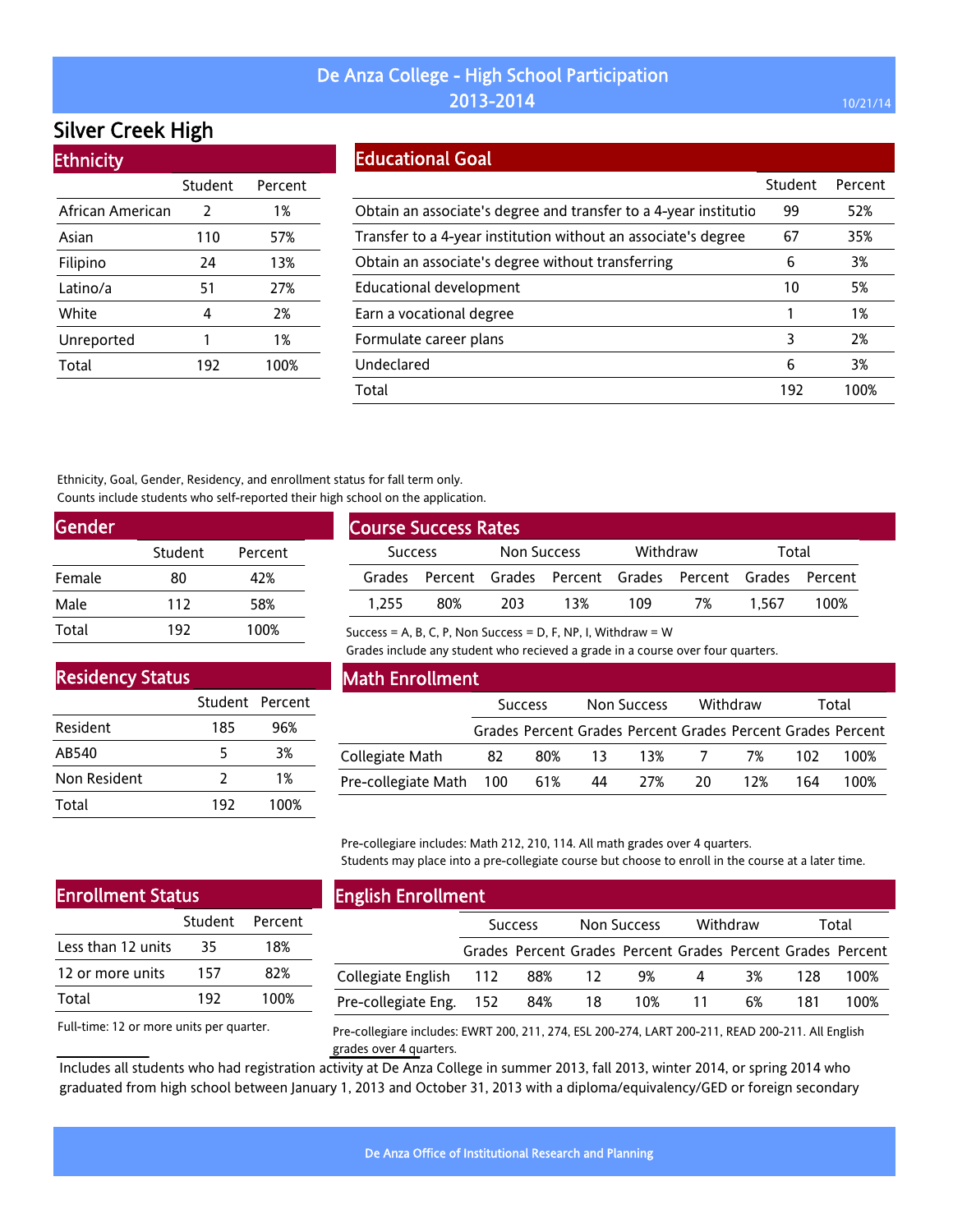# San Jose Conservation C

#### **Ethnicity**

|                  | Student | Percent |
|------------------|---------|---------|
| African American | 4       | 22%     |
| Asian            | 3       | 17%     |
| Latino/a         | q       | 50%     |
| White            | 1       | 6%      |
| Unreported       | 1       | 6%      |
| Total            | 18      | 100%    |

#### Educational Goal

|                                                                  | Student | Percent |
|------------------------------------------------------------------|---------|---------|
| Obtain an associate's degree and transfer to a 4-year institutio | 6       | 33%     |
| Transfer to a 4-year institution without an associate's degree   |         | 39%     |
| Obtain an associate's degree without transferring                |         | 6%      |
| Educational development                                          |         | 6%      |
| Improve Basic Skills                                             |         | 6%      |
| Undeclared                                                       | 2       | 11%     |
| Total                                                            | 18      | 100%    |

Ethnicity, Goal, Gender, Residency, and enrollment status for fall term only. Counts include students who self-reported their high school on the application.

| Gender |         |         |
|--------|---------|---------|
|        | Student | Percent |
| Female | 6       | 33%     |
| Male   | 12      | 67%     |
| Total  | 18      | 100%    |

| <b>Course Success Rates</b> |     |             |     |          |                                                      |       |      |  |
|-----------------------------|-----|-------------|-----|----------|------------------------------------------------------|-------|------|--|
| <b>Success</b>              |     | Non Success |     | Withdraw |                                                      | Total |      |  |
| Grades                      |     |             |     |          | Percent Grades Percent Grades Percent Grades Percent |       |      |  |
| 26                          | 28% | 50          | 54% | 16       | 17%                                                  | 97    | 100% |  |

Success = A, B, C, P, Non Success = D, F, NP, I, Withdraw =  $W$ 

Grades include any student who recieved a grade in a course over four quarters.

| <b>Residency Status</b> |                 |      |  |  |  |  |  |  |
|-------------------------|-----------------|------|--|--|--|--|--|--|
|                         | Student Percent |      |  |  |  |  |  |  |
| Resident                | 16              | 89%  |  |  |  |  |  |  |
| AB540                   | $\mathcal{P}$   | 11%  |  |  |  |  |  |  |
| Total                   | 18              | 100% |  |  |  |  |  |  |

Stud

#### Math Enrollment

|                     | <b>Success</b> |      | Non Success |     | Withdraw |     | Total |                                                             |
|---------------------|----------------|------|-------------|-----|----------|-----|-------|-------------------------------------------------------------|
|                     |                |      |             |     |          |     |       | Grades Percent Grades Percent Grades Percent Grades Percent |
| Collegiate Math     |                | 100% |             |     |          |     |       | 100%                                                        |
| Pre-collegiate Math | - 5            | 26%  |             | 58% |          | 16% |       | 100%                                                        |

Pre-collegiare includes: Math 212, 210, 114. All math grades over 4 quarters. Students may place into a pre-collegiate course but choose to enroll in the course at a later time.

|       |         | <b>English Enrollment</b> |                |     |             |                                                             |          |     |       |      |
|-------|---------|---------------------------|----------------|-----|-------------|-------------------------------------------------------------|----------|-----|-------|------|
| udent | Percent |                           | <b>Success</b> |     | Non Success |                                                             | Withdraw |     | Total |      |
| 12    | 67%     |                           |                |     |             | Grades Percent Grades Percent Grades Percent Grades Percent |          |     |       |      |
| 6     | 33%     | Pre-collegiate Eng.       | - 9            | 53% |             | 18%                                                         |          | 29% |       | 100% |
| 18    | 100%    |                           |                |     |             |                                                             |          |     |       |      |

Full-time: 12 or more units per quarter.

Enrollment Status

Less than 12 units 12 or more units

Total

Pre-collegiare includes: EWRT 200, 211, 274, ESL 200-274, LART 200-211, READ 200-211. All English grades over 4 quarters.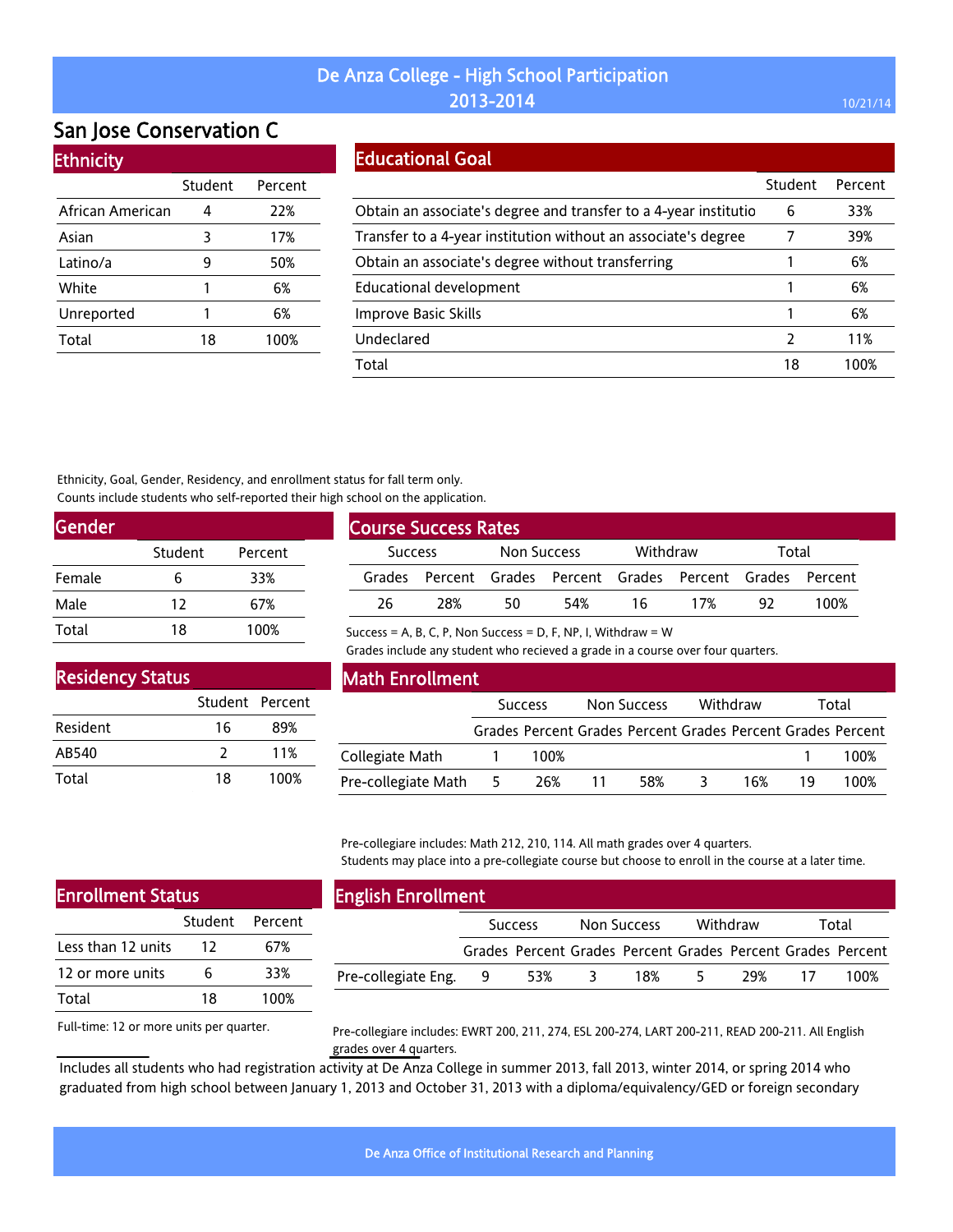# St Lawrence Academy

Ethnicity

| LUINICILY |         |         |
|-----------|---------|---------|
|           | Student | Percent |
| Asian     | 3       | 20%     |
| Filipino  | 1       | 7%      |
| Latino/a  | 5       | 33%     |
| White     | 6       | 40%     |
| Total     | 15      | 100%    |
|           |         |         |

#### Educational Goal

|                                                                  | Student | Percent |
|------------------------------------------------------------------|---------|---------|
| Obtain an associate's degree and transfer to a 4-year institutio | 8       | 53%     |
| Transfer to a 4-year institution without an associate's degree   |         | 20%     |
| <b>Educational development</b>                                   |         | 20%     |
| Improve Basic Skills                                             |         | 7%      |
| Total                                                            | 15      | 1በበ%    |

Ethnicity, Goal, Gender, Residency, and enrollment status for fall term only. Counts include students who self-reported their high school on the application.

| <b>Gender</b> |         |         |  |
|---------------|---------|---------|--|
|               | Student | Percent |  |
| Female        | 6       | 40%     |  |
| Male          | q       | 60%     |  |
| Total         | 15      | 100%    |  |

| <b>Course Success Rates</b> |                                                      |  |       |     |     |     |      |  |
|-----------------------------|------------------------------------------------------|--|-------|-----|-----|-----|------|--|
|                             | Withdraw<br>Non Success<br><b>Success</b>            |  | Total |     |     |     |      |  |
| Grades                      | Percent Grades Percent Grades Percent Grades Percent |  |       |     |     |     |      |  |
| 91                          | 81 <sup>%</sup>                                      |  | 8%    | 13. | 12% | 113 | 100% |  |

Success = A, B, C, P, Non Success = D, F, NP, I, Withdraw =  $W$ 

Grades include any student who recieved a grade in a course over four quarters.

| <b>Residency Status</b> |                 |      |  |  |  |  |  |
|-------------------------|-----------------|------|--|--|--|--|--|
|                         | Student Percent |      |  |  |  |  |  |
| Resident                | 15              | 100% |  |  |  |  |  |
| Total                   | 15              | 100% |  |  |  |  |  |

#### Math Enrollment

|                            | <b>Success</b> |     | Non Success |     | Withdraw |        | Total |                                                             |
|----------------------------|----------------|-----|-------------|-----|----------|--------|-------|-------------------------------------------------------------|
|                            |                |     |             |     |          |        |       | Grades Percent Grades Percent Grades Percent Grades Percent |
| Collegiate Math            |                | 90% |             |     |          | 10% 10 |       | 100%                                                        |
| Pre-collegiate Math 11 85% |                |     |             | 15% |          |        | 13    | 100%                                                        |

Pre-collegiare includes: Math 212, 210, 114. All math grades over 4 quarters. Students may place into a pre-collegiate course but choose to enroll in the course at a later time.

| <b>Enrollment Status</b> |    |                 |  |  |  |  |  |
|--------------------------|----|-----------------|--|--|--|--|--|
|                          |    | Student Percent |  |  |  |  |  |
| Less than 12 units       | 6  | 40%             |  |  |  |  |  |
| 12 or more units         | q  | 60%             |  |  |  |  |  |
| Total                    | 15 | 100%            |  |  |  |  |  |
|                          |    |                 |  |  |  |  |  |

Full-time: 12 or more units per quarter.

# English Enrollment

| ERBOUT EN VANDER    |                |                                                             |                    |     |          |     |       |      |
|---------------------|----------------|-------------------------------------------------------------|--------------------|-----|----------|-----|-------|------|
|                     | <b>Success</b> |                                                             | <b>Non Success</b> |     | Withdraw |     | Total |      |
|                     |                | Grades Percent Grades Percent Grades Percent Grades Percent |                    |     |          |     |       |      |
| Collegiate English  | -9             | 90%                                                         |                    | 10% |          |     | 10    | 100% |
| Pre-collegiate Eng. | - 9            | 75%                                                         |                    | 8%  |          | 17% |       | 100% |
|                     |                |                                                             |                    |     |          |     |       |      |

Pre-collegiare includes: EWRT 200, 211, 274, ESL 200-274, LART 200-211, READ 200-211. All English grades over 4 quarters.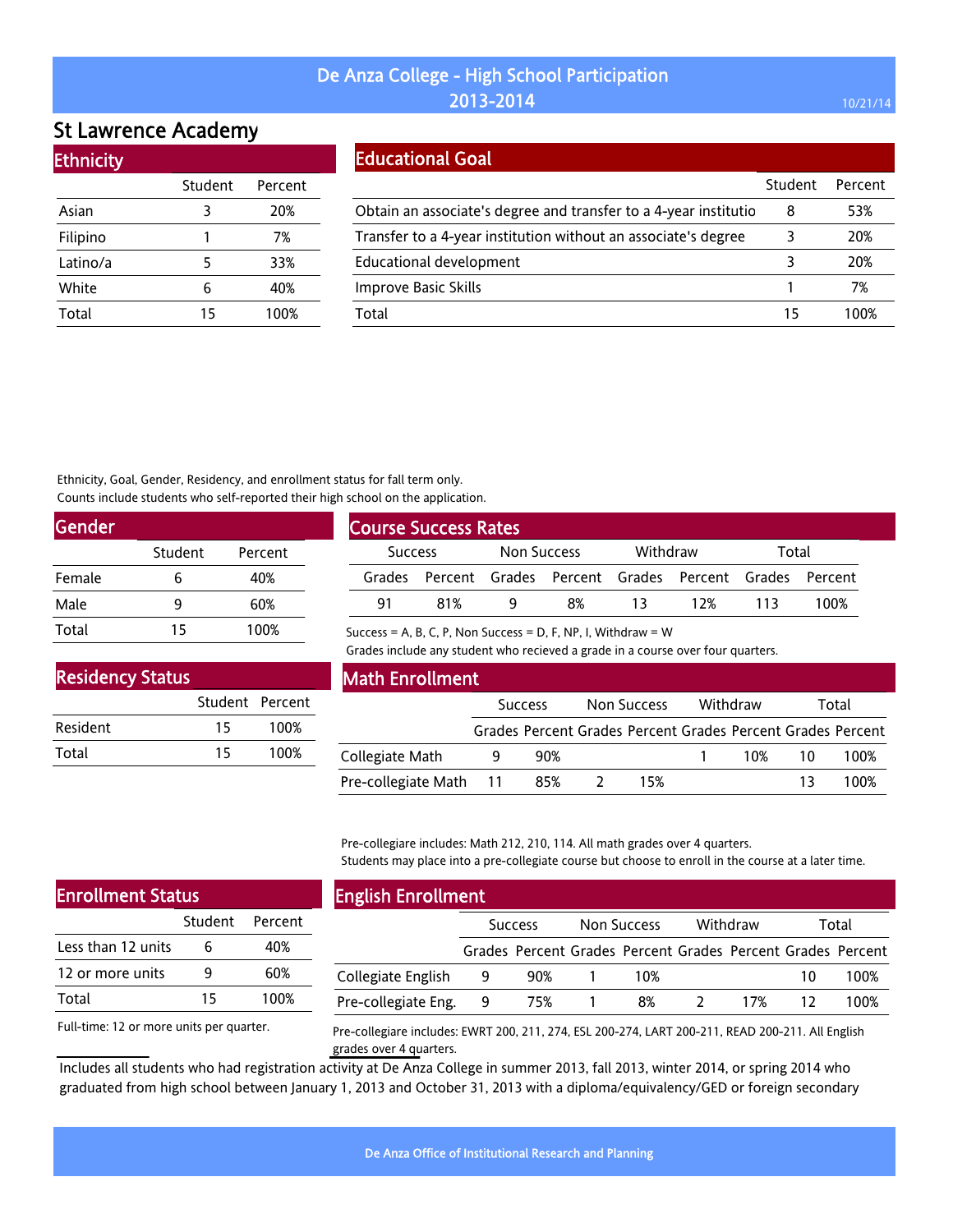# Valley Christian High

|  | <b>Ethnicity</b> |
|--|------------------|
|  |                  |

|                  | Student | Percent |
|------------------|---------|---------|
| African American | 2       | 13%     |
| Asian            | 4       | 27%     |
| Latino/a         | 4       | 27%     |
| Native American  | 1       | 7%      |
| Pacific Islander | 1       | 7%      |
| White            | 2       | 13%     |
| Unreported       | 1       | 7%      |
| Total            | 15      | 100%    |

### Educational Goal

|                                                                  | Student | Percent |
|------------------------------------------------------------------|---------|---------|
| Obtain an associate's degree and transfer to a 4-year institutio | 6       | 40%     |
| Transfer to a 4-year institution without an associate's degree   | 8       | 53%     |
| Obtain an associate's degree without transferring                |         | 7%      |
| Total                                                            | 15      | 100%    |

Ethnicity, Goal, Gender, Residency, and enrollment status for fall term only. Counts include students who self-reported their high school on the application.

| Gender |         |         |
|--------|---------|---------|
|        | Student | Percent |
| Female |         | 27%     |
| Male   | 11      | 73%     |
| Total  | 15      | 100%    |

| <b>Course Success Rates</b>   |     |          |     |       |                                                             |     |      |  |
|-------------------------------|-----|----------|-----|-------|-------------------------------------------------------------|-----|------|--|
| Non Success<br><b>Success</b> |     | Withdraw |     | Total |                                                             |     |      |  |
|                               |     |          |     |       | Grades Percent Grades Percent Grades Percent Grades Percent |     |      |  |
| 128                           | 80% | 21       | 13% |       | 7%                                                          | 160 | 100% |  |

Success = A, B, C, P, Non Success = D, F, NP, I, Withdraw =  $W$ 

Grades include any student who recieved a grade in a course over four quarters.

# Residency Status

|                       | Student Percent |      |
|-----------------------|-----------------|------|
| Resident              | 12              | 80%  |
| AB540                 | 2               | 13%  |
| International Student |                 | 7%   |
| Total                 | 15              | 100% |

#### Math Enrollment

|                        | <b>Success</b> |       | Non Success |              | Withdraw |     | Total |                                                             |
|------------------------|----------------|-------|-------------|--------------|----------|-----|-------|-------------------------------------------------------------|
|                        |                |       |             |              |          |     |       | Grades Percent Grades Percent Grades Percent Grades Percent |
| Collegiate Math        | $\overline{1}$ | 50%   | -5.         | 36%          | $\sim$ 2 | 14% | -14   | 100%                                                        |
| Pre-collegiate Math 12 |                | - 86% |             | 1 7% 1 7% 14 |          |     |       | 100%                                                        |

Pre-collegiare includes: Math 212, 210, 114. All math grades over 4 quarters. Students may place into a pre-collegiate course but choose to enroll in the course at a later time.

### Enrollment Status

|                    | Student Percent |      |
|--------------------|-----------------|------|
| Less than 12 units |                 | 7%   |
| 12 or more units   | 14              | 93%  |
| Total              | 15              | 100% |

Full-time: 12 or more units per quarter.

English Enrollment

|                        | <b>Success</b> |     | Non Success |                                                             | Withdraw |    | Total |      |
|------------------------|----------------|-----|-------------|-------------------------------------------------------------|----------|----|-------|------|
|                        |                |     |             | Grades Percent Grades Percent Grades Percent Grades Percent |          |    |       |      |
| Collegiate English 10  |                | 83% |             | 17%                                                         |          |    | 12    | 100% |
| Pre-collegiate Eng. 10 |                | 77% | $\sim$ 2    | 15%                                                         |          | 8% | 13.   | 100% |

Pre-collegiare includes: EWRT 200, 211, 274, ESL 200-274, LART 200-211, READ 200-211. All English grades over 4 quarters.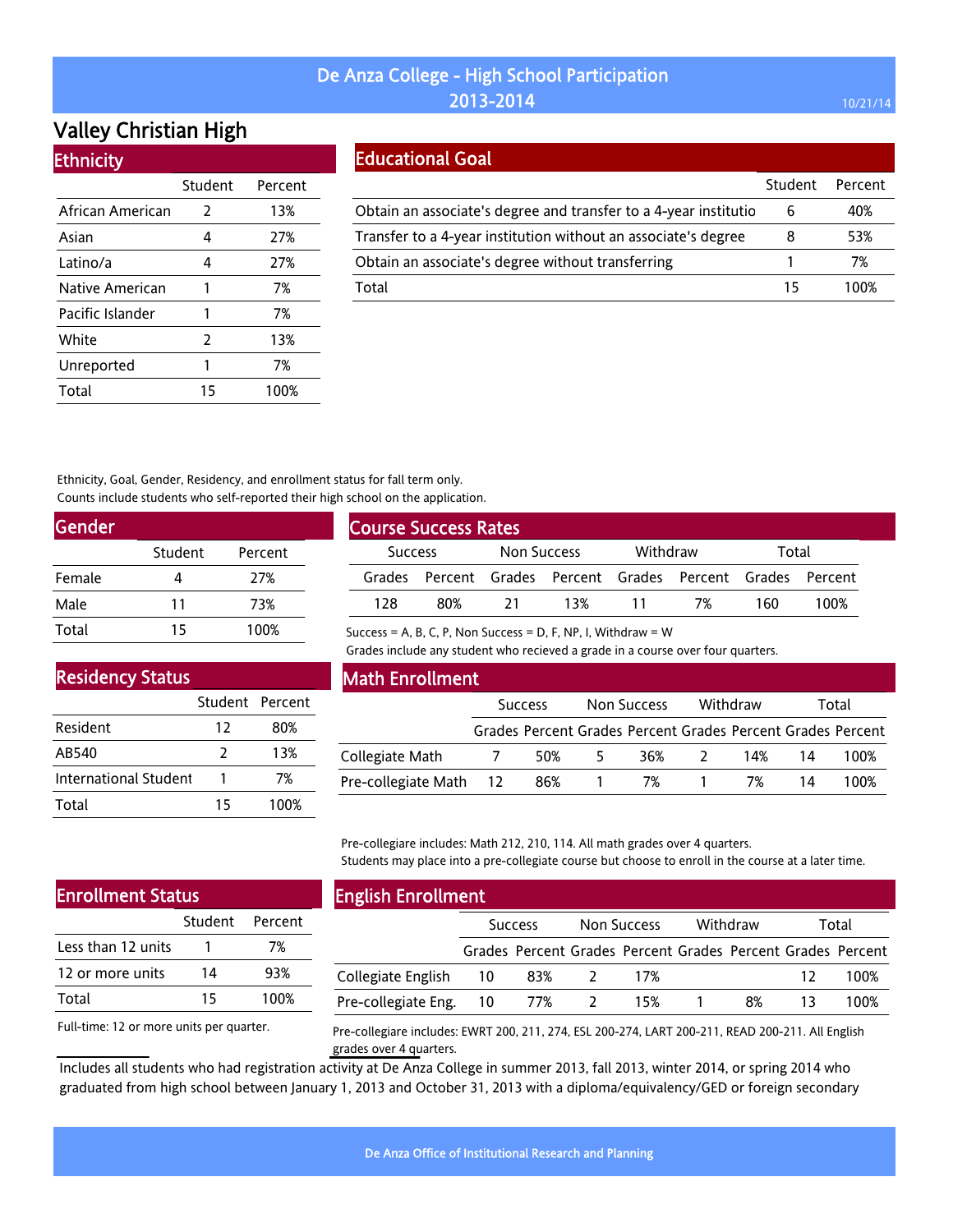# Westmont High

| <b>Ethnicity</b> |         |         |
|------------------|---------|---------|
|                  | Student | Percent |
| African American | 8       | 8%      |
| Asian            | 28      | 27%     |
| Filipino         | 5       | 5%      |
| Latino/a         | 23      | 23%     |
| Native American  | 2       | 2%      |
| White            | 36      | 35%     |
| Total            | 102     | 100%    |

### Educational Goal

|                                                                  | Student        | Percent |
|------------------------------------------------------------------|----------------|---------|
| Obtain an associate's degree and transfer to a 4-year institutio | 53             | 52%     |
| Transfer to a 4-year institution without an associate's degree   | 28             | 27%     |
| Obtain an associate's degree without transferring                | 4              | 4%      |
| Educational development                                          | 2              | 2%      |
| Earn a vocational degree                                         | 2              | 2%      |
| Formulate career plans                                           | 5              | 5%      |
| Improve Basic Skills                                             | $\overline{2}$ | 2%      |
| Undeclared                                                       | 6              | 6%      |
| Total                                                            | 102            | 100%    |

Ethnicity, Goal, Gender, Residency, and enrollment status for fall term only. Counts include students who self-reported their high school on the application.

| <b>Gender</b> |         |         |
|---------------|---------|---------|
|               | Student | Percent |
| Female        | 52      | 51%     |
| Male          | 50      | 49%     |
| Total         | 102     | 100%    |

| <b>Course Success Rates</b>   |     |     |                                                             |    |       |     |      |
|-------------------------------|-----|-----|-------------------------------------------------------------|----|-------|-----|------|
| Non Success<br><b>Success</b> |     |     | Withdraw                                                    |    | Total |     |      |
|                               |     |     | Grades Percent Grades Percent Grades Percent Grades Percent |    |       |     |      |
| 597                           | 71% | 157 | 19%                                                         | 88 | 10%   | 842 | 100% |

Success = A, B, C, P, Non Success = D, F, NP, I, Withdraw =  $W$ 

Grades include any student who recieved a grade in a course over four quarters.

| <b>Residency Status</b> |                 |      |
|-------------------------|-----------------|------|
|                         | Student Percent |      |
| Resident                | 97              | 95%  |
| AB540                   | 5               | 5%   |
| Total                   | 102             | 100% |

#### Math Enrollment

|                        | <b>Success</b> |     | Non Success    |     | Withdraw |     | Total |                                                             |
|------------------------|----------------|-----|----------------|-----|----------|-----|-------|-------------------------------------------------------------|
|                        |                |     |                |     |          |     |       | Grades Percent Grades Percent Grades Percent Grades Percent |
| Collegiate Math        | 23             | 68% | $\overline{7}$ | 21% | 4        | 12% | 34    | 100%                                                        |
| Pre-collegiate Math 52 |                | 55% | 34             | 36% | q        | 9%  | 95.   | 100%                                                        |

Pre-collegiare includes: Math 212, 210, 114. All math grades over 4 quarters. Students may place into a pre-collegiate course but choose to enroll in the course at a later time.

| <b>Enrollment Status</b> |     |                 |  |  |  |
|--------------------------|-----|-----------------|--|--|--|
|                          |     | Student Percent |  |  |  |
| Less than 12 units       | 29  | 28%             |  |  |  |
| 12 or more units         | 73  | 72%             |  |  |  |
| Total                    | 102 | 100%            |  |  |  |
|                          |     |                 |  |  |  |

#### English Enrollment

| ---------------------- |                |                                                             |             |    |          |     |       |      |  |
|------------------------|----------------|-------------------------------------------------------------|-------------|----|----------|-----|-------|------|--|
|                        | <b>Success</b> |                                                             | Non Success |    | Withdraw |     | Total |      |  |
|                        |                | Grades Percent Grades Percent Grades Percent Grades Percent |             |    |          |     |       |      |  |
| Collegiate English     | 46             | 78%                                                         | 5           | 8% | 8        | 14% | 59    | 100% |  |
| Pre-collegiate Eng. 66 |                | 73% 12 13%                                                  |             |    | - 12     | 13% | 90.   | 100% |  |
|                        |                |                                                             |             |    |          |     |       |      |  |

Full-time: 12 or more units per quarter.

Pre-collegiare includes: EWRT 200, 211, 274, ESL 200-274, LART 200-211, READ 200-211. All English grades over 4 quarters.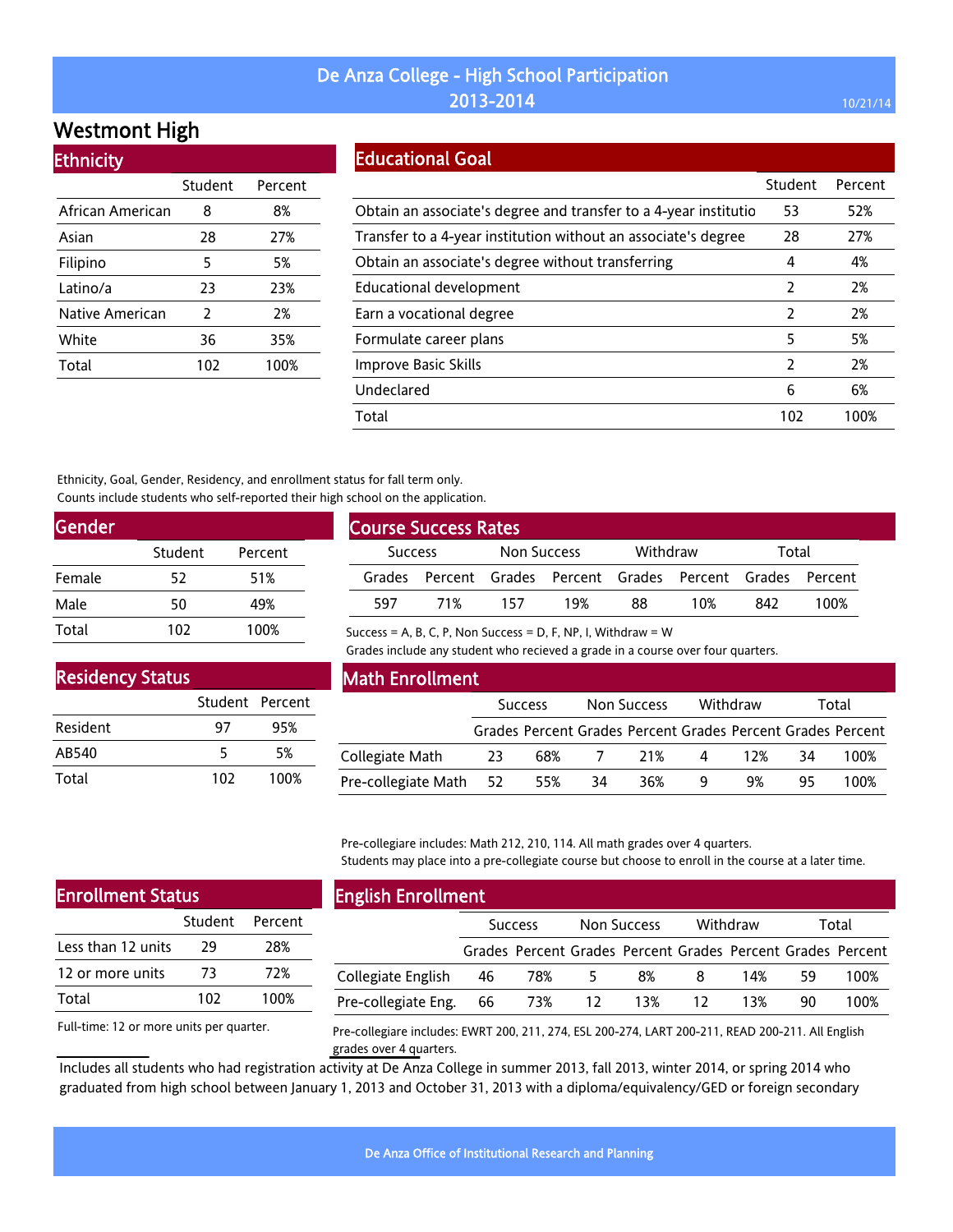# Willow Glen High

| <b>Ethnicity</b> |         |         |  |  |  |  |
|------------------|---------|---------|--|--|--|--|
|                  | Student | Percent |  |  |  |  |
| African American | 4       | 6%      |  |  |  |  |
| Asian            | 7       | 10%     |  |  |  |  |
| Filipino         | 7       | 10%     |  |  |  |  |
| Latino/a         | 36      | 51%     |  |  |  |  |
| Native American  | 1       | 1%      |  |  |  |  |
| Pacific Islander | 1       | 1%      |  |  |  |  |
| White            | 14      | 20%     |  |  |  |  |
| Total            | 70      | 100%    |  |  |  |  |

### Educational Goal

|                                                                  | Student | Percent |
|------------------------------------------------------------------|---------|---------|
| Obtain an associate's degree and transfer to a 4-year institutio | 45      | 64%     |
| Transfer to a 4-year institution without an associate's degree   | 16      | 23%     |
| Obtain an associate's degree without transferring                |         | 1%      |
| <b>Educational development</b>                                   | 2       | 3%      |
| Earn a vocational degree                                         |         | 1%      |
| Formulate career plans                                           |         | 1%      |
| Improve Basic Skills                                             |         | 1%      |
| Undeclared                                                       | 3       | 4%      |
| Total                                                            | 70      | 100%    |

Ethnicity, Goal, Gender, Residency, and enrollment status for fall term only. Counts include students who self-reported their high school on the application.

| <b>Gender</b> |         |         |  |
|---------------|---------|---------|--|
|               | Student | Percent |  |
| Female        | 38      | 54%     |  |
| Male          | 32      | 46%     |  |
| Total         | 70      | 100%    |  |

| <b>Course Success Rates</b> |     |             |     |          |                                                             |       |      |
|-----------------------------|-----|-------------|-----|----------|-------------------------------------------------------------|-------|------|
| <b>Success</b>              |     | Non Success |     | Withdraw |                                                             | Total |      |
|                             |     |             |     |          | Grades Percent Grades Percent Grades Percent Grades Percent |       |      |
| 415                         | 75% | 89          | 16% | 52       | 9%                                                          | 556   | 100% |

Success = A, B, C, P, Non Success = D, F, NP, I, Withdraw =  $W$ 

Grades include any student who recieved a grade in a course over four quarters.

| <b>Residency Status</b> |                 |      |
|-------------------------|-----------------|------|
|                         | Student Percent |      |
| Resident                | 64              | 91%  |
| AB540                   | 6               | 9%   |
| Total                   | 70              | 100% |

#### Math Enrollment

|                        | <b>Success</b> |     | Non Success |                                                             | Withdraw |     | Total |      |
|------------------------|----------------|-----|-------------|-------------------------------------------------------------|----------|-----|-------|------|
|                        |                |     |             | Grades Percent Grades Percent Grades Percent Grades Percent |          |     |       |      |
| Collegiate Math        | 16             | 52% | - 10-       | 32%                                                         | -5.      | 16% | -31   | 100% |
| Pre-collegiate Math 38 |                | 56% | 20          | 29%                                                         | 10       | 15% | 68    | 100% |

Pre-collegiare includes: Math 212, 210, 114. All math grades over 4 quarters. Students may place into a pre-collegiate course but choose to enroll in the course at a later time.

| <b>Enrollment Status</b> |    |                 |  |  |  |  |  |
|--------------------------|----|-----------------|--|--|--|--|--|
|                          |    | Student Percent |  |  |  |  |  |
| Less than 12 units       | 18 | 26%             |  |  |  |  |  |
| 12 or more units         | 52 | 74%             |  |  |  |  |  |
| Total                    | 70 | 100%            |  |  |  |  |  |
|                          |    |                 |  |  |  |  |  |

#### English Enrollment

| <b>Success</b>         |     | Non Success |     | Withdraw |     | Total |                                                             |
|------------------------|-----|-------------|-----|----------|-----|-------|-------------------------------------------------------------|
|                        |     |             |     |          |     |       |                                                             |
| Collegiate English 28  | 76% | 4           |     | 5.       | 14% | 37    | 100%                                                        |
| Pre-collegiate Eng. 42 | 74% | -10         | 18% | 5        | 9%  | 57    | 100%                                                        |
|                        |     |             |     |          | 11% |       | Grades Percent Grades Percent Grades Percent Grades Percent |

Full-time: 12 or more units per quarter.

Pre-collegiare includes: EWRT 200, 211, 274, ESL 200-274, LART 200-211, READ 200-211. All English grades over 4 quarters.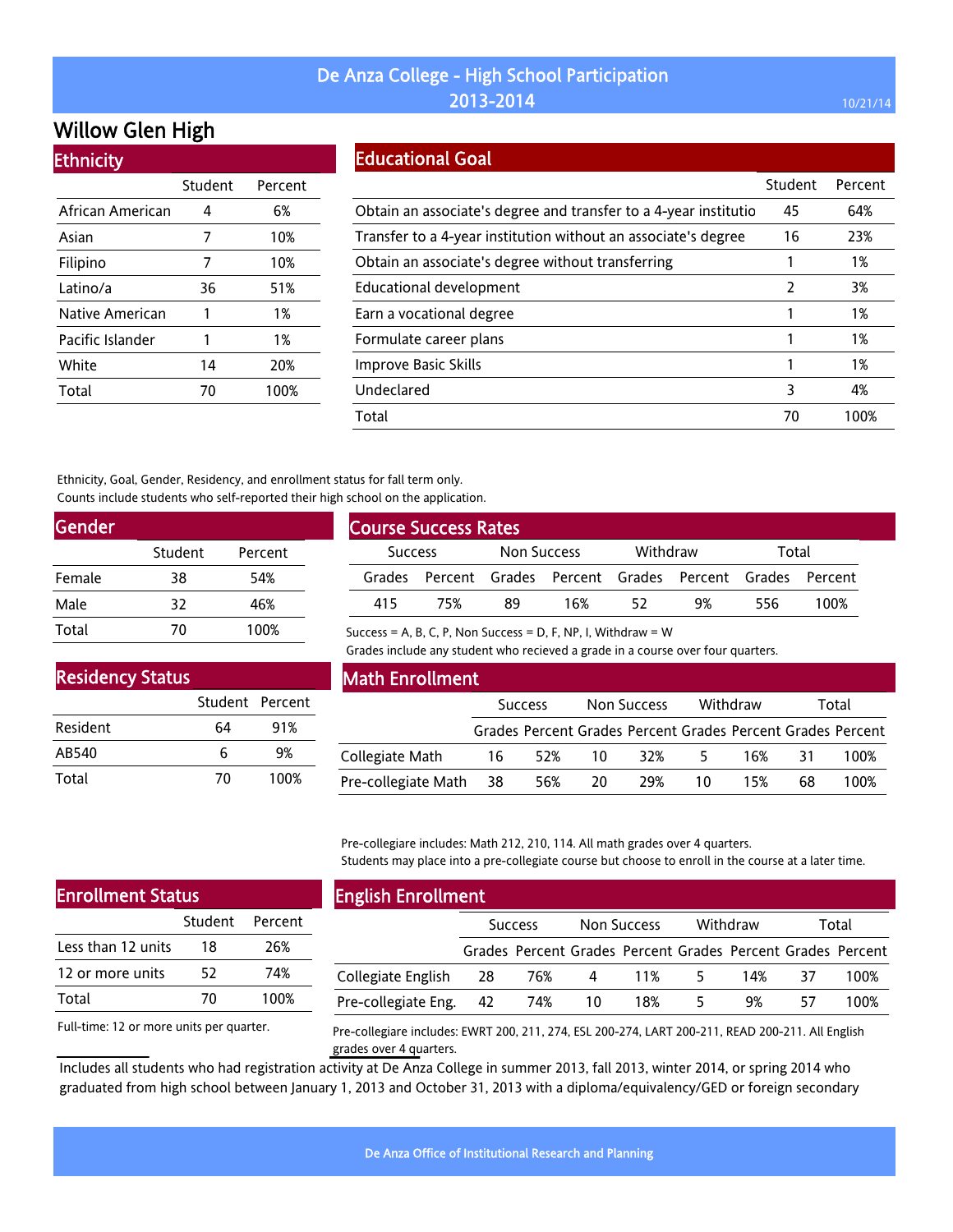# William C Overfelt High

#### **Ethnicity**

|                  | Student | Percent |
|------------------|---------|---------|
| African American |         | 2%      |
| Asian            | 6       | 11%     |
| Filipino         | 3       | 5%      |
| Latino/a         | 43      | 78%     |
| Unreported       | 2       | 4%      |
| Total            | 55      | 100%    |

#### Educational Goal

|                                                                  | Student | Percent |
|------------------------------------------------------------------|---------|---------|
| Obtain an associate's degree and transfer to a 4-year institutio | 32      | 58%     |
| Transfer to a 4-year institution without an associate's degree   | 10      | 18%     |
| Obtain an associate's degree without transferring                | 2       | 4%      |
| Educational development                                          | 6       | 11%     |
| Earn a vocational degree                                         |         | 2%      |
| Undeclared                                                       | 4       | 7%      |
| Total                                                            | 55      | 1በበ%    |

Ethnicity, Goal, Gender, Residency, and enrollment status for fall term only. Counts include students who self-reported their high school on the application.

| <b>Gender</b> |         |         |
|---------------|---------|---------|
|               | Student | Percent |
| Female        | 32      | 58%     |
| Male          | 23      | 42%     |
| Total         | 55      | 100%    |

| <b>Course Success Rates</b>          |     |    |          |    |                                                      |     |      |  |
|--------------------------------------|-----|----|----------|----|------------------------------------------------------|-----|------|--|
| <b>Non Success</b><br><b>Success</b> |     |    | Withdraw |    | Total                                                |     |      |  |
| Grades                               |     |    |          |    | Percent Grades Percent Grades Percent Grades Percent |     |      |  |
| 275                                  | 67% | 84 | 20%      | 52 | 13%                                                  | 411 | 100% |  |

Success = A, B, C, P, Non Success = D, F, NP, I, Withdraw =  $W$ 

Grades include any student who recieved a grade in a course over four quarters.

### Residency Status

|              | Student Percent |      |
|--------------|-----------------|------|
| Resident     | 42              | 76%  |
| AB540        | 11              | 20%  |
| Non Resident | 2               | 4%   |
| Total        | 55              | 100% |

#### Math Enrollment

|                            | <b>Success</b> |  |       | Withdraw<br>Non Success                                     |       |     |      | Total |  |
|----------------------------|----------------|--|-------|-------------------------------------------------------------|-------|-----|------|-------|--|
|                            |                |  |       | Grades Percent Grades Percent Grades Percent Grades Percent |       |     |      |       |  |
| Collegiate Math            | 15             |  | 65% 3 |                                                             | 13% 5 | 22% | -23- | 100%  |  |
| Pre-collegiate Math 31 53% |                |  | - 20  |                                                             | 34% 7 | 12% | 58.  | 100%  |  |

Pre-collegiare includes: Math 212, 210, 114. All math grades over 4 quarters. Students may place into a pre-collegiate course but choose to enroll in the course at a later time.

# Enrollment Status

|                    | Student Percent |      |
|--------------------|-----------------|------|
| Less than 12 units | 26              | 47%  |
| 12 or more units   | 29              | 53%  |
| Total              | 55              | 100% |

Full-time: 12 or more units per quarter.

### English Enrollment

|                       | <b>Success</b> |                                                             |     | Non Success |    | Withdraw | Total |      |
|-----------------------|----------------|-------------------------------------------------------------|-----|-------------|----|----------|-------|------|
|                       |                | Grades Percent Grades Percent Grades Percent Grades Percent |     |             |    |          |       |      |
| Collegiate English 13 |                | 62%                                                         | -3- | 14%         | 5. | 24%      | 21    | 100% |
| Pre-collegiate Eng.   | 44             | 60%                                                         | 16  | 22%         | 13 | 18%      |       | 100% |

Pre-collegiare includes: EWRT 200, 211, 274, ESL 200-274, LART 200-211, READ 200-211. All English grades over 4 quarters.